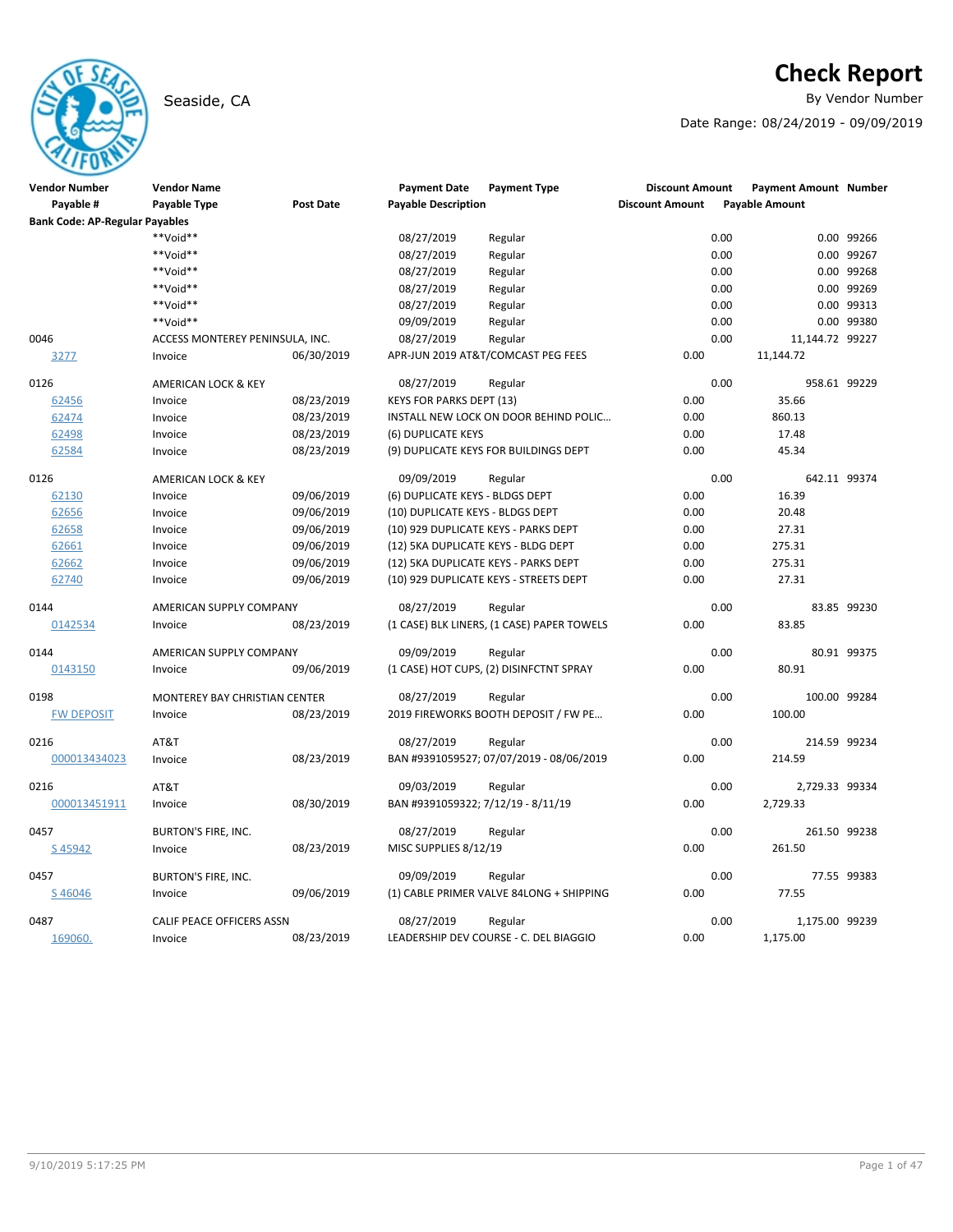| Vendor Number             | Vendor Name               |                  | <b>Payment Date</b>        | <b>Payment Type</b> | <b>Discount Amount</b> |                       | <b>Payment Amount Number</b> |  |
|---------------------------|---------------------------|------------------|----------------------------|---------------------|------------------------|-----------------------|------------------------------|--|
| Pavable #                 | Payable Type              | <b>Post Date</b> | <b>Payable Description</b> |                     | <b>Discount Amount</b> | <b>Pavable Amount</b> |                              |  |
| 0501                      | CALIFORNIA-AMERICAN WATER |                  | 09/09/2019                 | Regular             |                        | 0.00                  | 33,254.60 99384              |  |
| 7/24/19 - 8/23/19 Invoice |                           | 09/06/2019       | 7/24/19-8/23/19 MISC ACCTS |                     | 0.00                   |                       | 33.254.60                    |  |

| <b>Payment Type</b>   | Payable<br>Count | Payment<br>Count | <b>Discount</b> | Payment   |
|-----------------------|------------------|------------------|-----------------|-----------|
| <b>Regular Checks</b> | 20               | 12               | 0.00            | 50,722.77 |
| <b>Manual Checks</b>  | 0                | 0                | 0.00            | 0.00      |
| <b>Voided Checks</b>  | 0                | 6                | 0.00            | 0.00      |
| <b>Bank Drafts</b>    | 0                | 0                | 0.00            | 0.00      |
| EFT's                 | $\Omega$         | $\Omega$         | 0.00            | 0.00      |
|                       | 20               | 18               | 0.00            | 50,722.77 |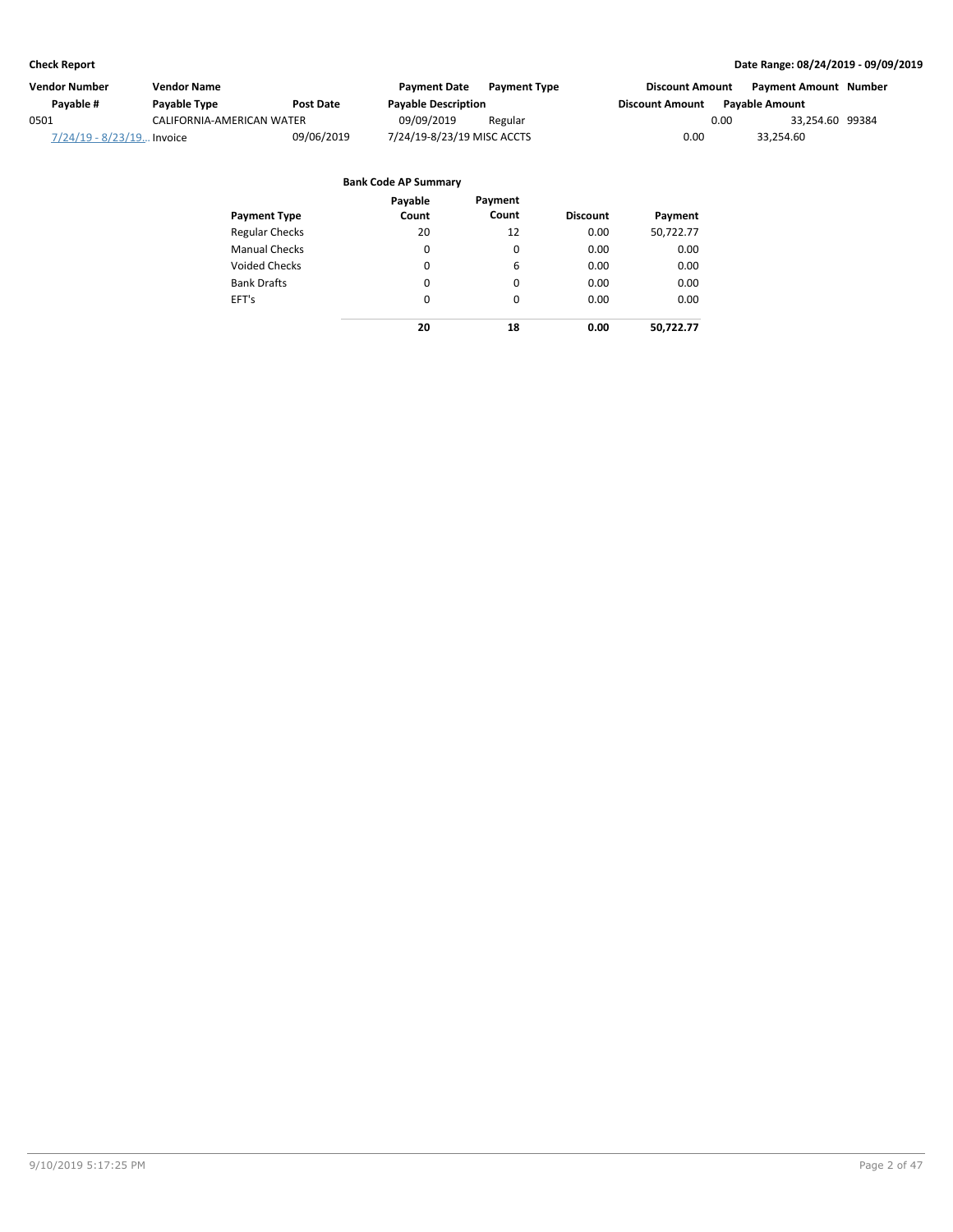| <b>Vendor Number</b>                  | <b>Vendor Name</b>          |            | <b>Payment Date</b>        | <b>Payment Type</b> | <b>Discount Amount</b> | <b>Payment Amount Number</b> |                      |
|---------------------------------------|-----------------------------|------------|----------------------------|---------------------|------------------------|------------------------------|----------------------|
| Payable #                             | <b>Payable Type</b>         | Post Date  | <b>Payable Description</b> |                     | <b>Discount Amount</b> | <b>Payable Amount</b>        |                      |
| <b>Bank Code: PY-Payroll Payables</b> |                             |            |                            |                     |                        |                              |                      |
| 0530                                  | CA. STATE DISBURSEMENT UNIT |            | 08/29/2019                 | Bank Draft          |                        | 0.00                         | 299.07 QCKOOO56657   |
| <b>INV0003607</b>                     | Invoice                     | 08/29/2019 | CASE NO.: 0530033626-01    |                     | 0.00                   | 299.07                       |                      |
| 0530                                  | CA. STATE DISBURSEMENT UNIT |            | 08/29/2019                 | Bank Draft          |                        | 0.00                         | 603.69 QCKOOO56657   |
| <b>INV0003610</b>                     | Invoice                     | 08/29/2019 | CASE NO: 200000001987788   |                     | 0.00                   | 603.69                       |                      |
| 0530                                  | CA. STATE DISBURSEMENT UNIT |            | 08/29/2019                 | Bank Draft          |                        | 0.00                         | 461.53 QCKOOO56657   |
| <b>INV0003609</b>                     | Invoice                     | 08/29/2019 | CASE NO.: 200000001549267  |                     | 0.00                   | 461.53                       |                      |
| 0530                                  | CA. STATE DISBURSEMENT UNIT |            | 08/29/2019                 | Bank Draft          |                        | 0.00                         | 23.08 QCKOOO56657    |
| INV0003611                            | Invoice                     | 08/29/2019 | CASE NO: 200000001987788   |                     | 0.00                   | 23.08                        |                      |
| 0530                                  | CA. STATE DISBURSEMENT UNIT |            | 08/29/2019                 | Bank Draft          |                        | 0.00                         | 1,698.51 QCKOOO56657 |
| <b>INV0003608</b>                     | Invoice                     | 08/29/2019 | CASE NO.: 200000001441634  |                     | 0.00                   | 1,698.51                     |                      |

|                       | Payable  | Payment  |                 |          |
|-----------------------|----------|----------|-----------------|----------|
| <b>Payment Type</b>   | Count    | Count    | <b>Discount</b> | Payment  |
| <b>Regular Checks</b> | 0        | 0        | 0.00            | 0.00     |
| <b>Manual Checks</b>  | 0        | $\Omega$ | 0.00            | 0.00     |
| <b>Voided Checks</b>  | 0        | 0        | 0.00            | 0.00     |
| <b>Bank Drafts</b>    | 5        | 5        | 0.00            | 3,085.88 |
| EFT's                 | $\Omega$ | $\Omega$ | 0.00            | 0.00     |
|                       | 5        | 5        | 0.00            | 3.085.88 |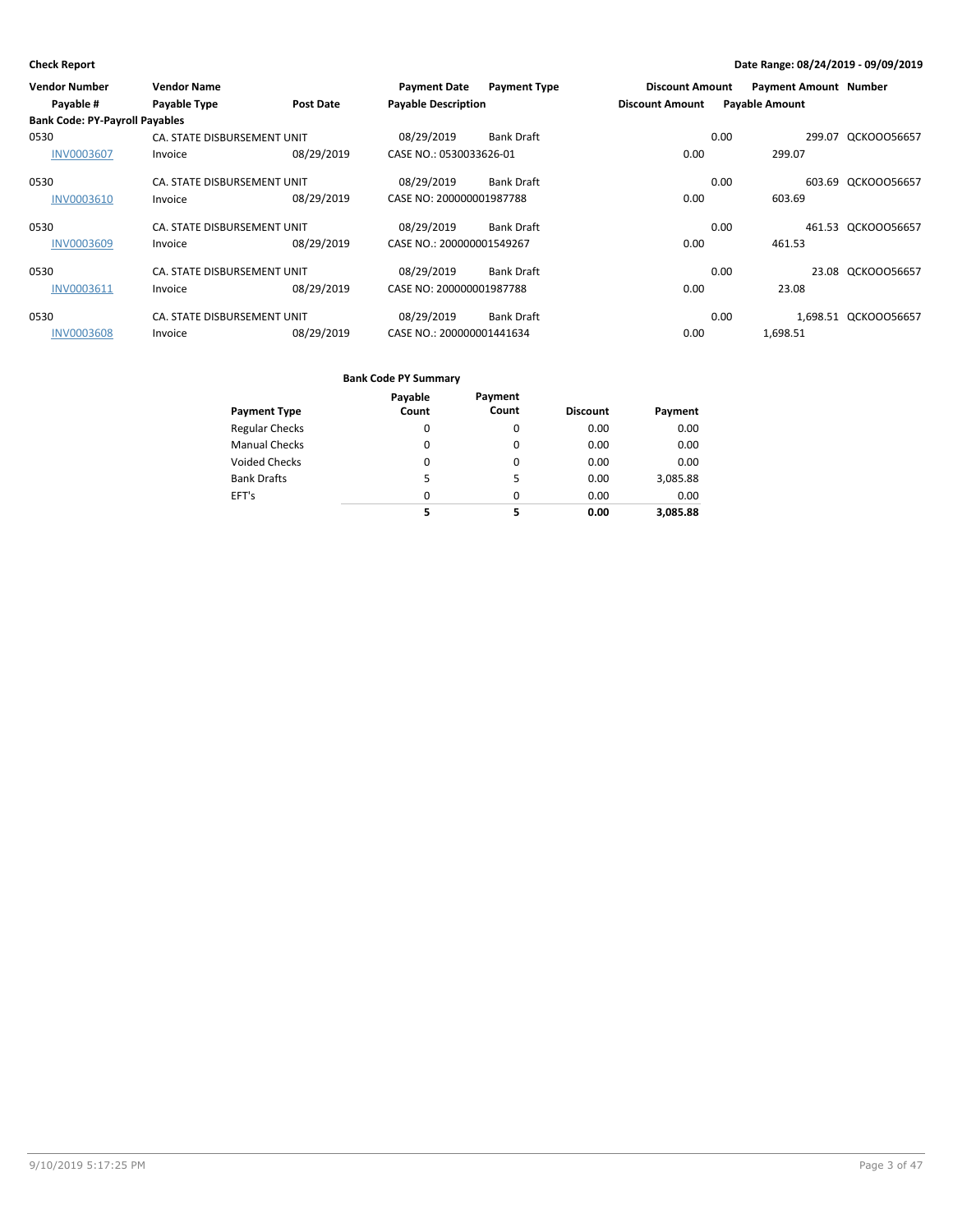| <b>Vendor Number</b>                        | <b>Vendor Name</b>                     |                          | <b>Payment Date</b>                               | <b>Payment Type</b>                                                             | <b>Discount Amount</b> |      | <b>Payment Amount Number</b> |             |
|---------------------------------------------|----------------------------------------|--------------------------|---------------------------------------------------|---------------------------------------------------------------------------------|------------------------|------|------------------------------|-------------|
| Payable #                                   | Payable Type                           | <b>Post Date</b>         | <b>Payable Description</b>                        |                                                                                 | <b>Discount Amount</b> |      | <b>Payable Amount</b>        |             |
| <b>Bank Code: AP-Regular Payables</b>       |                                        |                          |                                                   |                                                                                 |                        |      |                              |             |
| 0634                                        | THE CARPENTER'S HOUSE                  |                          | 08/27/2019                                        | Regular                                                                         | 0.00                   | 0.00 | 100.00 99316<br>100.00       |             |
| <b>FW DEPOSIT</b>                           | Invoice                                | 08/23/2019               |                                                   | 2019 FIREWORKS BOOTH DEPOSIT / FW PE                                            |                        |      |                              |             |
| 0759                                        | MONTEREY CO. WEEKLY CLASSIFIEDS        |                          | 08/27/2019                                        | Regular                                                                         |                        | 0.00 | 1,412.60 99287               |             |
| 08/08/19CCSEA                               | Invoice                                | 08/23/2019               |                                                   | DISPLAY ADV - SUNDAY BLUES IN THE PARK                                          | 0.00                   |      | 537.00                       |             |
| 236-091801-00007 Invoice                    |                                        | 06/30/2019               | LEGAL NOTICE UP 19-08                             |                                                                                 | 0.00                   |      | 81.45                        |             |
| 237-091801-00007 Invoice                    |                                        | 06/30/2019               |                                                   | LEGAL NOTICE - PLANNING COMMISSION                                              | 0.00                   |      | 162.90                       |             |
| 238-091801-00007 Invoice                    |                                        | 06/30/2019               |                                                   | LEGAL NOTICE PERMIT 19-03, UP-19-09                                             | 0.00                   |      | 149.33                       |             |
| 239-091801-00007 Invoice                    |                                        | 06/30/2019               |                                                   | LEGAL NOTICE - UP 19-07, UP 19-10, UP 19-                                       | 0.00                   |      | 115.39                       |             |
| 240-091801-00007 Invoice                    |                                        | 06/30/2019               |                                                   | LEGAL NOTICE - MINOR USE PERMIT NO. 19-                                         | 0.00                   |      | 81.45                        |             |
| 538-111297-00002 Invoice                    |                                        | 08/23/2019               |                                                   | LEGAL NOTICE CJOBS; SAFE PRKNG, SKTBRD                                          | 0.00<br>0.00           |      | 81.45                        |             |
| 539-111297-0002<br>540-111297-00002 Invoice | Invoice                                | 08/23/2019<br>08/23/2019 | NOTICE OF PUBLIC HEARING<br>LEGAL NOTICE UP-19-09 |                                                                                 | 0.00                   |      | 122.18<br>81.45              |             |
|                                             |                                        |                          |                                                   |                                                                                 |                        |      |                              |             |
| 0780                                        | COMMERCIAL TRUCK CO.                   |                          | 08/27/2019                                        | Regular                                                                         |                        | 0.00 |                              | 32.50 99243 |
| 1037581                                     | Invoice                                | 08/23/2019               | (2) 4 FITTING, (1) SLICK MIST                     |                                                                                 | 0.00                   |      | 32.50                        |             |
| 0791                                        | <b>COMMUNITY PARTNERSHIP FOR YOUTH</b> |                          |                                                   |                                                                                 |                        | 0.00 |                              |             |
| <b>AUGUST 2019</b>                          | Invoice                                | 09/06/2019               | 09/09/2019                                        | Regular<br>AUG 2019 - CAL VIP GRANT - ONE ON ONE                                | 0.00                   |      | 1,877.63 99386<br>1,877.63   |             |
|                                             |                                        |                          |                                                   |                                                                                 |                        |      |                              |             |
| 0814                                        | CONSOLIDATED ELECTRICAL DISTRIBUTORS   |                          | 08/27/2019                                        | Regular                                                                         |                        | 0.00 |                              | 43.30 99245 |
| 4914-576764                                 | Invoice                                | 08/23/2019               |                                                   | (1) 4" SQ P-OLET RAISED CVR, (1) LKG FLUSH                                      | 0.00                   |      | 43.30                        |             |
| 0912                                        | L.N. CURTIS & SONS                     |                          | 08/27/2019                                        |                                                                                 |                        | 0.00 | 1,058.06 99276               |             |
| <b>INV306846</b>                            | Invoice                                | 08/23/2019               |                                                   | Regular<br>(1) 12/24V DC VEHICLE CHARGER CORD                                   | 0.00                   |      | 55.14                        |             |
| <b>INV308307</b>                            | Invoice                                | 08/23/2019               | MISC FIRE DEPT EQUIPMENT                          |                                                                                 | 0.00                   |      | 947.78                       |             |
| <b>INV308503</b>                            | Invoice                                | 08/23/2019               |                                                   | (1) 12/24V DC VEHICLE CHARGER CORD                                              | 0.00                   |      | 55.14                        |             |
|                                             |                                        |                          |                                                   |                                                                                 |                        |      |                              |             |
| 0922                                        | <b>CYPRESS COAST FORD-LINCOLN</b>      |                          | 08/27/2019                                        | Regular                                                                         |                        | 0.00 | 9,317.58 99249               |             |
| 195119                                      | Invoice                                | 08/23/2019               | $(1)$ MOTOR, $(1)$ RELAY                          |                                                                                 | 0.00                   |      | 441.11                       |             |
| 195170                                      | Invoice                                | 08/23/2019               |                                                   | (6) ROTOR ASY, (2) KIT - BRAK, (6) ROTOR ASY                                    | 0.00                   |      | 1,522.46                     |             |
| 195172                                      | Invoice                                | 08/23/2019               | (1) HOUSING, (1) SHAFT - FR                       |                                                                                 | 0.00                   |      | 235.12                       |             |
| 195314                                      | Invoice                                | 08/23/2019               | (1) WEATHERSTRP                                   |                                                                                 | 0.00                   |      | 95.10                        |             |
| 343806<br>343843                            | Invoice<br>Invoice                     | 08/23/2019<br>08/23/2019 |                                                   | 2014 FORD EXPLORER - REPLACE WATER P<br>2000 FORD EXPEDITION - VEHICLE CHECK UP | 0.00<br>0.00           |      | 1,936.71<br>62.50            |             |
| 343971                                      | Invoice                                | 08/23/2019               |                                                   | TRANSMISSION - 2014 FORD EXPLORER                                               | 0.00                   |      | 5,024.58                     |             |
|                                             |                                        |                          |                                                   |                                                                                 |                        |      |                              |             |
| 0922                                        | <b>CYPRESS COAST FORD-LINCOLN</b>      |                          | 09/09/2019                                        | Regular                                                                         |                        | 0.00 | 394.21 99389                 |             |
| 195480                                      | Invoice                                | 09/06/2019               | (1) PIPE - FUEL, (1) BEZEL                        |                                                                                 | 0.00                   |      | 164.24                       |             |
| 195521                                      | Invoice                                | 09/06/2019               | (1) CONDENSER, (1) KIT                            |                                                                                 | 0.00                   |      | 229.97                       |             |
| 0981                                        | DEL MAR FRENCH LAUNDRY, INC.           |                          | 09/09/2019                                        | Regular                                                                         |                        | 0.00 | 156.00 99390                 |             |
| 08/16/2019                                  | Invoice                                | 09/06/2019               | <b>RECREATION DEPT - 24 TABLE CLOTHS</b>          |                                                                                 | 0.00                   |      | 156.00                       |             |
|                                             |                                        |                          |                                                   |                                                                                 |                        |      |                              |             |
| 1004                                        | DEPARTMENT OF JUSTICE                  |                          | 08/27/2019                                        | Regular                                                                         |                        | 0.00 |                              | 32.00 99251 |
| 395796                                      | Invoice                                | 08/23/2019               | JULY 2019 - FINGERPRINT APPS (1)                  |                                                                                 | 0.00                   |      | 32.00                        |             |
| 1048                                        | DOCTORS ON DUTY                        |                          | 08/27/2019                                        | Regular                                                                         |                        | 0.00 |                              | 65.00 99252 |
| 1109955                                     | Invoice                                | 08/23/2019               | RANDOM TESTING - PUBLIC WORKS                     |                                                                                 | 0.00                   |      | 32.50                        |             |
| 1109961                                     | Invoice                                | 08/23/2019               | RANDOM TESTING - PUBLIC WORKS                     |                                                                                 | 0.00                   |      | 32.50                        |             |
|                                             |                                        |                          |                                                   |                                                                                 |                        |      |                              |             |
| 1090                                        | PARTSMASTER                            |                          | 09/09/2019                                        | Regular                                                                         |                        | 0.00 | 201.91 99431                 |             |
| 23454728                                    | Invoice                                | 09/06/2019               |                                                   | (1) RESTORE TOOL, DRILL BITS NO & W/ FLA                                        | 0.00                   |      | 201.91                       |             |
| 1188                                        | FERGUSON ENTERPRISES INC #686          |                          | 09/09/2019                                        | Regular                                                                         |                        | 0.00 |                              | 48.64 99400 |
| 6860741                                     | Invoice                                | 09/06/2019               | MISC POMA SUPPLIES                                |                                                                                 | 0.00                   |      | 17.42                        |             |
| 6867379                                     | Invoice                                | 09/06/2019               | (1) SELECTRONIC BATRY (FIRE DEPT)                 |                                                                                 | 0.00                   |      | 31.22                        |             |
|                                             |                                        |                          |                                                   |                                                                                 |                        |      |                              |             |
| 1224                                        | <b>FIRST ALARM</b>                     |                          | 08/27/2019                                        | Regular                                                                         |                        | 0.00 |                              | 6.00 99256  |
| 487184                                      | Invoice                                | 08/23/2019               |                                                   | 656 BROADWAY AVE - 3V LITHIUM BATTERY                                           | 0.00                   |      | 6.00                         |             |
| 1224                                        | <b>FIRST ALARM</b>                     |                          | 09/09/2019                                        | Regular                                                                         |                        | 0.00 |                              | 6.18 99401  |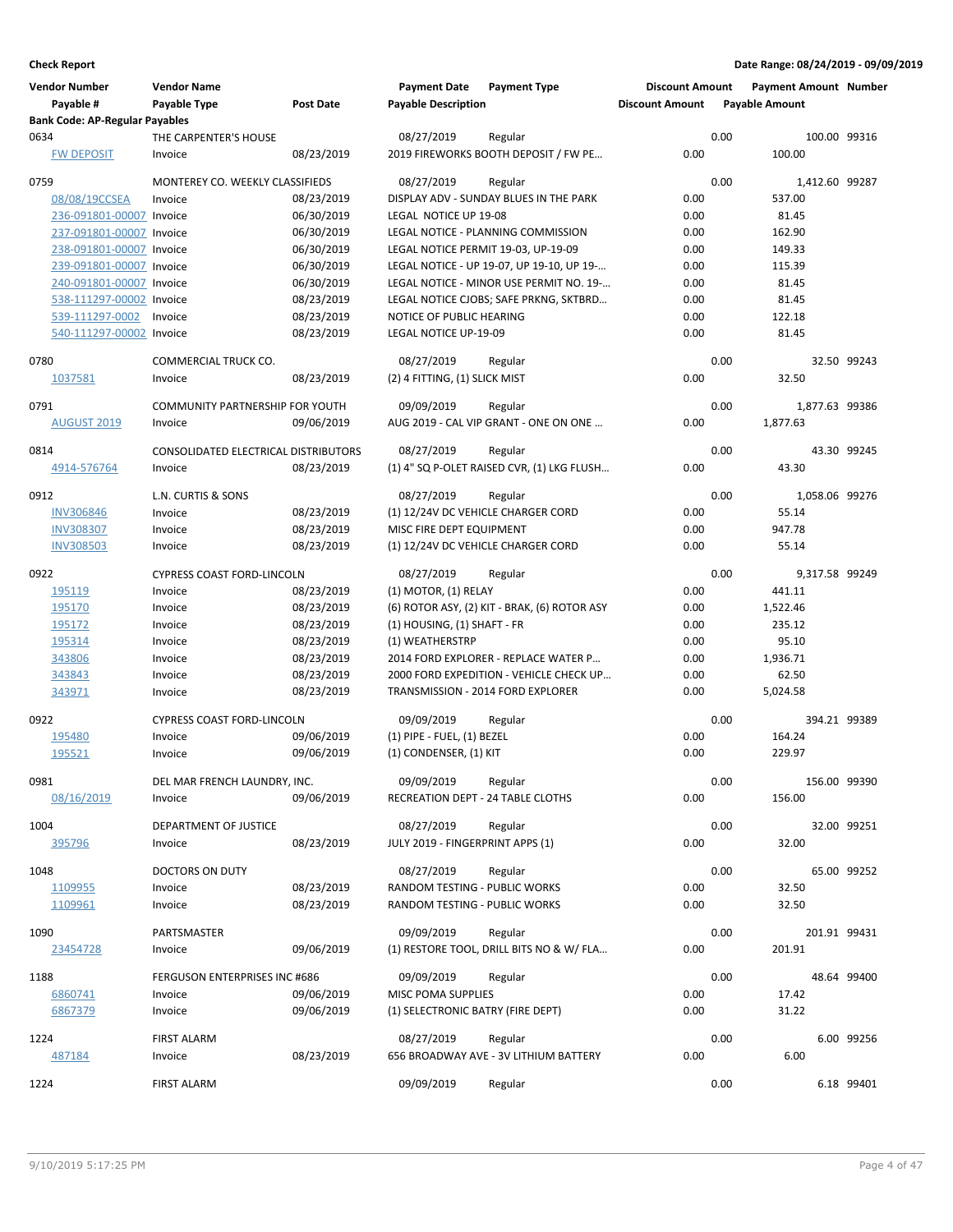| Vendor Number | Vendor Name         |            | <b>Payment Date</b><br><b>Payment Type</b> | <b>Discount Amount</b> | <b>Payment Amount Number</b> |  |
|---------------|---------------------|------------|--------------------------------------------|------------------------|------------------------------|--|
| Pavable #     | <b>Pavable Type</b> | Post Date  | <b>Payable Description</b>                 | <b>Discount Amount</b> | <b>Pavable Amount</b>        |  |
| 489763        | Invoice             | 09/06/2019 | 220 COE AVE - MONITORING 9/1/19 - 11/30    | 0.00                   | 6.18                         |  |

|                       | <b>Bank Code AP Summary</b> |                  |                 |           |
|-----------------------|-----------------------------|------------------|-----------------|-----------|
| <b>Payment Type</b>   | Payable<br>Count            | Payment<br>Count | <b>Discount</b> | Payment   |
| <b>Regular Checks</b> | 34                          | 15               | 0.00            | 14,751.61 |
| <b>Manual Checks</b>  | 0                           | 0                | 0.00            | 0.00      |
| <b>Voided Checks</b>  | 0                           | $\Omega$         | 0.00            | 0.00      |
| <b>Bank Drafts</b>    | 0                           | $\Omega$         | 0.00            | 0.00      |
| EFT's                 | 34                          | 18               | 0.00            | 14,751.89 |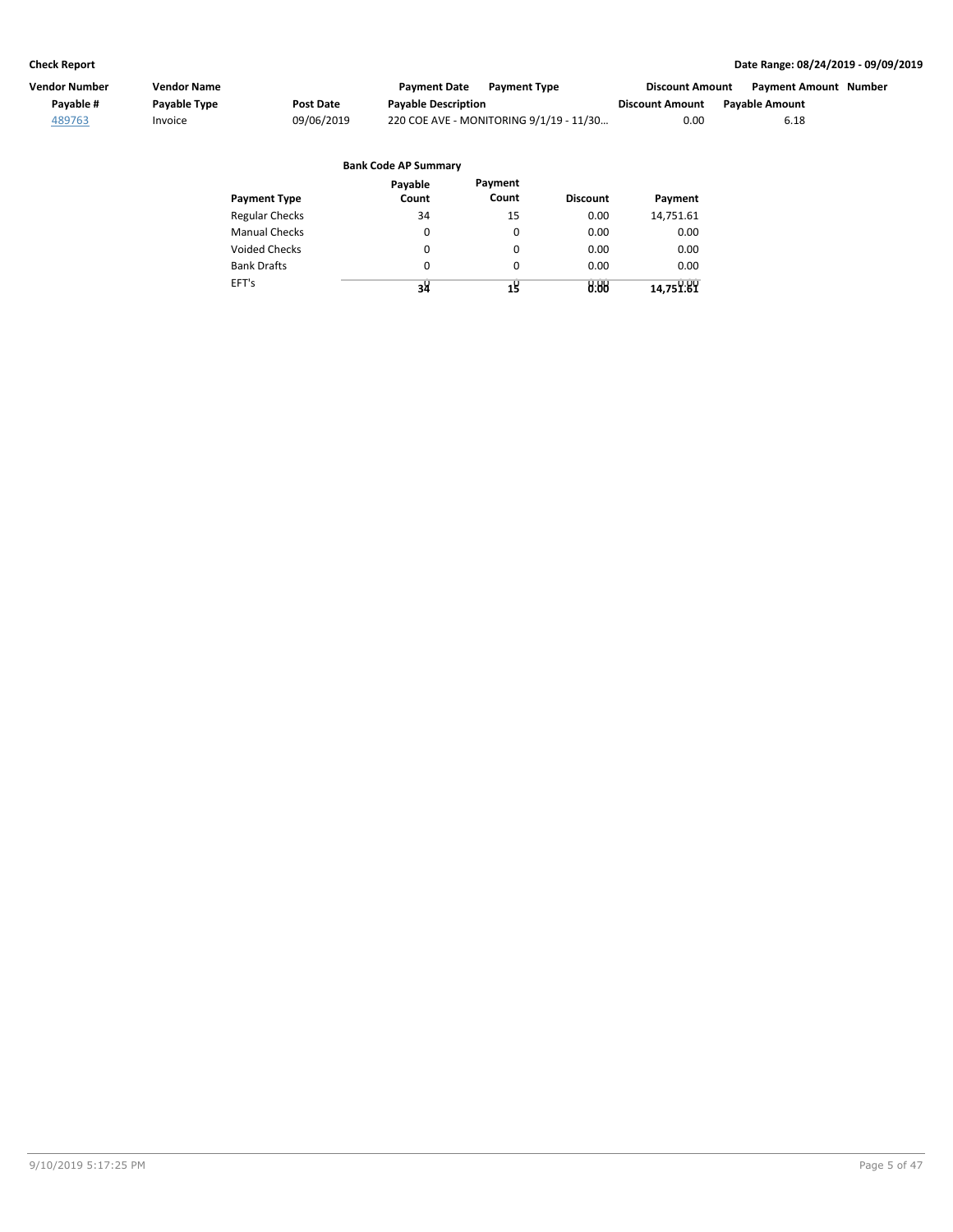| Vendor Number                         | Vendor Name                |            | <b>Payment Date</b>        | <b>Payment Type</b> | <b>Discount Amount</b> | <b>Payment Amount Number</b> |              |  |
|---------------------------------------|----------------------------|------------|----------------------------|---------------------|------------------------|------------------------------|--------------|--|
| Pavable #                             | Payable Type               | Post Date  | <b>Payable Description</b> |                     | <b>Discount Amount</b> | <b>Pavable Amount</b>        |              |  |
| <b>Bank Code: PY-Payroll Payables</b> |                            |            |                            |                     |                        |                              |              |  |
| 1268                                  | <b>FRANCHISE TAX BOARD</b> |            | 09/03/2019                 | Regular             |                        | 0.00                         | 200.00 18965 |  |
| INV0003535                            | Invoice                    | 08/01/2019 | EWO #: 526446309440619983  |                     | 0.00                   | 200.00                       |              |  |

|                       | Payable | Payment  |                 |         |
|-----------------------|---------|----------|-----------------|---------|
| <b>Payment Type</b>   | Count   | Count    | <b>Discount</b> | Payment |
| <b>Regular Checks</b> |         |          | 0.00            | 200.00  |
| <b>Manual Checks</b>  | 0       | 0        | 0.00            | 0.00    |
| <b>Voided Checks</b>  | 0       | $\Omega$ | 0.00            | 0.00    |
| <b>Bank Drafts</b>    | 0       | 0        | 0.00            | 0.00    |
| EFT's                 |         |          | 0.00            | 200.00  |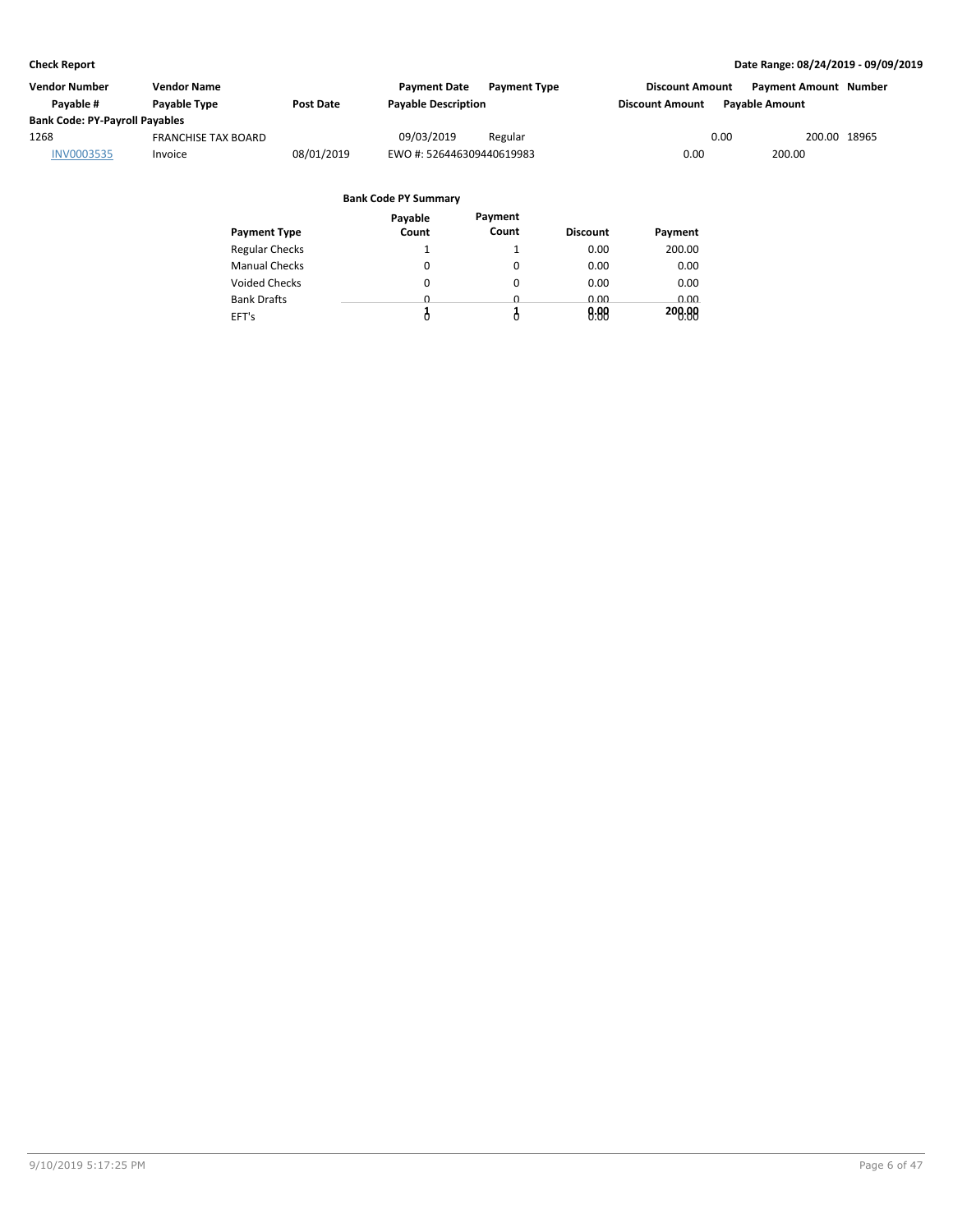| <b>Vendor Number</b><br>Payable #     | <b>Vendor Name</b><br>Payable Type       | <b>Post Date</b> | <b>Payment Date</b><br><b>Payable Description</b> | <b>Payment Type</b>                       | <b>Discount Amount</b><br><b>Discount Amount</b> | <b>Payment Amount Number</b><br><b>Payable Amount</b> |              |
|---------------------------------------|------------------------------------------|------------------|---------------------------------------------------|-------------------------------------------|--------------------------------------------------|-------------------------------------------------------|--------------|
| <b>Bank Code: AP-Regular Payables</b> |                                          |                  |                                                   |                                           |                                                  |                                                       |              |
| 1385                                  | <b>GOVT FINANCE OFFICERS ASSOCIATION</b> |                  | 08/27/2019                                        | Regular                                   | 0.00                                             |                                                       | 150.00 99258 |
| 2930363                               | Invoice                                  | 08/23/2019       | NEWSLETTER AD FOR 8/1/2019                        |                                           | 0.00                                             | 150.00                                                |              |
| 1388                                  | <b>GRAINGER</b>                          |                  | 08/27/2019                                        | Regular                                   | 0.00                                             | 439.45 99259                                          |              |
| 9257735879                            | Invoice                                  | 08/23/2019       |                                                   | (4) RATCHET, (1) CHAIN, (4) SLIP HOOKS    | 0.00                                             | 332.16                                                |              |
| 9258670216                            | Credit Memo                              | 08/09/2019       | (1) CHAIN, (4) SLIP HOOKS                         |                                           | 0.00                                             | $-176.07$                                             |              |
| 9259241835                            | Invoice                                  | 08/23/2019       | (1) IMPACT UTILITY GLOVE                          |                                           | 0.00                                             | 17.16                                                 |              |
| 9260642872                            | Invoice                                  | 08/23/2019       | (1) TRAILER JACK                                  |                                           | 0.00                                             | 135.45                                                |              |
| 9262725840                            | Invoice                                  | 08/23/2019       |                                                   | (1) ROLLER CHN SPROCKT, (1) CONNECTNG L   | 0.00                                             | 24.88                                                 |              |
| 9262725857                            | Invoice                                  | 08/23/2019       | (2) V-BELT, (1) ROLLER CHAIN                      |                                           | 0.00                                             | 56.54                                                 |              |
| 9266144055                            | Invoice                                  | 08/23/2019       | (5) V-BELT, A33 (POMA)                            |                                           | 0.00                                             | 49.33                                                 |              |
| 1388                                  | <b>GRAINGER</b>                          |                  | 09/09/2019                                        | Regular                                   | 0.00                                             | 1,219.59 99402                                        |              |
| 9270291827                            | Invoice                                  | 09/06/2019       | (2) RATCHET LOAD BINDER                           |                                           | 0.00                                             | 78.05                                                 |              |
| 9279824537                            | Invoice                                  | 09/06/2019       |                                                   | (1) TOUCHSCREEN STATION FOR JP SERIES     | 0.00                                             | 1,141.54                                              |              |
|                                       |                                          |                  |                                                   |                                           |                                                  |                                                       |              |
| 1391                                  | <b>GRANITE CONSTRUCTION COMP</b>         |                  | 09/09/2019                                        | Regular                                   | 0.00                                             | 845.40 99403                                          |              |
| 1632772                               | Invoice                                  | 09/06/2019       |                                                   | SUPPLIES FOR PATCHING ON BROADWAY @       | 0.00                                             | 672.78                                                |              |
| 1640221                               | Invoice                                  | 09/06/2019       | PATCHING MATERIAL FOR ORD GROVE                   |                                           | 0.00                                             | 172.62                                                |              |
| 1392                                  | <b>GRANITE ROCK COMPANY</b>              |                  | 08/27/2019                                        | Regular                                   | 0.00                                             | 836,961.91 99260                                      |              |
| 987430                                | Invoice                                  | 08/26/2019       |                                                   | FY 2019 CUTINO PARK PHASE 1 / APPL NO. 6  | 0.00                                             | 836,961.91                                            |              |
| 1392                                  | <b>GRANITE ROCK COMPANY</b>              |                  | 08/27/2019                                        | Regular                                   | 0.00                                             | 1.807.58 99261                                        |              |
| 1182314                               | Invoice                                  | 08/23/2019       | (2) 48" WOOD STAKES                               |                                           | 0.00                                             | 38.24                                                 |              |
| 1183191                               | Invoice                                  | 08/23/2019       |                                                   | TICKET #660359; AGG BASE FOR FIRE DEPT    | 0.00                                             | 303.54                                                |              |
| 1184468                               | Credit Memo                              | 08/23/2019       |                                                   | CREDIT FOR (8) PALLETS / TICKET #661675   | 0.00                                             | $-131.10$                                             |              |
| 1184685                               | Invoice                                  | 08/23/2019       |                                                   | 2.37 TONS AGG BASE, POOL TROWELS, SPO     | 0.00                                             | 290.14                                                |              |
| 1184718                               | Invoice                                  | 08/23/2019       |                                                   | 5.85 TONS SMALL COBBLES 2"-4" - FIRE DEPT | 0.00                                             | 863.51                                                |              |
| 1184879                               | Invoice                                  | 08/23/2019       |                                                   | 1.30 TONS #2 COARSE PLASTER / TICKET #66  | 0.00                                             | 77.40                                                 |              |
| 1184965                               | Invoice                                  | 08/23/2019       | (30) REBAR GUARDS / TICKET #661501                |                                           | 0.00                                             | 13.11                                                 |              |
| 1185075                               | Invoice                                  | 08/23/2019       |                                                   | (1) NYLON LINE NEON YLW / TICKET #661280  | 0.00                                             | 5.90                                                  |              |
| 1186108                               | Invoice                                  | 08/23/2019       |                                                   | 1.31 TONS #2 COARSE PLASTER SAND / TICK   | 0.00                                             | 78.00                                                 |              |
| 1187364                               | Invoice                                  | 08/23/2019       | 2.21 TONS AGG BASE / TICKET #663764               |                                           | 0.00                                             | 111.06                                                |              |
| 1187696                               | Invoice                                  | 08/23/2019       |                                                   | 2.0 CU YD SAND SLURRY; 1-3.75 YD SHRT LD  | 0.00                                             | 525.27                                                |              |
| CM121117                              | Credit Memo                              | 06/30/2019       | CREDIT OF \$59.00                                 |                                           | 0.00                                             | $-59.00$                                              |              |
| CM121218                              | Credit Memo                              | 06/30/2019       | <b>CREDIT OF \$240.49</b>                         |                                           | 0.00                                             | $-240.49$                                             |              |
| CM122117                              | Credit Memo                              | 06/30/2019       | <b>CREDIT OF \$30.69</b>                          |                                           | 0.00                                             | $-30.69$                                              |              |
| CM40317                               | Credit Memo                              | 06/30/2019       | <b>CREDIT OF \$37.31</b>                          |                                           | 0.00                                             | $-37.31$                                              |              |
| 1392                                  | <b>GRANITE ROCK COMPANY</b>              |                  | 09/03/2019                                        | Regular                                   | 0.00                                             | 465,908.05 99344                                      |              |
| 987777                                | Invoice                                  | 08/30/2019       |                                                   | FY 2019 CUTINO PARK PHASE 1 / APPL NO. 7  | 0.00                                             | 465,908.05                                            |              |
| 1392                                  | <b>GRANITE ROCK COMPANY</b>              |                  | 09/09/2019                                        | Regular                                   | 0.00                                             |                                                       | 205.78 99404 |
| 1189484                               | Invoice                                  | 09/06/2019       |                                                   | TICKET #664706 - GRANITEPATCH 50 5 SACKS  | 0.00                                             | 83.58                                                 |              |
| 1191979                               | Invoice                                  | 09/06/2019       |                                                   | TICKET #667319; COARSE PLASTER SAND (1    | 0.00                                             | 72.05                                                 |              |
| 1192014                               | Invoice                                  | 09/06/2019       |                                                   | TICKET #667971; GRANITEPATCH 50 (3 SACK   | 0.00                                             | 50.15                                                 |              |
| 1483                                  | BROWNSTEIN HYATT FARBER SCHRECK, LLP     |                  | 09/09/2019                                        | Regular                                   | 0.00                                             | 12,233.89 99381                                       |              |
| 743711                                | Invoice                                  | 06/30/2019       |                                                   | NOV 2018 SVCS FOR CITY WATER STRATEGY     | 0.00                                             | 6,256.60                                              |              |
| 758861                                | Invoice                                  | 06/30/2019       |                                                   | APRIL 2019 SVCS FOR CITY WATER STRATEGY   | 0.00                                             | 5,977.29                                              |              |
| 1545                                  | HODGES RENT ALL, INC.                    |                  | 08/27/2019                                        | Regular                                   | 0.00                                             |                                                       | 35.34 99264  |
| 02-039519-02                          | Invoice                                  | 08/23/2019       | (5) ROAD SIGN, 24"x24" REFLECTIVE                 |                                           | 0.00                                             | 35.34                                                 |              |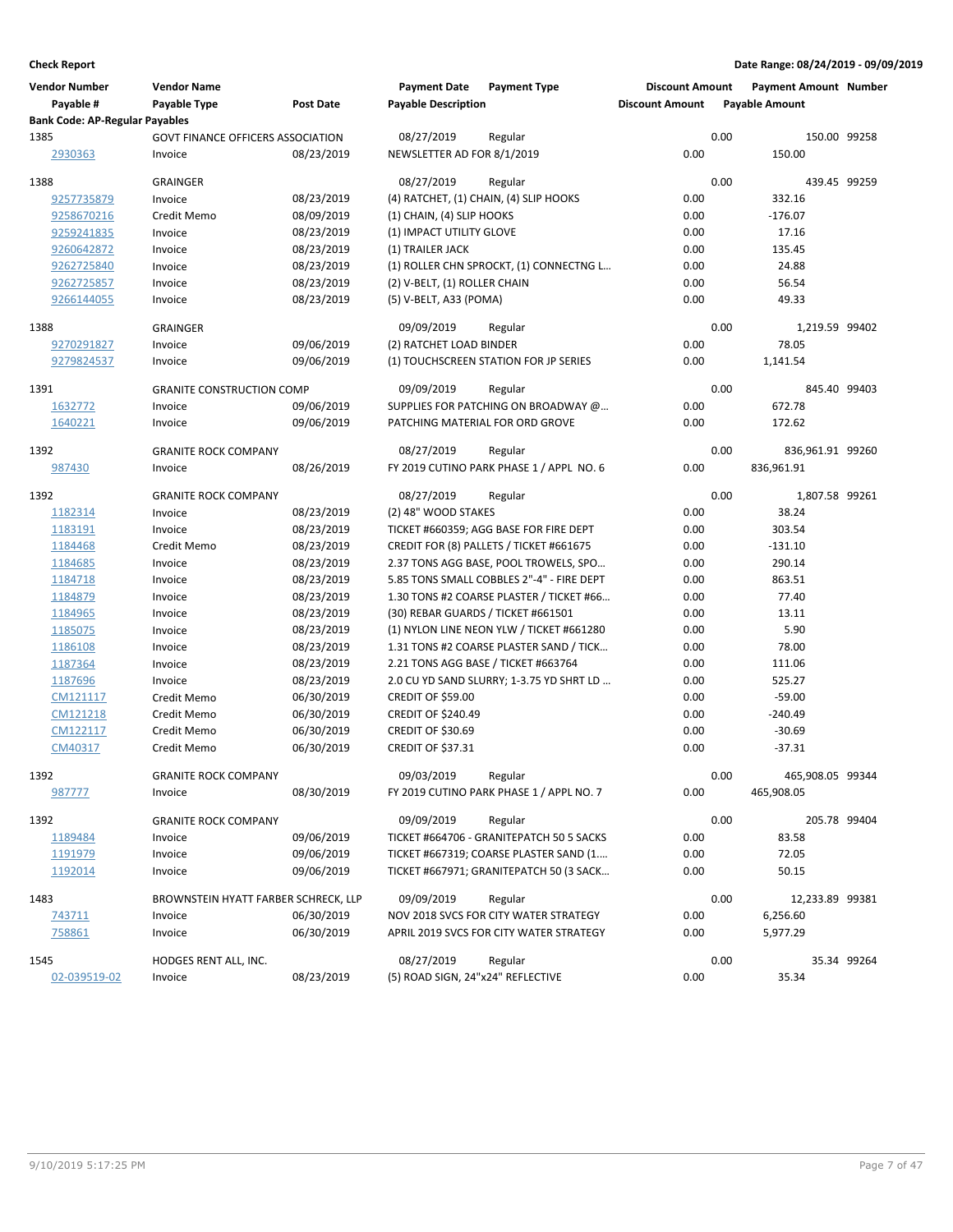| <b>Vendor Number</b> | <b>Vendor Name</b>         |                  | <b>Payment Date</b>             | <b>Payment Type</b>                  | <b>Discount Amount</b> | <b>Payment Amount Number</b> |  |
|----------------------|----------------------------|------------------|---------------------------------|--------------------------------------|------------------------|------------------------------|--|
| Payable #            | Payable Type               | <b>Post Date</b> | <b>Payable Description</b>      |                                      | <b>Discount Amount</b> | <b>Payable Amount</b>        |  |
| 1561                 | HOME DEPOT CREDIT SERVICES |                  | 08/27/2019                      | Regular                              | 0.00                   | 3,652.28 99265               |  |
| 10213                | Invoice                    | 08/23/2019       | SUPPLIES FOR HOME DEPOT LOT     |                                      | 0.00                   | 6.17                         |  |
| 1022412              | Invoice                    | 08/23/2019       | <b>VACTOR SUPPLIES</b>          |                                      | 0.00                   | 33.54                        |  |
| 140021               | Credit Memo                | 08/23/2019       | POMA SUPPLIES                   |                                      | 0.00                   | $-21.05$                     |  |
| 150803               | Invoice                    | 08/23/2019       | POMA SUPPLIES                   |                                      | 0.00                   | 61.72                        |  |
| 151458               | Invoice                    | 08/23/2019       | POMA SUPPLIES                   |                                      | 0.00                   | 21.37                        |  |
| 1583473              | Invoice                    | 08/23/2019       | POMA SUPPLIES                   |                                      | 0.00                   | 35.22                        |  |
| 1970993              | Invoice                    | 08/23/2019       | POMA SUPPLIES                   |                                      | 0.00                   | 16.35                        |  |
| 1971017              | Invoice                    | 08/23/2019       | POMA SUPPLIES                   |                                      | 0.00                   | 34.42                        |  |
| 2015194              | Invoice                    | 08/23/2019       | SUPPLIES FOR HIGHLAND PARK      |                                      | 0.00                   | 83.30                        |  |
| 2201492              | Invoice                    | 08/23/2019       | SUPPLIES - STREETS DEPT         |                                      | 0.00                   | 37.20                        |  |
| 2454253              | Invoice                    | 08/23/2019       | POMA SUPPLIES                   |                                      | 0.00                   | 218.37                       |  |
| 2561497              | Invoice                    | 08/23/2019       | SUPPLIES FOR CITY HALL STORAGE  |                                      | 0.00                   | 14.56                        |  |
| 2970798              | Invoice                    | 08/23/2019       | POMA SUPPLIES                   |                                      | 0.00                   | 7.53                         |  |
| 2970843              | Invoice                    | 08/23/2019       | POMA SUPPLIES                   |                                      | 0.00                   | 14.17                        |  |
| 2970844              | Invoice                    | 08/23/2019       | POMA SUPPLIES                   |                                      | 0.00                   | 7.63                         |  |
| 2970898              | Invoice                    | 08/23/2019       | SUPPLIES FOR WELL #4            |                                      | 0.00                   | 5.97                         |  |
| 2974087              | Invoice                    | 08/23/2019       | POMA SUPPLIES                   |                                      | 0.00                   | 17.46                        |  |
| 2974088              | Invoice                    | 08/23/2019       | POMA SUPPLIES                   |                                      | 0.00                   | 17.41                        |  |
| 2974109              | Invoice                    | 08/23/2019       | POMA SUPPLIES                   |                                      | 0.00                   | 14.66                        |  |
| 2974130              | Invoice                    | 08/23/2019       | POMA SUPPLIES                   |                                      | 0.00                   | 259.95                       |  |
| 3013591              | Invoice                    | 08/23/2019       | MISC SUPPLIES - SANITATION DEPT |                                      | 0.00                   | 6.61                         |  |
| 3144805              | Invoice                    | 08/23/2019       | SUPPLIES FOR STREETS DEPT       |                                      | 0.00                   | 30.55                        |  |
| 3593124              | Invoice                    | 08/23/2019       | POMA SUPPLIES                   |                                      | 0.00                   | 25.61                        |  |
| 3593125              | Invoice                    | 08/23/2019       | POMA SUPPLIES                   |                                      | 0.00                   | 43.20                        |  |
| 3970692              | Invoice                    | 08/23/2019       | POMA SUPPLIES                   |                                      | 0.00                   | 59.32                        |  |
| 3970750              | Invoice                    | 08/23/2019       | POMA SUPPLIES                   |                                      | 0.00                   | 18.68                        |  |
|                      | Invoice                    | 08/23/2019       | POMA SUPPLIES                   |                                      | 0.00                   | 13.27                        |  |
| 3970751              |                            | 08/23/2019       | POMA SUPPLIES                   |                                      | 0.00                   | 3.36                         |  |
| 3970765.             | Invoice                    |                  |                                 |                                      |                        |                              |  |
| 3970776              | Invoice                    | 08/23/2019       |                                 | SUPPLIES FOR HOMELESS SITE CONTAINER | 0.00                   | 913.33<br>22.12              |  |
| 3973999              | Invoice                    | 08/23/2019       | POMA SUPPLIES                   |                                      | 0.00                   |                              |  |
| 4011429              | Invoice                    | 08/23/2019       | SUPPLIES FOR HIGHLAND PARK      |                                      | 0.00                   | 55.12                        |  |
| 4024009              | Invoice                    | 08/23/2019       | POMA SUPPLIES                   |                                      | 0.00                   | 68.52                        |  |
| 4024039              | Invoice                    | 08/23/2019       | POMA SUPPLIES                   |                                      | 0.00                   | 21.28                        |  |
| 4151138              | Invoice                    | 08/23/2019       | POMA SUPPLIES                   |                                      | 0.00                   | 35.45                        |  |
| 4974878              | Invoice                    | 08/23/2019       | POMA SUPPLIES                   |                                      | 0.00                   | 3.36                         |  |
| 4974879              | Invoice                    | 08/23/2019       | POMA SUPPLIES                   |                                      | 0.00                   | 8.73                         |  |
| 5011185              | Invoice                    | 08/23/2019       | MISC SUPPLIES - STREETS DEPT    |                                      | 0.00                   | 22.57                        |  |
| 5053959              | Invoice                    | 08/23/2019       | POMA SUPPLIES                   |                                      | 0.00                   | 74.56                        |  |
| <u>5104147</u>       | Invoice                    | 08/23/2019       | POMA SUPPLIES                   |                                      | 0.00                   | 42.76                        |  |
| 5104148              | Invoice                    | 08/23/2019       | POMA SUPPLIES                   |                                      | 0.00                   | 57.12                        |  |
| 5974708              | Invoice                    | 08/23/2019       | SUPPLIES FOR WATER DEPT         |                                      | 0.00                   | 88.94                        |  |
| 5974709              | Invoice                    | 08/23/2019       | MISC SUPPLIES - STREETS DEPT    |                                      | 0.00                   | 6.82                         |  |
| 6011041              | Invoice                    | 08/23/2019       | MISC SUPPLIES - STREETS DEPT    |                                      | 0.00                   | 86.27                        |  |
| 6123023              | Invoice                    | 08/23/2019       | POMA SUPPLIES                   |                                      | 0.00                   | 17.91                        |  |
| 61527                | Invoice                    | 08/23/2019       | POMA SUPPLIES                   |                                      | 0.00                   | 21.05                        |  |
| 61528                | Invoice                    | 08/23/2019       | POMA SUPPLIES                   |                                      | 0.00                   | 87.91                        |  |
| 6201744              | Invoice                    | 08/23/2019       | MISC SUPPLIES - PARKS DEPT      |                                      | 0.00                   | 65.45                        |  |
| 6201754              | Invoice                    | 08/23/2019       | <b>HIGHLAND APTS SUPPLIES</b>   |                                      | 0.00                   | 111.83                       |  |
| 6974561              | Invoice                    | 08/23/2019       | POMA SUPPLIES                   |                                      | 0.00                   | 15.27                        |  |
| 7061046              | Invoice                    | 08/23/2019       | POMA SUPPLIES                   |                                      | 0.00                   | 73.06                        |  |
| 7122346              | Invoice                    | 08/23/2019       | POMA SUPPLIES                   |                                      | 0.00                   | 11.13                        |  |
| 7151750              | Invoice                    | 08/23/2019       | POMA SUPPLIES                   |                                      | 0.00                   | 41.02                        |  |
| 7592644              | Invoice                    | 08/23/2019       | POMA SUPPLIES                   |                                      | 0.00                   | 100.86                       |  |
| 7970392              | Invoice                    | 08/23/2019       | POMA SUPPLIES                   |                                      | 0.00                   | 36.15                        |  |
| 7974521              | Invoice                    | 08/23/2019       | POMA SUPPLIES                   |                                      | 0.00                   | 37.87                        |  |
| 8054496              | Invoice                    | 08/23/2019       | SUPPLIES FOR SEASIDE LIBRARY    |                                      | 0.00                   | 25.62                        |  |
| 8122868              | Invoice                    | 08/23/2019       | POMA SUPPLIES                   |                                      | 0.00                   | 18.64                        |  |
| 8134394              | Invoice                    | 08/23/2019       | SUPPLIES FOR CITY HALL STORAGE  |                                      | 0.00                   | 13.91                        |  |
| 8580913              | Invoice                    | 08/23/2019       | SUPPLIES FOR CITY HALL STORAGE  |                                      | 0.00                   | 9.57                         |  |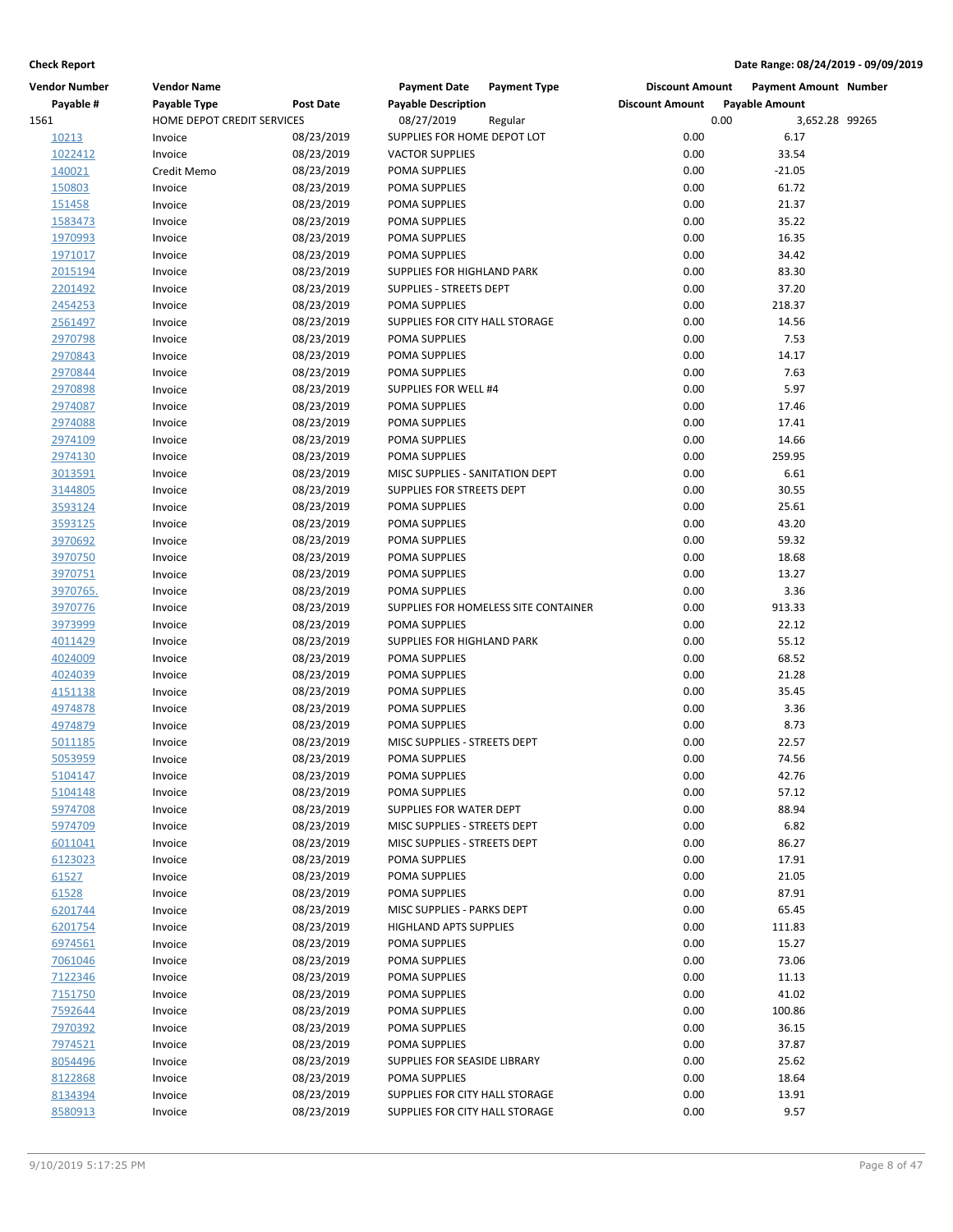| <b>Vendor Number</b>     | <b>Vendor Name</b>               |                  | <b>Payment Date</b>                        | <b>Payment Type</b>                     | <b>Discount Amount</b> |                       | <b>Payment Amount Number</b> |             |
|--------------------------|----------------------------------|------------------|--------------------------------------------|-----------------------------------------|------------------------|-----------------------|------------------------------|-------------|
| Payable #                | Payable Type                     | <b>Post Date</b> | <b>Payable Description</b>                 |                                         | <b>Discount Amount</b> | <b>Payable Amount</b> |                              |             |
| 8971243                  | Invoice                          | 08/23/2019       | SUPPLIES FOR CITY HALL STORAGE             |                                         | 0.00                   |                       | 64.39                        |             |
| 9560522                  | Invoice                          | 08/23/2019       | SUPPLIES FOR CITY HALL STORAGE             |                                         | 0.00                   |                       | 33.11                        |             |
| 970092                   | Invoice                          | 08/23/2019       | MISC SUPPLIES - STREETS DEPT               |                                         | 0.00                   |                       | 74.54                        |             |
| 971118                   | Invoice                          | 08/23/2019       | SUPPLIES FOR CITY HALL STORAGE             |                                         | 0.00                   |                       | 21.05                        |             |
| 9971229                  | Invoice                          | 08/23/2019       | SUPPLIES FOR CITY HALLSTORAGE              |                                         | 0.00                   |                       | 178.44                       |             |
| 1743                     | JOHNSTONE SUPPLY FRESNO          |                  | 08/27/2019                                 | Regular                                 |                        | 0.00                  | 1,419.79 99273               |             |
| S1875859.001             | Invoice                          | 08/23/2019       | (1) 60 SRES PUMP LESS VOLUTE               |                                         | 0.00                   | 1,419.79              |                              |             |
|                          |                                  |                  |                                            |                                         |                        |                       |                              |             |
| 1798                     | KELLY-MOORE PAINT COMPANY        |                  | 08/27/2019                                 | Regular                                 |                        | 0.00                  | 354.86 99275                 |             |
| 802-00000699418          | Invoice                          | 08/23/2019       | MISC POMA PAINT SUPPLIES                   |                                         | 0.00                   |                       | 79.75                        |             |
| 802-00000699625          | Invoice                          | 08/23/2019       | MISC SUPPLIES - CITY HALL                  |                                         | 0.00                   |                       | 20.08                        |             |
| 802-00000699636          | Invoice                          | 08/23/2019       | MISC POMA PAINT SUPPLIES                   |                                         | 0.00                   |                       | 33.96                        |             |
| 802-00000699726          | Invoice                          | 08/23/2019       | MISC SUPPLIES - CITY HALL                  |                                         | 0.00                   |                       | 31.28                        |             |
| 802-00000700740          | Invoice                          | 08/23/2019       | MISC SUPPLIES - ROBERTS LAKE               |                                         | 0.00                   |                       | 58.83                        |             |
| 802-00000701332          | Invoice                          | 08/23/2019       | MISC SUPPLIES - CUTINO PARK                |                                         | 0.00                   |                       | 130.96                       |             |
| 1798                     | KELLY-MOORE PAINT COMPANY        |                  | 09/09/2019                                 | Regular                                 |                        | 0.00                  | 465.93 99409                 |             |
| 802-00000701332. Invoice |                                  | 09/06/2019       | MISC PAINT SUPPLIES - CUTINO PARK          |                                         | 0.00                   |                       | 130.96                       |             |
| 802-00000701448          | Invoice                          | 09/06/2019       | MISC PAINT SUPPLIES - CUTINO PARK          |                                         | 0.00                   |                       | 21.83                        |             |
| 802-00000701753          | Invoice                          | 09/06/2019       | MISC PAINT SUPPLIES - CUTINO PARK          |                                         | 0.00                   |                       | 313.14                       |             |
|                          |                                  |                  |                                            |                                         |                        |                       |                              |             |
| 1971                     | LIEBERT CASSIDY WHITMORE         | 08/23/2019       | 08/27/2019<br>JULY 2019 - NEGOTIATION SVCS | Regular                                 | 0.00                   | 0.00                  | 723.00 99277<br>723.00       |             |
| 1483724                  | Invoice                          |                  |                                            |                                         |                        |                       |                              |             |
| 1971                     | LIEBERT CASSIDY WHITMORE         |                  | 09/03/2019                                 | Regular                                 |                        | 0.00                  | 812.00 99352                 |             |
| 1482204                  | Invoice                          | 06/30/2019       |                                            | THRU 6/30/2019 - FLSA COMPLIANCE REVI   | 0.00                   | 812.00                |                              |             |
|                          |                                  |                  |                                            |                                         |                        |                       |                              |             |
| 1976                     | LINCOLN AQUATICS                 |                  | 08/27/2019                                 | Regular                                 |                        | 0.00                  | 722.39 99278                 |             |
| 29483173                 | Invoice                          | 08/23/2019       | (2) CHECK VALVE DUCKBILL                   |                                         | 0.00                   |                       | 18.04                        |             |
| 36970595                 | Invoice                          | 08/23/2019       | PARTS FOR POOL CHEMICALS                   |                                         | 0.00                   |                       | 95.36                        |             |
| D2291789                 | Invoice                          | 08/23/2019       | (3) SWIVEL CASTER W/ BRAKE                 |                                         | 0.00                   |                       | 207.23                       |             |
| D8653166                 | Invoice                          | 08/23/2019       | MISC PARTS FOR POOL CHEMICALS              |                                         | 0.00                   |                       | 401.76                       |             |
| 1976                     | LINCOLN AQUATICS                 |                  | 09/09/2019                                 | Regular                                 |                        | 0.00                  | 809.56 99411                 |             |
| 36971552                 | Invoice                          | 09/06/2019       |                                            | CHEMICALS FOR POOL - 1148 WHEELER ST    | 0.00                   |                       | 809.56                       |             |
| 2045                     | M & S BUILDING SUPPLY INC        |                  | 09/09/2019                                 | Regular                                 |                        | 0.00                  |                              | 16.22 99412 |
| 001428236                | Invoice                          | 09/06/2019       | NAILS, BUNGEE STRAPS (3)                   |                                         | 0.00                   |                       | 11.64                        |             |
| 001428994                | Invoice                          | 09/06/2019       | NAILS/PALLET 3" CC DS PALLET               |                                         | 0.00                   |                       | 0.92                         |             |
| 001429005                | Invoice                          | 09/06/2019       | NAIL / MASONRY, COMMON                     |                                         | 0.00                   |                       | 3.66                         |             |
|                          |                                  |                  |                                            |                                         |                        |                       |                              |             |
| 2102                     | MARTIN'S IRRIGATION SUPPLY, INC. |                  | 08/27/2019 Regular                         |                                         |                        | 0.00                  | 203.45 99280                 |             |
| 550513                   | Invoice                          | 08/23/2019       | <b>MISC IRRIGATION SUPPLIES</b>            |                                         | 0.00                   |                       | 102.43                       |             |
| 550514                   | Invoice                          | 08/23/2019       | (1) 5/8 x 500' POLY TUBING                 |                                         | 0.00                   |                       | 55.18                        |             |
| 550986                   | Invoice                          | 08/23/2019       | (2) 13 x 20 JUMBO LID                      |                                         | 0.00                   |                       | 45.84                        |             |
| 2102                     | MARTIN'S IRRIGATION SUPPLY, INC. |                  | 09/09/2019                                 | Regular                                 |                        | 0.00                  | 1,020.23 99413               |             |
| 551480                   | Invoice                          | 09/06/2019       | SUPPLIES FOR SOPER PARK                    |                                         | 0.00                   |                       | 898.90                       |             |
| 552028                   | Invoice                          | 09/06/2019       |                                            | CONCRETE BOX, LID FOR CUTINO PARK       | 0.00                   |                       | 121.33                       |             |
| 2184                     | <b>MISSION LINEN SERVICE</b>     |                  | 09/09/2019                                 | Regular                                 |                        | 0.00                  | 246.63 99417                 |             |
| 510473445                | Invoice                          | 09/06/2019       |                                            | FIRE DEPT - WEEKLY LAUNDRY SERVICE 8/8/ | 0.00                   |                       | 82.21                        |             |
| 510521559                | Invoice                          | 09/06/2019       |                                            | FIRE DEPT - WEEKLY LAUNDRDY SVC 8/15/19 | 0.00                   |                       | 82.21                        |             |
| 510570897                | Invoice                          | 09/06/2019       |                                            | FIRE DEPT WEEKLY LAUNDRY SVC 8/22/19    | 0.00                   |                       | 82.21                        |             |
| 2186                     | <b>MISSION UNIFORM SERVICE</b>   |                  | 08/27/2019                                 | Regular                                 |                        | 0.00                  | 111.96 99281                 |             |
| 510512764                | Invoice                          | 08/23/2019       |                                            | RECRETION DEPT UNIFORM SVC 8/14/19      | 0.00                   |                       | 111.96                       |             |
|                          |                                  |                  |                                            |                                         |                        |                       |                              |             |
| 2186                     | <b>MISSION UNIFORM SERVICE</b>   |                  | 09/03/2019                                 | Regular                                 |                        | 0.00                  | 251.76 99353                 |             |
| 510084619                | Invoice                          | 06/30/2019       |                                            | SEASIDE MAIN & UTILITIES - 6/10/2019    | 0.00                   | 139.80                |                              |             |
| 510563672                | Invoice                          | 08/30/2019       |                                            | RECREATION DEPT UNIFORM SVC 8/21/19     | 0.00                   | 111.96                |                              |             |
| 2186                     | MISSION UNIFORM SERVICE          |                  | 09/09/2019                                 | Regular                                 |                        | 0.00                  | 2,234.77 99418               |             |
|                          |                                  |                  |                                            |                                         |                        |                       |                              |             |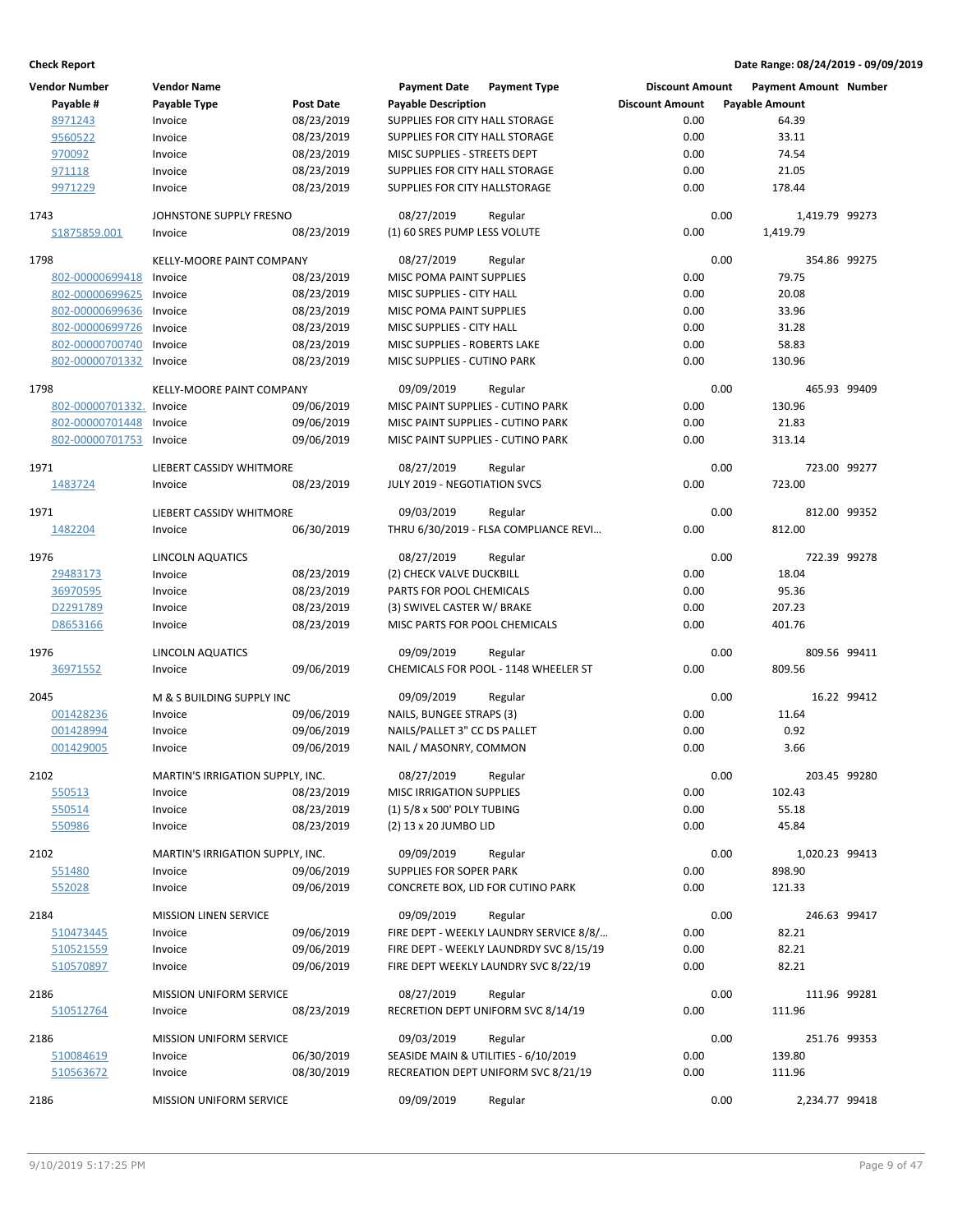| Vendor Number            | <b>Vendor Name</b>                |                  | <b>Payment Date</b>                | <b>Payment Type</b>                      | <b>Discount Amount</b> |                       | <b>Payment Amount Number</b> |  |
|--------------------------|-----------------------------------|------------------|------------------------------------|------------------------------------------|------------------------|-----------------------|------------------------------|--|
| Payable #                | Payable Type                      | <b>Post Date</b> | <b>Payable Description</b>         |                                          | <b>Discount Amount</b> | <b>Payable Amount</b> |                              |  |
| 510446071                | Invoice                           | 09/06/2019       | SEASIDE MAIN & UTILITIES - 8/5/19  |                                          | 0.00                   |                       | 396.07                       |  |
| 510446072                | Invoice                           | 09/06/2019       |                                    | SEASIDE POMA UNIFORM SVC - 8/5/19        | 0.00                   |                       | 107.26                       |  |
| 510456292                | Invoice                           | 09/06/2019       |                                    | SEASIDE POMA UNIFORM SVC - 8/5/19        | 0.00                   |                       | 32.00                        |  |
| 510475056                | Invoice                           | 09/06/2019       | SEASIDE MAIN & UTILITIES - 8/5/19  |                                          | 0.00                   |                       | 22.00                        |  |
| 510494227                | Invoice                           | 09/06/2019       | SEASIDE MAIN & UTILITIES - 8/12/19 |                                          | 0.00                   |                       | 372.07                       |  |
| 510494228                | Invoice                           | 09/06/2019       |                                    | SEASIDE POMA UNIFORM SVC - 8/12/19       | 0.00                   |                       | 107.26                       |  |
| 510513147                | Invoice                           | 09/06/2019       | SEASIDE MAIN & UTILITIES - 8/12/19 |                                          | 0.00                   |                       | 22.00                        |  |
| 510543494                | Invoice                           | 09/06/2019       | SEASIDE MAIN & UTILITIES - 8/19/19 |                                          | 0.00                   |                       | 372.07                       |  |
| 510543495                | Invoice                           | 09/06/2019       |                                    | SEASIDE POMA UNIFORM SVC - 8/19/19       | 0.00                   |                       | 107.26                       |  |
| 510545911                | Invoice                           | 09/06/2019       |                                    | SEASIDE POMA UNIFORM SVC - 8/19/19       | 0.00                   |                       | 103.37                       |  |
| 510546235                | Invoice                           | 09/06/2019       | SEASIDE MAIN & UTILITIES - 8/19/19 |                                          | 0.00                   |                       | 26.37                        |  |
| 510601993                | Invoice                           | 09/06/2019       | SEASIDE MAIN & UTILITIES - 8/26/19 |                                          | 0.00                   |                       | 315.82                       |  |
| 510601994                | Invoice                           | 09/06/2019       |                                    | SEASIDE POMA UNIFORM SVC - 8/26/19       | 0.00                   |                       | 107.26                       |  |
| 510606653                | Invoice                           | 09/06/2019       |                                    | SEASIDE POMA UNIFORM SVC - 8/26/19       | 0.00                   |                       | 32.00                        |  |
| 510620084                | Invoice                           | 09/06/2019       |                                    | RECREATION DEPT - UNIFORM SVC 8/28/19    | 0.00                   | 111.96                |                              |  |
| 2205                     | <b>MONTEREY COUNTY CONVENTION</b> |                  | 09/09/2019                         | Regular                                  |                        | 0.00                  | 24,176.79 99422              |  |
| <b>JULY 2019 - SEASI</b> | Invoice                           | 09/06/2019       |                                    | JULY 2019 - SEASIDE TID REMITTANCE       | 0.00                   | 24,176.79             |                              |  |
| 2236                     | MBS BUSINESS SYSTEMS              |                  | 09/09/2019                         | Regular                                  |                        | 0.00                  | 214.72 99414                 |  |
| 365980                   | Invoice                           | 09/06/2019       |                                    | 610 OLYMPIA AVE COPIER KONICAMINOLTA     | 0.00                   |                       | 107.36                       |  |
| 367709                   | Invoice                           | 09/06/2019       |                                    | 610 OLYMPIA AVE COPIER - KONICAMINOLT    | 0.00                   | 107.36                |                              |  |
| 2238                     | MONTEREY BAY PEST CONTROL         |                  | 08/27/2019                         | Regular                                  |                        | 0.00                  | 227.00 99285                 |  |
| 0171247                  | Invoice                           | 08/23/2019       |                                    | 440 HARCOURT - TRAILER #A - HOUSE ANTS   | 0.00                   |                       | 62.00                        |  |
| 0171249                  | Invoice                           | 08/23/2019       |                                    | 440 HARCOURT - POLICE DEPT - MONTHLY S   | 0.00                   |                       | 100.00                       |  |
| 0171250                  | Invoice                           | 08/23/2019       |                                    | 610 OLYMPIA - ROACH CONTROL 8/7/19       | 0.00                   |                       | 65.00                        |  |
| 2238                     | MONTEREY BAY PEST CONTROL         |                  | 09/09/2019                         | Regular                                  |                        | 0.00                  | 150.00 99420                 |  |
| 0171246                  | Invoice                           | 09/06/2019       |                                    | SEASIDE POLICE DEPT - MONTHLY SVC 8/29/  | 0.00                   |                       | 90.00                        |  |
| 0171248                  | Invoice                           | 09/06/2019       |                                    | POLICE DEPT STORAGE SHED MO SVC 8/29/    | 0.00                   |                       | 60.00                        |  |
| 2242                     | <b>MBWWA</b>                      |                  | 09/09/2019                         | Regular                                  |                        | 0.00                  | 200.00 99415                 |  |
| 9/12/19                  | Invoice                           | 09/06/2019       |                                    | ANNUAL VENDOR SHOW 9/12/19 - 5 ATTEN     | 0.00                   |                       | 200.00                       |  |
| 2252                     | MONTEREY COUNTY D.A.'s OFFICE     |                  | 08/27/2019                         | Regular                                  |                        | 0.00                  | 1,600.00 99288               |  |
| DA AF# 18-27             | Invoice                           | 08/23/2019       |                                    | REPORT #TM1803718 / SIDNEY WINSTON       | 0.00                   | 1,600.00              |                              |  |
| 2279                     | COUNTY OF MONTEREY IT DEPT.       |                  | 08/27/2019                         | Regular                                  |                        | 0.00                  | 410.31 99247                 |  |
| 847 6/2019               | Invoice                           | 06/30/2019       |                                    | JUNE 2019 - SEASIDE FIRE DEPT (847) MONT | 0.00                   | 410.31                |                              |  |
| 2295                     | MONTEREY COUNTY PETROLEUM         |                  | 09/09/2019                         | Regular                                  |                        | 0.00                  | 3,049.67 99423               |  |
| 330486                   | Invoice                           | 09/06/2019       |                                    | 1,100 GALLONS UNLEADED REG GASOLINE -    | 0.00                   | 3,049.67              |                              |  |
| 2328                     | <b>WALLACE GROUP</b>              |                  | 08/27/2019                         | Regular                                  |                        | 0.00                  | 2,103.41 99329               |  |
| 48486                    | Invoice                           | 06/30/2019       |                                    | 4/9/19-5/31/19 SVCS FOR STORM GRATE P    | 0.00                   | 2,103.41              |                              |  |
| 2338                     | MONTEREY PENINSULA WATER          |                  | 09/09/2019                         | Regular                                  |                        | 0.00                  | 4,708.65 99424               |  |
| 7/29/19-8/29/19          | Invoice                           | 09/06/2019       |                                    | SEASIDE MWS SURCHARGE FOR 7/29/19 - 8/   | 0.00                   | 4,708.65              |                              |  |

|                       | Payable | Payment  |                 |              |
|-----------------------|---------|----------|-----------------|--------------|
| <b>Payment Type</b>   | Count   | Count    | <b>Discount</b> | Payment      |
| <b>Regular Checks</b> | 159     | 35       | 0.00            | 1,369,692.37 |
| <b>Manual Checks</b>  | 0       | 0        | 0.00            | 0.00         |
| Voided Checks         | 0       | $\Omega$ | 0.00            | 0.00         |
| <b>Bank Drafts</b>    | 150     | 30       | 0.00            | 1,369,690.80 |
| EFT's                 | 0       | 0        | 0.00            | 0.00         |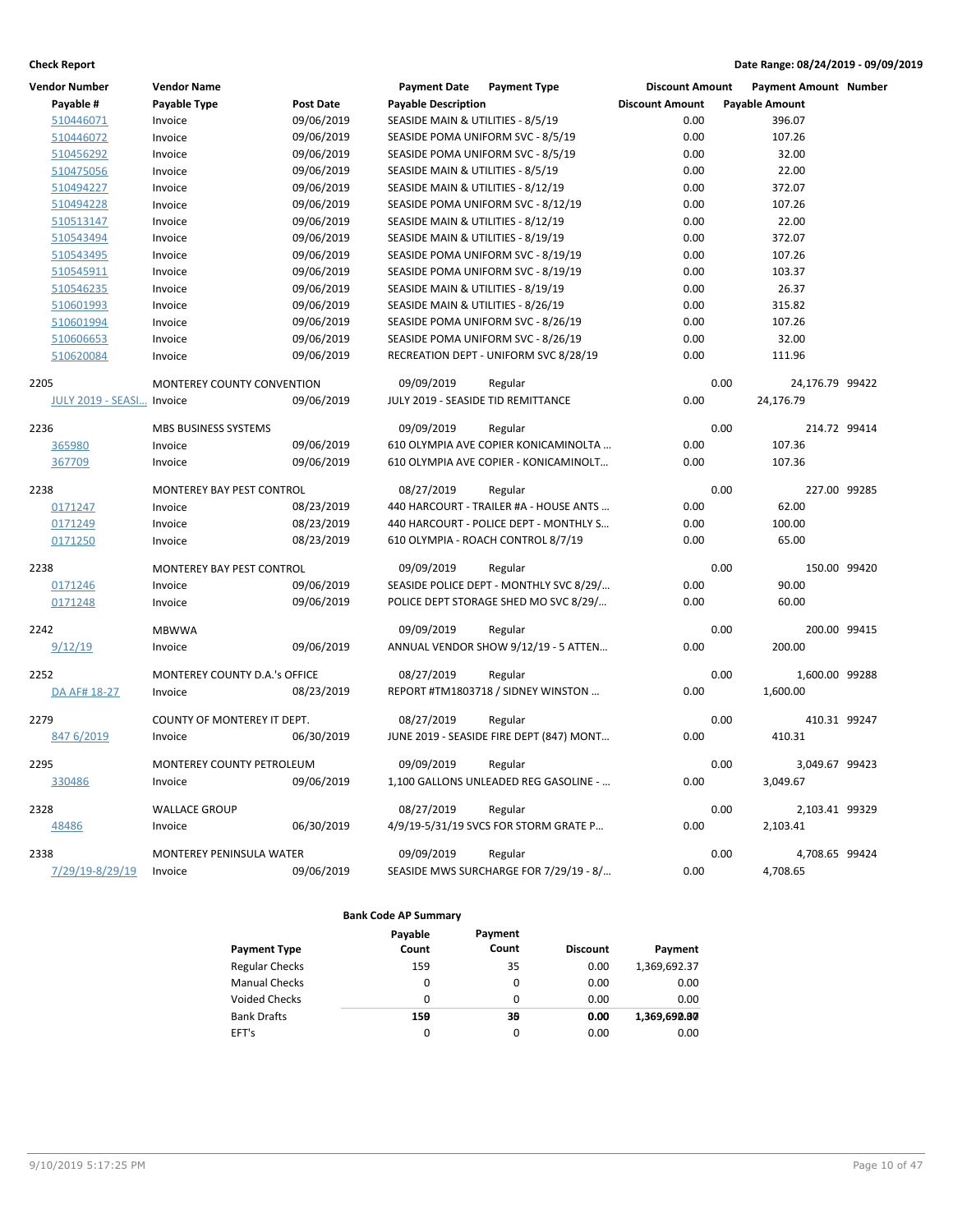| Vendor Number                         | <b>Vendor Name</b>            |            | <b>Payment Date</b>         | <b>Payment Type</b>                   | <b>Discount Amount</b> | <b>Payment Amount Number</b> |  |
|---------------------------------------|-------------------------------|------------|-----------------------------|---------------------------------------|------------------------|------------------------------|--|
| Payable #                             | Payable Type                  | Post Date  | <b>Payable Description</b>  |                                       | <b>Discount Amount</b> | <b>Payable Amount</b>        |  |
| <b>Bank Code: PY-Payroll Payables</b> |                               |            |                             |                                       |                        |                              |  |
| 2346                                  | <b>MONTEREY SPORTS CENTER</b> |            | 09/03/2019                  | Regular                               |                        | 1.313.00 18966<br>0.00       |  |
| CM0000261                             | Credit Memo                   | 09/03/2019 | SWEYD DOUBLE DED ADJ        |                                       | 0.00                   | $-51.00$                     |  |
| DM0000283                             | Debit Memo                    | 09/03/2019 |                             | PREMIUM RATE INCREASE DIFFERENCE: T/B | 0.00                   | 121.00                       |  |
| <b>INV0003524</b>                     | Invoice                       | 09/03/2019 | <b>GYM MBRSHIP - SINGLE</b> |                                       | 0.00                   | 510.00                       |  |
| INV0003525                            | Invoice                       | 09/03/2019 | <b>GYM MBRSHP - SENIOR</b>  |                                       | 0.00                   | 40.00                        |  |
| <b>INV0003526</b>                     | Invoice                       | 09/03/2019 | <b>GYM MBRSHIP - FAMILY</b> |                                       | 0.00                   | 693.00                       |  |

|                       | Payable | Payment  |                 |          |
|-----------------------|---------|----------|-----------------|----------|
| <b>Payment Type</b>   | Count   | Count    | <b>Discount</b> | Payment  |
| <b>Regular Checks</b> |         |          | 0.00            | 1,313.00 |
| <b>Manual Checks</b>  | 0       | 0        | 0.00            | 0.00     |
| <b>Voided Checks</b>  |         |          | 0.88            | 1,313.88 |
| <b>Bank Drafts</b>    | 0       | $\Omega$ | 0.00            | 0.00     |
| EFT's                 | 0       | $\Omega$ | 0.00            | 0.00     |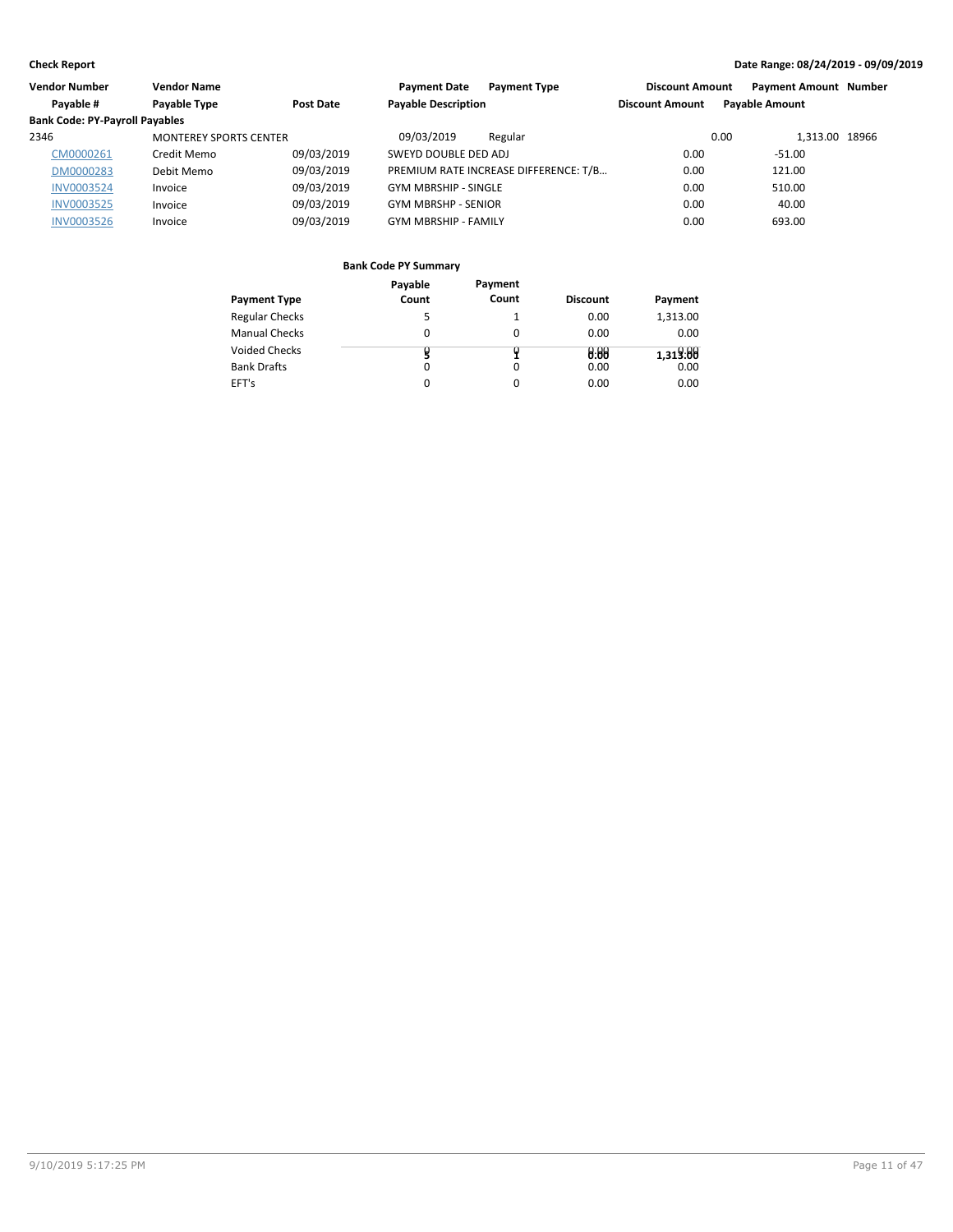| <b>Vendor Number</b>                  | <b>Vendor Name</b>            |            | <b>Payment Date</b>              | <b>Payment Type</b>                        | <b>Discount Amount</b> |      | <b>Payment Amount Number</b> |             |
|---------------------------------------|-------------------------------|------------|----------------------------------|--------------------------------------------|------------------------|------|------------------------------|-------------|
| Payable #                             | Payable Type                  | Post Date  | <b>Payable Description</b>       |                                            | <b>Discount Amount</b> |      | <b>Payable Amount</b>        |             |
| <b>Bank Code: AP-Regular Payables</b> |                               |            |                                  |                                            |                        |      |                              |             |
| 2351                                  | MONTEREY TIRE SERVICE         |            | 08/27/2019                       | Regular                                    |                        | 0.00 |                              | 60.09 99292 |
| 1-90572                               | Invoice                       | 08/23/2019 | (11) DFP TIRE DISPOSAL FEE PASS. |                                            | 0.00                   |      | 60.09                        |             |
| 2351                                  | MONTEREY TIRE SERVICE         |            | 09/09/2019                       | Regular                                    |                        | 0.00 |                              | 77.23 99426 |
| 1-90738                               | Invoice                       | 09/06/2019 | (2) LST SWITCH TRUCK INSIDE      |                                            | 0.00                   |      | 30.00                        |             |
| 1-90847                               | Invoice                       | 09/06/2019 |                                  | (1) LFLT FLAT REPAIR, (3) LSLT SWITCH LT & | 0.00                   |      | 47.23                        |             |
| 2426                                  | MCDONALD REFRIGERATION INC    |            | 09/09/2019                       | Regular                                    |                        | 0.00 | 172.15 99416                 |             |
| 61977                                 | Invoice                       | 09/06/2019 | CHILD DEV CTR - MONTHLY SVC      |                                            | 0.00                   |      | 172.15                       |             |
| 2516                                  | NATIVIDAD MEDICAL CENTER      |            | 08/27/2019                       | Regular                                    |                        | 0.00 |                              | 31.00 99295 |
| V19541518                             | Invoice                       | 08/23/2019 |                                  | COLL BLOOD ALCOHOL - M. DE GUZMAN 7/       | 0.00                   |      | 31.00                        |             |
| 2666                                  | PACIFIC TRUCK PARTS, INC.     |            | 09/09/2019                       | Regular                                    |                        | 0.00 | 865.49 99430                 |             |
| 1807710                               | Invoice                       | 09/06/2019 |                                  | (1) R&R DPF ON TRUCK AND CLEAN, (1) GAS    | 0.00                   |      | 865.49                       |             |
| 2720                                  | <b>OWEN EQUIPMENT COMPANY</b> |            | 09/09/2019                       | Regular                                    |                        | 0.00 | 762.44 99429                 |             |
| 00046675                              | Invoice                       | 09/06/2019 |                                  | (3) SB SEGMENT SETS / SHIPPING & HANDLI    | 0.00                   |      | 762.44                       |             |
| 2742                                  | PENINSULA MESSENGER LLC       |            | 09/09/2019                       | Regular                                    |                        | 0.00 | 206.67 99432                 |             |
| 135098                                | Invoice                       | 09/06/2019 |                                  | MONTHLY COURIER SVC FOR SEASIDE POLIC      | 0.00                   |      | 206.67                       |             |
| 2746                                  | PENINSULA POOL SERVICE        |            | 08/27/2019                       | Regular                                    |                        | 0.00 |                              | 88.84 99298 |
| 192960802                             | Invoice                       | 08/23/2019 | (4) 4-GAL CASE SANI-CHLOR        |                                            | 0.00                   |      | 88.84                        |             |
| 2752                                  | PENINSULA WELDING             |            | 08/27/2019                       | Regular                                    |                        | 0.00 |                              | 59.69 99299 |
| 189849                                | Invoice                       | 08/23/2019 | (3) OXYGEN USP MED GRD SIZE 15CF |                                            | 0.00                   |      | 59.69                        |             |
| 2816                                  | PLUG & PAY TECHNOLOGIES, INC. |            | 09/09/2019                       | Regular                                    |                        | 0.00 |                              | 30.00 99433 |
| <b>AUG 2019</b>                       | Invoice                       | 09/06/2019 |                                  | AUG 2019 - INV #2019090213394511445        | 0.00                   |      | 15.00                        |             |
| AUG 2019.                             | Invoice                       | 09/06/2019 |                                  | AUG 2019 - INV #2019090213394511444        | 0.00                   |      | 15.00                        |             |
| 2849                                  | PREMIUM AUTO PARTS, INC.      |            | 09/09/2019                       | Regular                                    |                        | 0.00 | 293.40 99435                 |             |
| 7474-174992                           | Invoice                       | 09/06/2019 | (1) MINIATURE LAMP               |                                            | 0.00                   |      | 1.84                         |             |
| 7474-175040                           | Invoice                       | 09/06/2019 | (4) HEADLIGHT-HALOGEN            |                                            | 0.00                   |      | 55.02                        |             |
| 7474-175114                           | Invoice                       | 09/06/2019 | (1) RADIATOR, (1) RAD HOSE       |                                            | 0.00                   |      | 229.23                       |             |
| 7474-175135                           | Invoice                       | 09/06/2019 | (1) HOT RIM ALL WHEEL CLEANER    |                                            | 0.00                   |      | 7.31                         |             |

|                       | Payable  | Payment  |                 |          |
|-----------------------|----------|----------|-----------------|----------|
| <b>Payment Type</b>   | Count    | Count    | <b>Discount</b> | Payment  |
| <b>Regular Checks</b> | 16       | 11       | 0.00            | 2,647.00 |
| <b>Manual Checks</b>  | <u>n</u> | <u>n</u> | 0.00            | 0.00     |
| <b>Voided Checks</b>  | 16       | 1ქ       | 0.88            | 2,647.88 |
| <b>Bank Drafts</b>    | 0        | 0        | 0.00            | 0.00     |
| EFT's                 | 0        | 0        | 0.00            | 0.00     |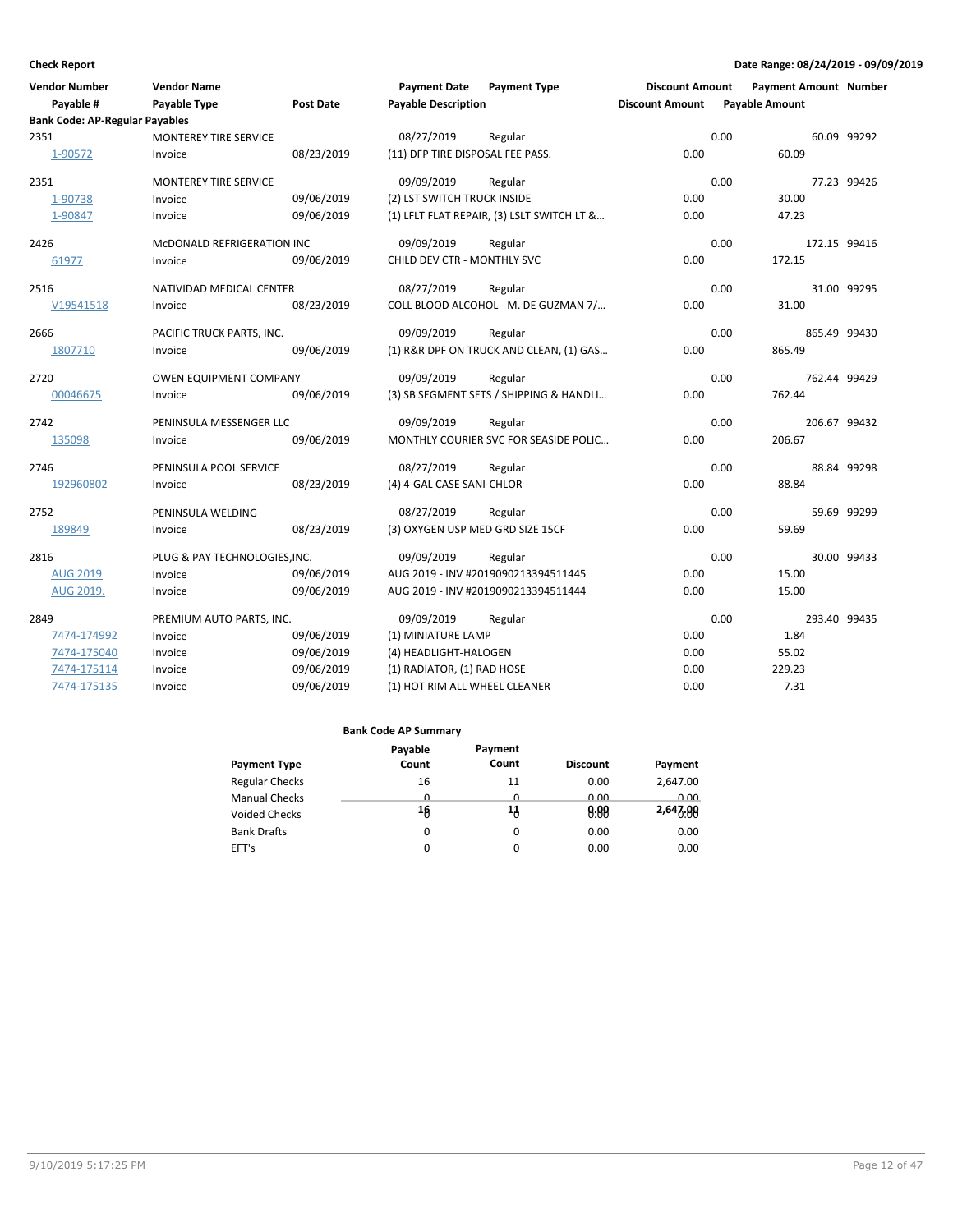| <b>Vendor Number</b><br>Payable #     | <b>Vendor Name</b><br>Payable Type  | <b>Post Date</b> | <b>Payment Date</b><br><b>Payable Description</b> | <b>Payment Type</b>                      | <b>Discount Amount</b><br><b>Discount Amount</b> | <b>Payment Amount Number</b><br><b>Payable Amount</b> |                       |
|---------------------------------------|-------------------------------------|------------------|---------------------------------------------------|------------------------------------------|--------------------------------------------------|-------------------------------------------------------|-----------------------|
| <b>Bank Code: PY-Payroll Payables</b> |                                     |                  |                                                   |                                          |                                                  |                                                       |                       |
| 2877                                  | PUBLIC EMPLOYEES' RETIREMENT SYSTEM |                  | 09/04/2019                                        | <b>Bank Draft</b>                        |                                                  | 0.00<br>3.93                                          | 1001383963            |
| DM0000275                             | Debit Memo                          | 08/15/2019       |                                                   | ER CONT ADJ: FREEMAN, HASTINGS & MILLER  | 0.00                                             | 3.93                                                  |                       |
| 2877                                  | PUBLIC EMPLOYEES' RETIREMENT SYSTEM |                  | 09/04/2019                                        | <b>Bank Draft</b>                        |                                                  | 0.00                                                  | 131,357.20 1001383963 |
| <b>INV0003594</b>                     | Invoice                             | 08/15/2019       | GROUP 70001 - MANAGEMENT                          |                                          | 0.00                                             | 131,357.20                                            |                       |
| 2877                                  | PUBLIC EMPLOYEES' RETIREMENT SYSTEM |                  | 09/04/2019                                        | <b>Bank Draft</b>                        |                                                  | 0.00<br>20.956.52                                     | 1001397741            |
| <b>INV0003620</b>                     | Invoice                             | 09/04/2019       | <b>SURVIVOR BENEFIT</b>                           |                                          | 0.00                                             | 20,956.52                                             |                       |
| 2877                                  | PUBLIC EMPLOYEES' RETIREMENT SYSTEM |                  | 09/04/2019                                        | <b>Bank Draft</b>                        |                                                  | 0.00                                                  | -1,164.42 1001397741  |
| CM0000270                             | Credit Memo                         | 09/04/2019       |                                                   | ER CONT ADJ: CHECKS DATED 8/30/18-7/5/19 | 0.00                                             | $-1,164.42$                                           |                       |
| 2877                                  | PUBLIC EMPLOYEES' RETIREMENT SYSTEM |                  | 09/04/2019                                        | Bank Draft                               |                                                  | 0.00<br>$-61.79$                                      | 1001397741            |
| CM0000269                             | Credit Memo                         | 09/04/2019       |                                                   | ER CONT ADJ: CHECK DT 8/29 BELONGING T   | 0.00                                             | $-61.79$                                              |                       |
| 2877                                  | PUBLIC EMPLOYEES' RETIREMENT SYSTEM |                  | 09/04/2019                                        | <b>Bank Draft</b>                        |                                                  | 0.00<br>1.394.88                                      | 1001397741            |
| <b>INV0003630</b>                     | Invoice                             | 09/04/2019       | <b>SURVIVOR BENEFIT</b>                           |                                          | 0.00                                             | 1,394.88                                              |                       |

|                       | Payable | Payment |                 |            |
|-----------------------|---------|---------|-----------------|------------|
| Payment Type          | Count   | Count   | <b>Discount</b> | Payment    |
| <b>Regular Checks</b> | 0       | 0       | 0.00            | 0.00       |
| <b>Manual Checks</b>  | θ       | θ       | 0.00            | 152,480.80 |
| Voided Checks         | 0       | 0       | 0.00            | 0.00       |
| <b>Bank Drafts</b>    | 6       | 6       | 0.00            | 152,486.32 |
| EFT's                 | 0       | 0       | 0.00            | 0.00       |
|                       |         |         |                 |            |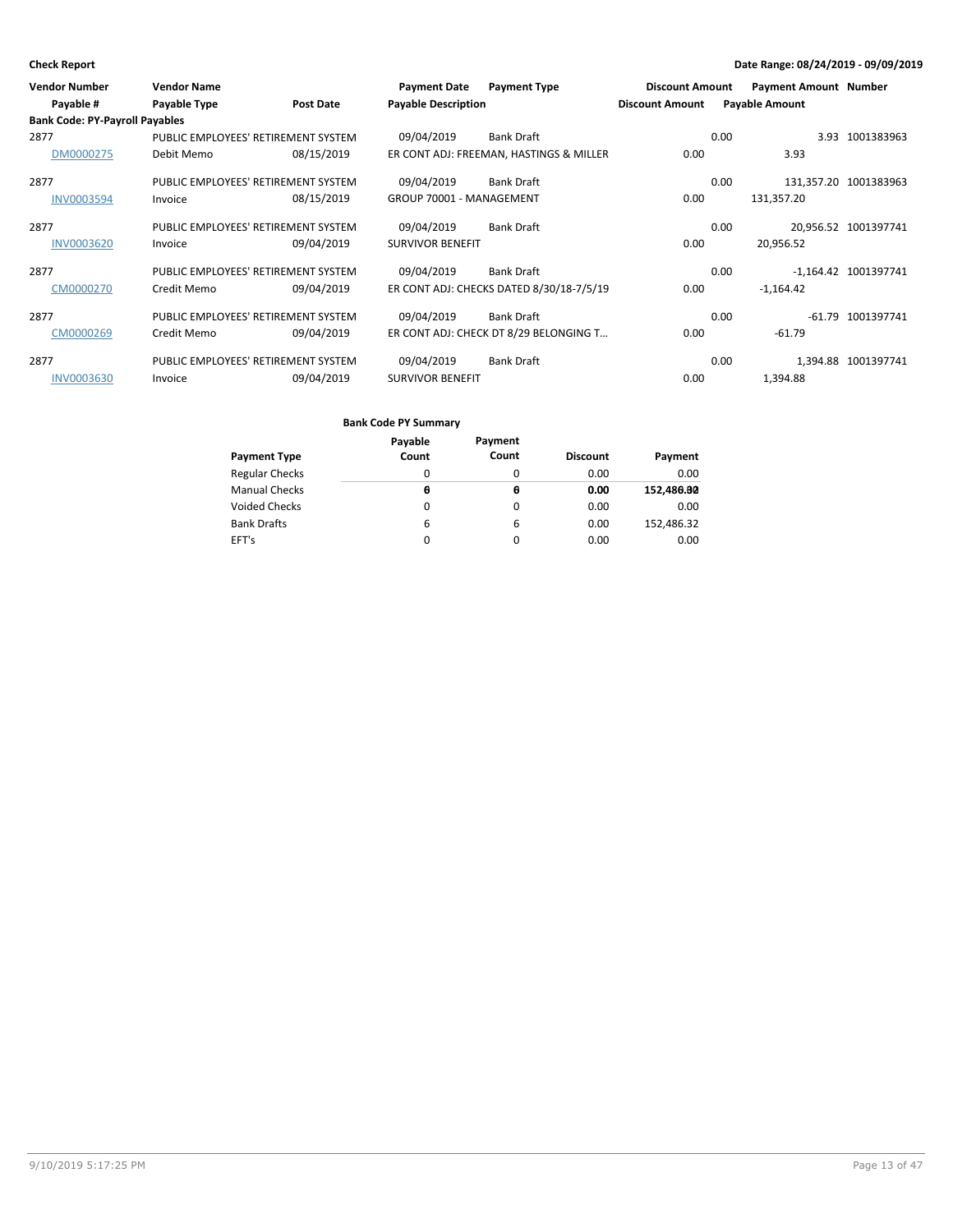| Vendor Number                         | <b>Vendor Name</b>     |                  | <b>Payment Date</b>               | <b>Payment Type</b>                     | <b>Discount Amount</b> | <b>Payment Amount Number</b> |             |
|---------------------------------------|------------------------|------------------|-----------------------------------|-----------------------------------------|------------------------|------------------------------|-------------|
| Pavable #                             | Payable Type           | <b>Post Date</b> | <b>Payable Description</b>        |                                         | <b>Discount Amount</b> | <b>Payable Amount</b>        |             |
| <b>Bank Code: AP-Regular Payables</b> |                        |                  |                                   |                                         |                        |                              |             |
| 2888                                  | PURE H20 INC.          |                  | 09/09/2019                        | Regular                                 |                        | 0.00                         | 65.54 99437 |
| 11335                                 | Invoice                | 09/06/2019       |                                   | AUG 2019 - POU COOLER: WS-11000 LEASE   | 0.00                   | 65.54                        |             |
| 2946                                  | BECK'S SHOE STORE, INC |                  | 09/09/2019                        | Regular                                 |                        | 0.00<br>2.992.64 99379       |             |
| 1000010223                            | Invoice                | 09/06/2019       |                                   | STEVEN BONAFANT (SALES SLIP NO. 912294) | 0.00                   | 143.28                       |             |
| 1000010224                            | Invoice                | 09/06/2019       | ADAM VICK (SALES SLIP NO. 912292) |                                         | 0.00                   | 226.46                       |             |
| 1000010225                            | Invoice                | 09/06/2019       | ROY TILLY (SALES SLIP NO. 912291) |                                         | 0.00                   | 184.88                       |             |
| 1000010226                            | Invoice                | 09/06/2019       |                                   | BILLY WHITE (SALES SLIP NO. 912293)     | 0.00                   | 175.63                       |             |
| 1000010230                            | Invoice                | 09/06/2019       |                                   | THOMAS HOWARD (SALES SLIP NO. 912301)   | 0.00                   | 250.00                       |             |
| 1000010231                            | Invoice                | 09/06/2019       |                                   | MONTY MILLER (SALES SLIP NO. 912298)    | 0.00                   | 175.63                       |             |
| 1000010232                            | Invoice                | 09/06/2019       |                                   | PAY McDOUGLE (SALES SLIP NO. 912297)    | 0.00                   | 166.39                       |             |
| 1000010239                            | Invoice                | 09/06/2019       |                                   | JESUS DOMINGUEZ (SALES SLIP NO. 912309) | 0.00                   | 226.46                       |             |
| 1000010240                            | Invoice                | 09/06/2019       |                                   | BENTLY PALMER (SALES SLIP NO. 912308)   | 0.00                   | 250.00                       |             |
| 1000010247                            | Invoice                | 09/06/2019       |                                   | TOM DOUGLAS (SALES SLIP NO. 912317)     | 0.00                   | 184.88                       |             |
| 1000010253                            | Invoice                | 09/06/2019       |                                   | FERNANDO AVILA (SALES SLIP NO. 912325)  | 0.00                   | 175.63                       |             |
| 1000010255                            | Invoice                | 09/06/2019       |                                   | RICHARD MORALES (SALES SLIP NO. 912327) | 0.00                   | 143.27                       |             |
| 1000010270                            | Invoice                | 09/06/2019       |                                   | CESAR TOVAR (SALES SLIP NO. 912344)     | 0.00                   | 250.00                       |             |
| 1000010297                            | Invoice                | 09/06/2019       |                                   | ANTHONY PREMUTATI (SALES SLIP NO. 9123  | 0.00                   | 189.50                       |             |
| 1000044727                            | Invoice                | 09/06/2019       |                                   | TRAVIS EDWARDS (SALES SLIP NO. 912307)  | 0.00                   | 175.63                       |             |
| 1000044864                            | Invoice                | 09/06/2019       |                                   | TRAVIS EDWARDS (SALES SLIP NO. 912355)  | 0.00                   | 75.00                        |             |

|                       | Payable  | Payment  |                 |          |
|-----------------------|----------|----------|-----------------|----------|
| <b>Payment Type</b>   | Count    | Count    | <b>Discount</b> | Payment  |
| <b>Regular Checks</b> | 74       |          | 0.88            | 3,058.18 |
| <b>Manual Checks</b>  | 0        | $\Omega$ | 0.00            | 0.00     |
| Voided Checks         | 0        | 0        | 0.00            | 0.00     |
| <b>Bank Drafts</b>    | $\Omega$ | 0        | 0.00            | 0.00     |
| EFT's                 | 0        | 0        | 0.00            | 0.00     |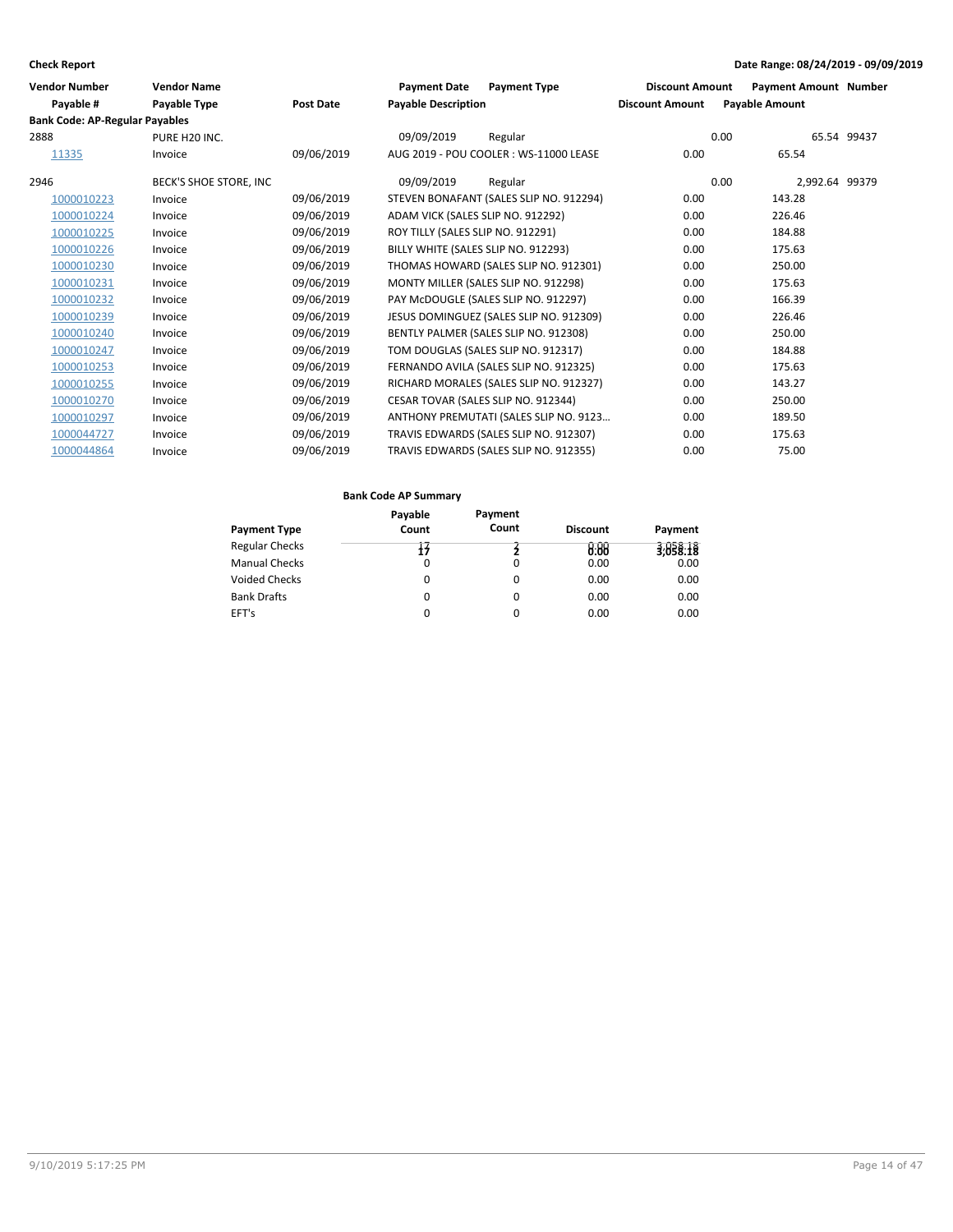| Vendor Number                         | <b>Vendor Name</b>      |                  | <b>Payment Date</b>        | <b>Payment Type</b> | <b>Discount Amount</b> |                       | <b>Payment Amount Number</b> |          |
|---------------------------------------|-------------------------|------------------|----------------------------|---------------------|------------------------|-----------------------|------------------------------|----------|
| Payable #                             | <b>Payable Type</b>     | <b>Post Date</b> | <b>Payable Description</b> |                     | <b>Discount Amount</b> | <b>Payable Amount</b> |                              |          |
| <b>Bank Code: PY-Payroll Payables</b> |                         |                  |                            |                     |                        |                       |                              |          |
| 3138                                  | SEASIDE EMPLOYEES ASSN  |                  | 09/05/2019                 | <b>Bank Draft</b>   |                        | 0.00                  | 175.00                       | 49091819 |
| INV0003516                            | Invoice                 | 08/01/2019       | <b>DUES</b>                |                     | 0.00                   |                       | 175.00                       |          |
| 3138                                  | SEASIDE EMPLOYEES ASSN  |                  | 09/05/2019                 | <b>Bank Draft</b>   |                        | 0.00                  | 175.00                       | 49091819 |
| <b>INV0003569</b>                     | Invoice                 | 08/15/2019       | <b>DUES</b>                |                     | 0.00                   |                       | 175.00                       |          |
| 3153                                  | SEASIDE MANAGEMENT ASSN |                  | 09/05/2019                 | <b>Bank Draft</b>   |                        | 0.00                  | 45.00                        | 49091819 |
| <b>INV0003572</b>                     | Invoice                 | 08/15/2019       | <b>DUES</b>                |                     | 0.00                   |                       | 45.00                        |          |
| 3153                                  | SEASIDE MANAGEMENT ASSN |                  | 09/05/2019                 | <b>Bank Draft</b>   |                        | 0.00                  | 45.00                        | 49091819 |
| <b>INV0003519</b>                     | Invoice                 | 08/01/2019       | <b>DUES</b>                |                     | 0.00                   |                       | 45.00                        |          |

|                       | Payable  | Payment      |                 |                |
|-----------------------|----------|--------------|-----------------|----------------|
| <b>Payment Type</b>   | Count    | <b>Count</b> | <b>Discount</b> | <b>Payment</b> |
| <b>Regular Checks</b> |          |              | 0.88            | 448.88         |
| <b>Manual Checks</b>  | 0        | 0            | 0.00            | 0.00           |
| Voided Checks         | 0        | 0            | 0.00            | 0.00           |
| <b>Bank Drafts</b>    | 4        | 4            | 0.00            | 440.00         |
| EFT's                 | $\Omega$ | $\Omega$     | 0.00            | 0.00           |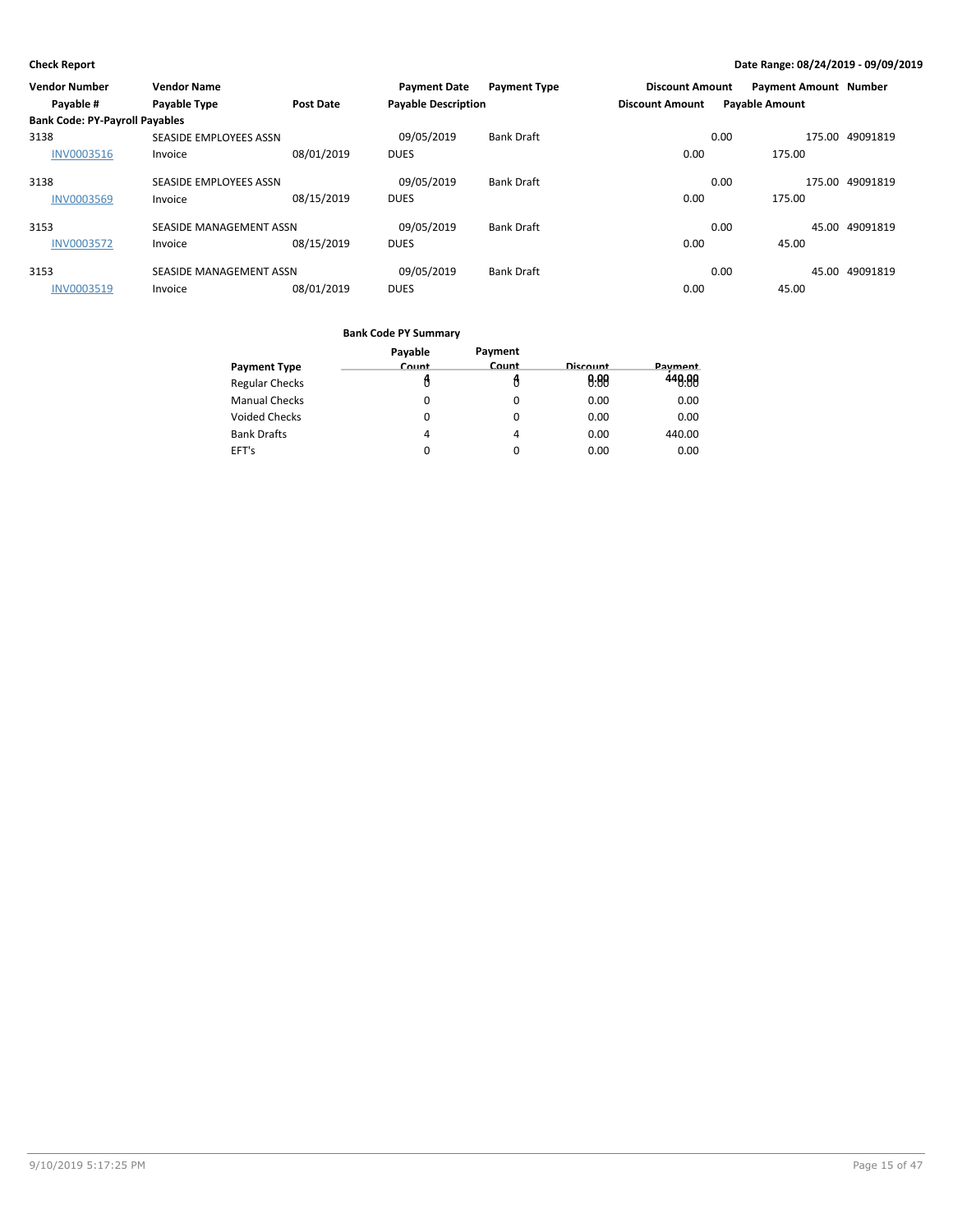| <b>Vendor Number</b><br>Payable #     | <b>Vendor Name</b><br>Payable Type | Post Date  | <b>Payment Date</b><br><b>Payable Description</b> | <b>Payment Type</b>                         | <b>Discount Amount</b><br><b>Discount Amount</b> | <b>Payment Amount Number</b><br><b>Payable Amount</b> |                |
|---------------------------------------|------------------------------------|------------|---------------------------------------------------|---------------------------------------------|--------------------------------------------------|-------------------------------------------------------|----------------|
| <b>Bank Code: AP-Regular Payables</b> |                                    |            |                                                   |                                             |                                                  |                                                       |                |
| 3154                                  | GREEN VALLEY LANSCAPE INC.         |            | 08/27/2019                                        | Regular                                     |                                                  | 0.00                                                  | 49.77 99262    |
| 35226                                 | Invoice                            | 08/23/2019 |                                                   | (2) 5 GAL. COPROSMA, (1) GOPHERS BEWAR      | 0.00                                             | 49.77                                                 |                |
| 3211                                  | SHERWIN-WILLIAMS CO.               |            | 09/09/2019                                        | Regular                                     |                                                  | 0.00                                                  | 599.34 99442   |
| 7455-0                                | Invoice                            | 09/06/2019 | (2 GALLONS) PRO PARK WB WHITE                     |                                             | 0.00                                             | 63.78                                                 |                |
| 7531-8                                | Invoice                            | 09/06/2019 |                                                   | (1 GAL) PRO PARK WB BLUE, (1) STRIPEWOV     | 0.00                                             | 52.79                                                 |                |
| 7780-1                                | Invoice                            | 09/06/2019 |                                                   | (10 GA) PRO PARK WB RED, BUCKETS, TRAY L    | 0.00                                             | 406.10                                                |                |
| 7794-2                                | Invoice                            | 09/06/2019 | (2 GALLONS) PRO PARK WB RED                       |                                             | 0.00                                             | 76.67                                                 |                |
| 3244                                  | SLAKEY BROTHERS, INC.              |            | 08/27/2019                                        | Regular                                     |                                                  | 0.00                                                  | 525.83 99310   |
| 16156021-00                           | Invoice                            | 06/30/2019 |                                                   | (21) GALV PIPE 4 21' IMPORT, (2) IMP CAP 4  | 0.00                                             | 278.36                                                |                |
| 16156021-01                           | Invoice                            | 06/30/2019 |                                                   | (2) IMP CAP 4 GALV, (3) STRAP TIE 31 ELAS R | 0.00                                             | 123.78                                                |                |
| 16158486-00                           | Invoice                            | 06/30/2019 | MISC POMA SUPPLIES                                |                                             | 0.00                                             | 123.69                                                |                |
|                                       |                                    |            |                                                   |                                             |                                                  |                                                       |                |
| 3249                                  | <b>SMART &amp; FINAL</b>           |            | 09/03/2019                                        | Regular                                     |                                                  | 0.00                                                  | 155.01 99363   |
| REF #058913                           | Invoice                            | 08/30/2019 | STORE #455/ REF #058913                           |                                             | 0.00                                             | 29.96                                                 |                |
| REF #059416                           | Invoice                            | 08/30/2019 | STORE #455 / REF #059416                          |                                             | 0.00                                             | 125.05                                                |                |
| 3290                                  | THE SPCA OF MONTEREY CO.           |            | 08/27/2019                                        | Regular                                     |                                                  | 0.00                                                  | 9,693.59 99318 |
| $07 - 19$                             | Invoice                            | 08/23/2019 |                                                   | JULY 2019 - SERVICES FOR POLICE DEPT.       | 0.00                                             | 9,693.59                                              |                |
| 3307                                  | <b>SAME DAY SHRED</b>              |            | 09/09/2019                                        | Regular                                     |                                                  | 0.00                                                  | 32.50 99439    |
| 36985                                 | Invoice                            | 09/06/2019 |                                                   | CITY MGR OFC - SECURITY CONSOLE SVCD 8      | 0.00                                             | 32.50                                                 |                |
|                                       |                                    |            |                                                   |                                             |                                                  |                                                       |                |
| 3319                                  | STAPLES ADVANTAGE                  |            | 08/27/2019                                        | Regular                                     |                                                  | 0.00                                                  | 1,280.78 99312 |
| 3420788478                            | Invoice                            | 08/23/2019 | <b>PD - PREINKED STAMP</b>                        |                                             | 0.00                                             | 199.47                                                |                |
| 3420942450                            | Invoice                            | 08/23/2019 |                                                   | PD - PENS, HND SNTZR, DOC HOLDER, 4TB D     | 0.00                                             | 205.95                                                |                |
| 3420942451                            | Invoice                            | 08/23/2019 | PD - ELECTRONICS DUSTER                           |                                             | 0.00                                             | 34.94                                                 |                |
| 3420942452                            | Invoice                            | 08/23/2019 | <b>PD - DISINF WIPES</b>                          |                                             | 0.00                                             | 41.86                                                 |                |
| 3421573579                            | Invoice                            | 08/23/2019 |                                                   | CITY HALL - WRITING PADS, GLUE, STENO B     | 0.00                                             | 68.52                                                 |                |
| 3421573580                            | Invoice                            | 08/23/2019 | BUILDING DEPT - DESK CALENDAR                     |                                             | 0.00                                             | 11.41                                                 |                |
| 3421573581                            | Invoice                            | 08/23/2019 | <b>RECREATION - DESK LAMP</b>                     |                                             | 0.00                                             | 20.75                                                 |                |
| 3421573582                            | Invoice                            | 08/23/2019 |                                                   | RECREATION - GOOSENECK CLIP LIGHT           | 0.00                                             | 16.38                                                 |                |
| 3421573583                            | Invoice                            | 08/23/2019 |                                                   | RECREATION- GOOSENECK CLIP LIGHT            | 0.00                                             | 16.38                                                 |                |
| 3421573584                            | Credit Memo                        | 08/23/2019 |                                                   | <b>CREDIT MEMO FOR INVO #3421573582</b>     | 0.00                                             | $-32.75$                                              |                |
| 3421573586                            | Invoice                            | 08/23/2019 |                                                   | RECREATION - MISC SUPPLIES FOR 986 HILBY    | 0.00                                             | 424.79                                                |                |
| 3421573587                            | Invoice                            | 08/23/2019 | RECREATION - WALL CLOCK 12.5"                     |                                             | 0.00                                             | 49.79                                                 |                |
| 3421658159                            | Invoice                            | 08/23/2019 |                                                   | CITY HALL - KLEENEX, HND SNTZR, CLOROX      | 0.00                                             | 85.08                                                 |                |
| 3421658160                            | Invoice                            | 08/23/2019 | <b>FINANCE - STORAGE BOXES</b>                    |                                             | 0.00                                             | 41.89                                                 |                |
| 3421658161                            | Invoice                            | 08/23/2019 | <b>BUILDING DEPT - DESK CALENDAR</b>              |                                             | 0.00                                             | 13.10                                                 |                |
| 3421658162                            | Invoice                            | 08/23/2019 | RECREATION - WALL CLOCK 12.5"                     |                                             | 0.00                                             | 16.60                                                 |                |
| 3421954906                            | Invoice                            | 08/23/2019 |                                                   | CITY HALL - ELECTRONICS DUSTER (4 PK)       | 0.00                                             | 17.47                                                 |                |
| 3421954908                            | Invoice                            | 08/23/2019 | PD - HDMI CABLE 10FT                              |                                             | 0.00                                             | 49.15                                                 |                |
| 3319                                  | STAPLES ADVANTAGE                  |            | 09/03/2019                                        | Regular                                     |                                                  | 0.00                                                  | 444.87 99364   |
| 3422098383                            | Invoice                            | 08/30/2019 |                                                   | CITY HALL/ATTY - EXP FILES, 30% RECYCLED    | 0.00                                             | 324.73                                                |                |
| 3422098384                            | Invoice                            | 08/30/2019 |                                                   | RECREATION - GOOSENECK CLIP LIGHT PINK      | 0.00                                             | 16.38                                                 |                |
| 3422098386                            | Invoice                            | 08/30/2019 |                                                   | RECREATION - GOOSENECK CLIP LIGHT BLACK     | 0.00                                             | 16.38                                                 |                |
| 3422098387                            | Invoice                            | 08/30/2019 |                                                   | RECREATION - TAPE DISPENSERS, 2XTICKET,     | 0.00                                             | 44.79                                                 |                |
| 3422311900                            | Invoice                            | 08/30/2019 |                                                   | RECREATION - (2) KRAFT SPRING FILL 10#BOX   | 0.00                                             | 59.19                                                 |                |
| 3422311901                            | Credit Memo                        | 08/16/2019 | CREDIT FOR INV #3421573587                        |                                             | 0.00                                             | $-16.60$                                              |                |
| 3319                                  | STAPLES ADVANTAGE                  |            | 09/09/2019                                        | Regular                                     |                                                  | 0.00                                                  | 949.02 99446   |
| 3422603952                            | Invoice                            | 09/06/2019 |                                                   | RECREATION - (2) LETTER BROCHURE HOLDE      | 0.00                                             | 50.23                                                 |                |
| 3423028077                            | Invoice                            | 09/06/2019 |                                                   | POLICE DEPT - MISC SUPPLIES 8/24/19         | 0.00                                             | 446.42                                                |                |
| 3423028079                            | Invoice                            | 09/06/2019 |                                                   | POLICE DEPT - (12) DISINFCTNG WIPES         | 0.00                                             | 62.80                                                 |                |
| 3423028081                            | Invoice                            | 09/06/2019 |                                                   | CITY HALL-PAPER, LABEL TAPE, STORAGE BO     | 0.00                                             | 228.17                                                |                |
| 3423028083                            | Invoice                            | 09/06/2019 |                                                   | RECREATION - (3) 3PK LETTER SIZE CLIPBOA    | 0.00                                             | 22.91                                                 |                |
| 3423028084                            | Invoice                            | 09/06/2019 |                                                   | RECREATION - INK CARTRDG (2), WRLS MOU      | 0.00                                             | 138.49                                                |                |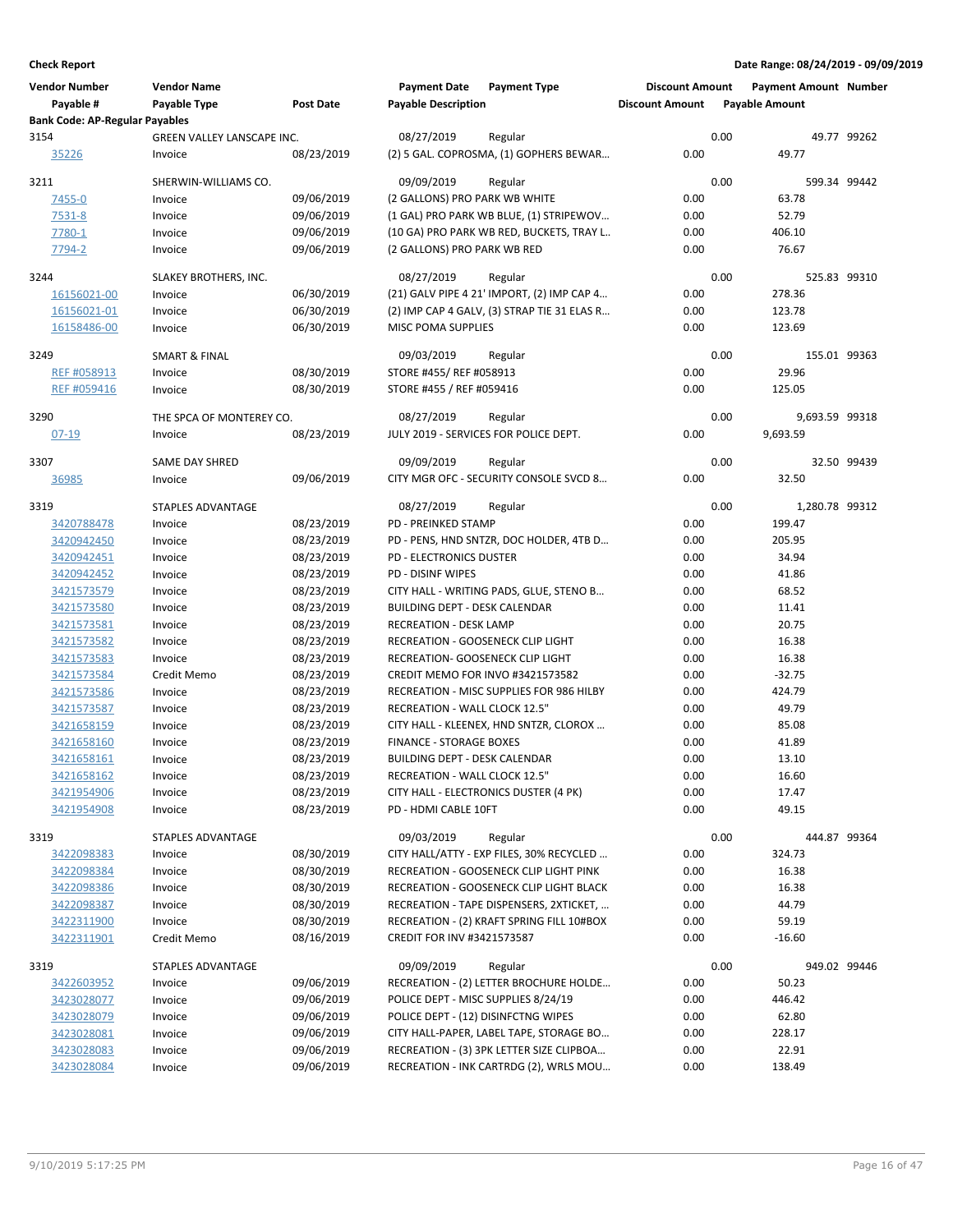| Vendor Number | <b>Vendor Name</b>         |            | <b>Payment Date</b>        | <b>Payment Type</b>                     | <b>Discount Amount</b> | <b>Payment Amount Number</b> |              |
|---------------|----------------------------|------------|----------------------------|-----------------------------------------|------------------------|------------------------------|--------------|
| Payable #     | Payable Type               | Post Date  | <b>Payable Description</b> |                                         | <b>Discount Amount</b> | <b>Payable Amount</b>        |              |
| 3396          | <b>CORMA SUMPTOR</b>       |            | 09/03/2019                 | Regular                                 |                        | 0.00                         | 126.18 99340 |
| 117788        | Invoice                    | 08/30/2019 |                            | DEPOSIT REFUND FOR LAGUNA GRANDE PK     | 0.00                   | 126.18                       |              |
| 3515          | TRI-COUNTY FIRE PROTECTION |            | 08/27/2019                 | Regular                                 |                        | 0.00                         | 167.78 99320 |
| SY101239      | Invoice                    | 08/23/2019 |                            | ANSUL 3 GALLON, 3 FUSIBLE LINK - OLDEME | 0.00                   | 167.78                       |              |
| 3515          | TRI-COUNTY FIRE PROTECTION |            | 09/09/2019                 | Regular                                 |                        | 0.00                         | 52.50 99451  |
| HP 50606      | Invoice                    | 09/06/2019 |                            | (2) DRY CHEM MAINT SVC - 4250 GEN JIM   | 0.00                   | 52.50                        |              |

|                       | Payable      | Payment  |          |            |
|-----------------------|--------------|----------|----------|------------|
| <b>Payment Type</b>   | <b>Count</b> | Count    | Discolon | 1Aa0777eh7 |
| <b>Regular Checks</b> | 45           | 12       | 0.00     | 14,077.17  |
| <b>Manual Checks</b>  | 0            | 0        | 0.00     | 0.00       |
| <b>Voided Checks</b>  | 0            | 0        | 0.00     | 0.00       |
| <b>Bank Drafts</b>    | $\Omega$     | $\Omega$ | 0.00     | 0.00       |
| EFT's                 | $\Omega$     | 0        | 0.00     | 0.00       |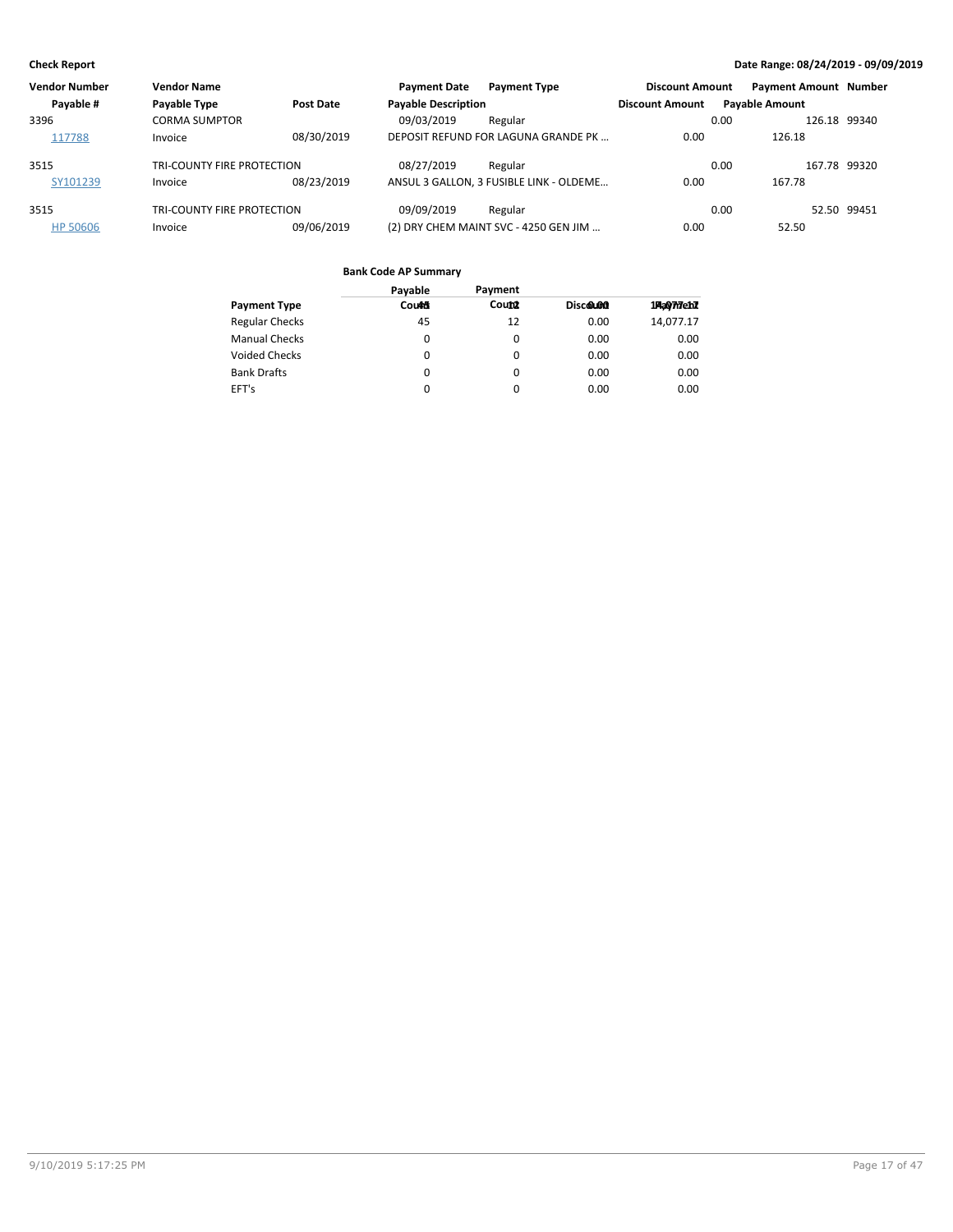| Vendor Number                         | <b>Vendor Name</b>               |            | <b>Payment Date</b><br><b>Payment Type</b> | <b>Discount Amount</b> | <b>Payment Amount Number</b> |             |
|---------------------------------------|----------------------------------|------------|--------------------------------------------|------------------------|------------------------------|-------------|
| Pavable #                             | Payable Type                     | Post Date  | <b>Payable Description</b>                 | <b>Discount Amount</b> | <b>Pavable Amount</b>        |             |
| <b>Bank Code: PY-Payroll Payables</b> |                                  |            |                                            |                        |                              |             |
| 3560                                  | UNITED WAY OF MONTEREY PENINSULA |            | 09/03/2019<br>Regular                      | 0.00                   |                              | 99.00 18969 |
| <b>INV0003522</b>                     | Invoice                          | 08/01/2019 | <b>EMPLOYEE CONTRIBUTIONS</b>              | 0.00                   | 33.00                        |             |
| <b>INV0003575</b>                     | Invoice                          | 08/15/2019 | <b>EMPLOYEE CONTRIBUTIONS</b>              | 0.00                   | 33.00                        |             |
| <b>INV0003606</b>                     | Invoice                          | 08/29/2019 | <b>EMPLOYEE CONTRIBUTIONS</b>              | 0.00                   | 33.00                        |             |

| <b>Payment Type</b>   | Payable<br>Count | Payment<br>Count | 0.00<br><b>Discount</b> | 99.00<br>Payment |
|-----------------------|------------------|------------------|-------------------------|------------------|
| <b>Regular Checks</b> | 3                | 1                | 0.00                    | 99.00            |
| <b>Manual Checks</b>  | 0                | 0                | 0.00                    | 0.00             |
| Voided Checks         | 0                | 0                | 0.00                    | 0.00             |
| <b>Bank Drafts</b>    | 0                | $\Omega$         | 0.00                    | 0.00             |
| EFT's                 | 0                | $\Omega$         | 0.00                    | 0.00             |
|                       |                  |                  |                         |                  |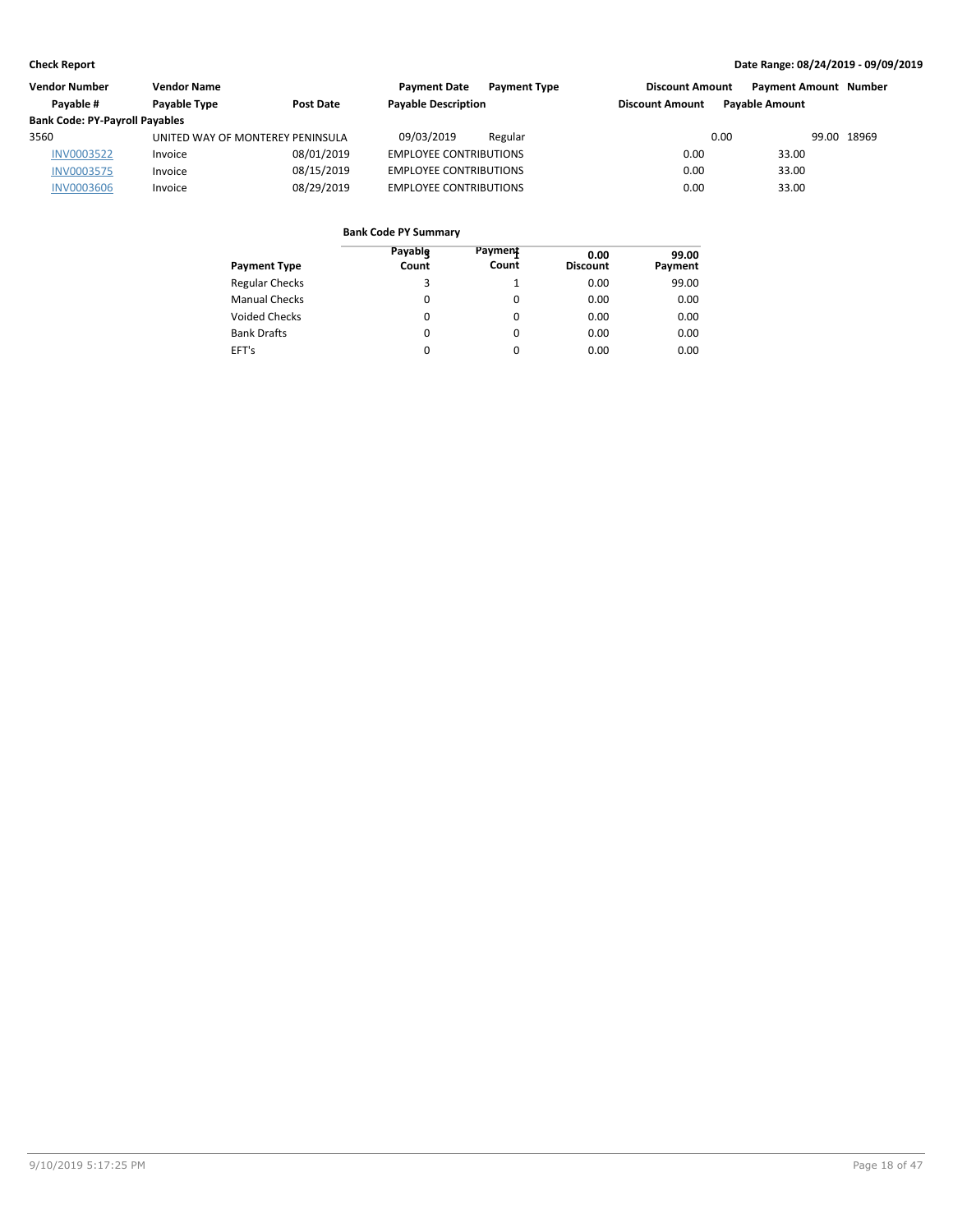| <b>Vendor Number</b><br>Payable #     | <b>Vendor Name</b><br>Payable Type | <b>Post Date</b> | <b>Payment Date</b><br><b>Payable Description</b> | <b>Payment Type</b>                                                               | <b>Discount Amount</b><br><b>Discount Amount</b> | <b>Payment Amount Number</b><br><b>Payable Amount</b> |                |
|---------------------------------------|------------------------------------|------------------|---------------------------------------------------|-----------------------------------------------------------------------------------|--------------------------------------------------|-------------------------------------------------------|----------------|
| <b>Bank Code: AP-Regular Payables</b> |                                    |                  |                                                   |                                                                                   |                                                  |                                                       |                |
| 3595                                  | VAPOR CLEANERS, INC.               |                  | 08/27/2019                                        | Regular                                                                           |                                                  | 0.00                                                  | 19.00 99327    |
| 520962                                | Invoice                            | 08/23/2019       |                                                   | SEASIDE PD - (2) VESTS, (1) DETACHABLE HO                                         | 0.00                                             | 11.00                                                 |                |
| 520963                                | Invoice                            | 08/23/2019       | SEASIDE PD - (1) BLANKET GRAY                     |                                                                                   | 0.00                                             | 8.00                                                  |                |
| 3694                                  | TURF STAR INCORPORATED             |                  | 08/27/2019                                        | Regular                                                                           |                                                  | 0.00                                                  | 70.46 99322    |
| 7077315-00                            | Invoice                            | 08/23/2019       |                                                   | (1) JUMP DRIVE SERVICE AND PARTS MANU                                             | 0.00                                             | 70.46                                                 |                |
|                                       |                                    |                  |                                                   |                                                                                   |                                                  |                                                       |                |
| 3785                                  | ZAP MANUFACTURING INC.             |                  | 09/09/2019                                        | Regular                                                                           |                                                  | 0.00                                                  | 2,576.19 99459 |
| 2720                                  | Invoice                            | 09/06/2019       | (15) SCHOOL CROSSING SIGNS                        |                                                                                   | 0.00                                             | 1,682.65                                              |                |
| 2721                                  | Invoice                            | 09/06/2019       | (5) BUCKLE UP SIGNS, (5) 30x30 SIGNS              |                                                                                   | 0.00                                             | 595.41                                                |                |
| 2872                                  | Invoice                            | 09/06/2019       | (10) "NO DOGS ALLOWED" SIGNS                      |                                                                                   | 0.00                                             | 298.13                                                |                |
| 3851                                  | <b>BOUND TREE MEDICAL, LLC</b>     |                  | 08/27/2019                                        | Regular                                                                           |                                                  | 0.00                                                  | 601.94 99237   |
| 83298686                              | Invoice                            | 08/23/2019       |                                                   | (4) GLOVE DISPENSERS, SINGLE, STAINLESS S                                         | 0.00                                             | 209.72                                                |                |
| 83308190                              | Invoice                            | 08/23/2019       |                                                   | (20) CURAPLEX PATIENT TRANSPORTER                                                 | 0.00                                             | 392.22                                                |                |
|                                       |                                    |                  |                                                   |                                                                                   |                                                  |                                                       |                |
| 3883                                  | FELIPE DE JESUS OLVERA             |                  | 09/09/2019                                        | Regular                                                                           |                                                  | 0.00<br>11,450.00 99399                               |                |
| 2312                                  | Invoice                            | 09/06/2019       |                                                   | PLANTERS - BROADWAY AVE / DEL MONTE &                                             | 0.00                                             | 2,400.00                                              |                |
| 2313                                  | Invoice                            | 09/06/2019       | COE AVE - REMOVE 8 CYPRESS TREES                  |                                                                                   | 0.00                                             | 5,450.00                                              |                |
| INV0003649                            | Invoice                            | 09/06/2019       |                                                   | 986 HILBY AVE - CYPRESS TREES 8/8/19                                              | 0.00                                             | 3,600.00                                              |                |
| 4052                                  | CPS HR CONSULTING                  |                  | 09/09/2019                                        | Regular                                                                           |                                                  | 0.00                                                  | 487.50 99387   |
| SOP49741                              | Invoice                            | 09/06/2019       | WRITTEN EXAM-PW MAINT WORKER I                    |                                                                                   | 0.00                                             | 522.50                                                |                |
| <b>TRRTN39913</b>                     | Credit Memo                        | 09/06/2019       |                                                   | CREDIT MEMO FOR POLICE TECHNICIAN                                                 | 0.00                                             | $-35.00$                                              |                |
|                                       |                                    |                  |                                                   |                                                                                   |                                                  |                                                       |                |
| 4059                                  | SILKSCREEN EXPRESS                 |                  | 09/03/2019                                        | Regular                                                                           |                                                  | 0.00                                                  | 204.65 99362   |
| 3957                                  | Invoice                            | 08/30/2019       | (12) POLO SHIRTS - LT BLUE                        |                                                                                   | 0.00                                             | 204.65                                                |                |
| 4271                                  | <b>URETSKY SECURITY</b>            |                  | 09/09/2019                                        | Regular                                                                           |                                                  | 0.00                                                  | 40.00 99454    |
| 8349                                  | Invoice                            | 09/06/2019       | AUGUST 2019 - FINGERPRINTING (2)                  |                                                                                   | 0.00                                             | 40.00                                                 |                |
|                                       |                                    |                  |                                                   |                                                                                   |                                                  |                                                       |                |
| 4333                                  | SUMMIT SUPPLY CORPORATION          |                  | 09/09/2019                                        | Regular                                                                           |                                                  | 0.00                                                  | 475.93 99448   |
| 82346                                 | Invoice                            | 09/06/2019       | (10) BUMPER EDGE SEATS BLACK                      |                                                                                   | 0.00                                             | 475.93                                                |                |
| 4425                                  | <b>MONTEREY AUTO SUPPLY</b>        |                  | 08/27/2019                                        | Regular                                                                           |                                                  | 0.00                                                  | 222.91 99283   |
| 643849                                | Credit Memo                        | 08/23/2019       | (3) CORE DEPOSIT                                  |                                                                                   | 0.00                                             | $-88.49$                                              |                |
| 644396                                | Credit Memo                        | 07/17/2019       | (1) WARRANTY                                      |                                                                                   | 0.00                                             | $-89.57$                                              |                |
| 646000                                | Invoice                            | 08/23/2019       |                                                   | (1) NAPAGOLD FUEL FILTER, (2) AIR FILTER                                          | 0.00                                             | 56.15                                                 |                |
| 646906                                | Invoice                            | 08/23/2019       | (1) ECHLIN CANISTER VENT                          |                                                                                   | 0.00                                             | 32.76                                                 |                |
| 648020                                | Invoice                            | 08/23/2019       |                                                   | (1) EXHAUST GASKET, (1) D S BEARING SUPP                                          | 0.00                                             | 108.58                                                |                |
| 648332                                | Credit Memo                        | 08/23/2019       | (1) WARRANTY                                      |                                                                                   | 0.00                                             | $-89.16$                                              |                |
| 648704                                |                                    | 08/23/2019       |                                                   |                                                                                   |                                                  |                                                       |                |
| 648705                                | Invoice<br>Invoice                 | 08/23/2019       |                                                   | (1) BRACETED CALIPER, (1) CORE DEPOSIT<br>(1) BRACKETED CALIPER, (1) CORE DEPOSIT | 0.00<br>0.00                                     | 186.81<br>185.95                                      |                |
| 648816                                | Invoice                            | 08/23/2019       |                                                   |                                                                                   | 0.00                                             | 188.60                                                |                |
|                                       |                                    | 08/23/2019       | $(1)$ CALIPER, $(1)$ CORE<br>(2) LINCH PIN 5 16   |                                                                                   | 0.00                                             | 10.25                                                 |                |
| 649617                                | Invoice<br>Credit Memo             |                  |                                                   |                                                                                   |                                                  |                                                       |                |
| 649751                                |                                    | 08/23/2019       |                                                   | (2) DEPOSIT, (1) WARRANTY, (1) BEARING S                                          | 0.00                                             | $-454.27$                                             |                |
| 649786                                | Invoice                            | 08/23/2019       |                                                   | (2) TRUFLEX V-BELT, (2) HI PWR II IND V-BELT                                      | 0.00                                             | 54.43                                                 |                |
| 651001                                | Invoice                            | 08/23/2019       | (3) NITRILE DISPOS GLOVE                          |                                                                                   | 0.00                                             | 42.38                                                 |                |
| 651190                                | Invoice                            | 08/23/2019       | (4) EMBLEM                                        |                                                                                   | 0.00                                             | 69.88                                                 |                |
| 652077                                | Invoice                            | 08/23/2019       | (1) ADAPTER                                       |                                                                                   | 0.00                                             | 8.61                                                  |                |
| 4425                                  | <b>MONTEREY AUTO SUPPLY</b>        |                  | 09/09/2019                                        | Regular                                                                           |                                                  | 0.00                                                  | 736.25 99419   |
| 646665                                | Invoice                            | 09/06/2019       | IDLER PULLEY, V-RIBBED BELT                       |                                                                                   | 0.00                                             | 116.33                                                |                |
| 649996                                | Invoice                            | 09/06/2019       | PCV VALVE, NEW PIG MAT PADS                       |                                                                                   | 0.00                                             | 188.98                                                |                |
| 651962                                | Invoice                            | 09/06/2019       | IDLER PULLEY, V-RIBBED BELT                       |                                                                                   | 0.00                                             | 116.33                                                |                |
| 652210                                | Invoice                            | 09/06/2019       | VALVE GASKET SET                                  |                                                                                   | 0.00                                             | 37.88                                                 |                |
| 652488                                | Invoice                            | 09/06/2019       | <b>4IN DR RATCHET</b>                             |                                                                                   | 0.00                                             | 28.49                                                 |                |
| 652762                                | Invoice                            | 09/06/2019       | <b>SWITCH - ROCKER</b>                            |                                                                                   | 0.00                                             | 6.54                                                  |                |
| 655149                                | Invoice                            | 09/06/2019       | (1) BATTERY (1) CORE DEPOSIT                      |                                                                                   | 0.00                                             | 134.65                                                |                |
| 656310                                | Invoice                            | 09/06/2019       | $(4)$ 2.5 DEF                                     |                                                                                   | 0.00                                             | 63.58                                                 |                |
| 656316                                | Invoice                            | 09/06/2019       | (2) ROT ELC NF 50 1GL                             |                                                                                   | 0.00                                             | 28.51                                                 |                |
|                                       |                                    |                  |                                                   |                                                                                   |                                                  |                                                       |                |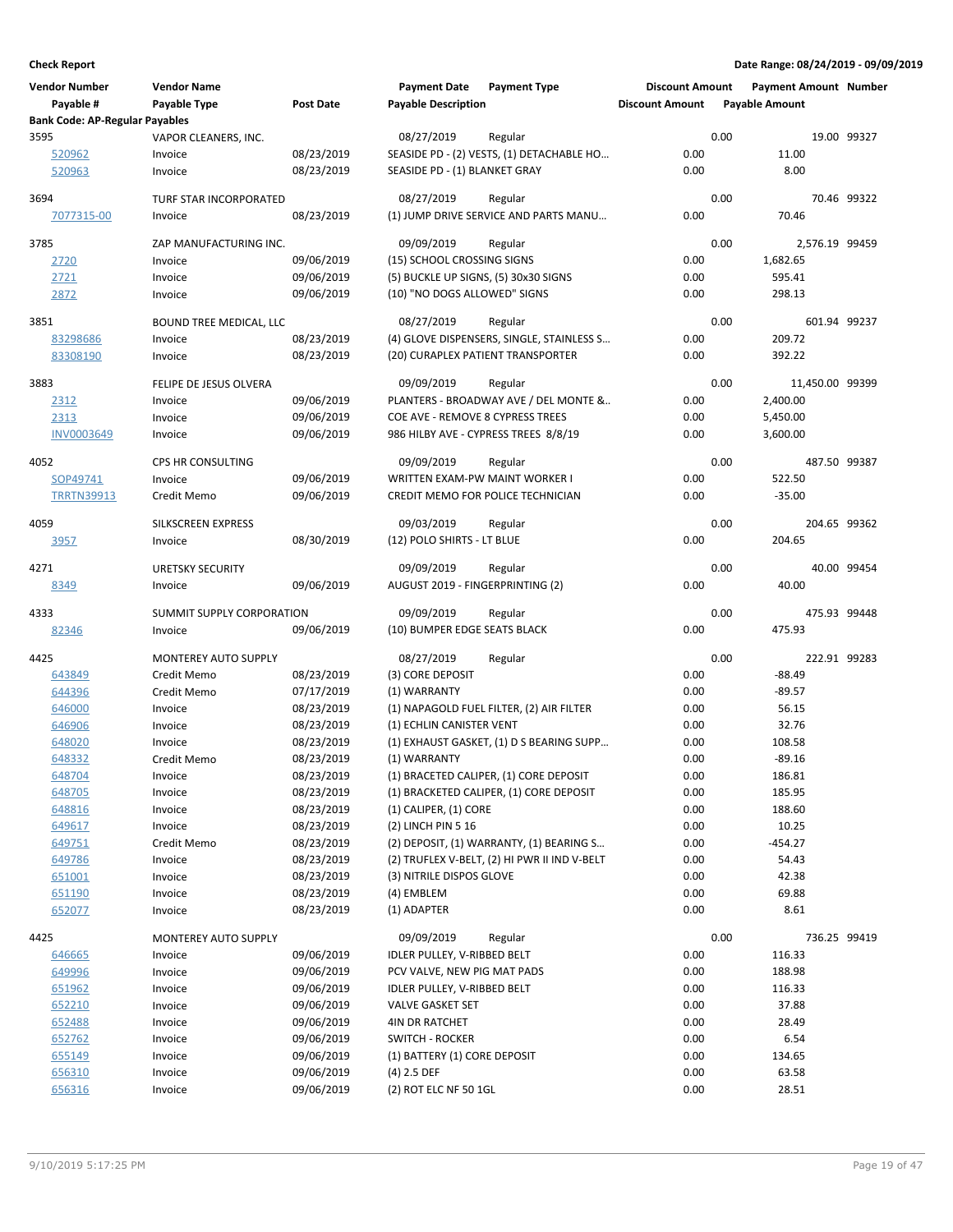| <b>Vendor Number</b> | <b>Vendor Name</b>              |            | <b>Payment Date</b>        | <b>Payment Type</b>                     | <b>Discount Amount</b> | <b>Payment Amount Number</b> |              |
|----------------------|---------------------------------|------------|----------------------------|-----------------------------------------|------------------------|------------------------------|--------------|
| Payable #            | Payable Type                    | Post Date  | <b>Payable Description</b> |                                         | <b>Discount Amount</b> | <b>Payable Amount</b>        |              |
| 656451               | Invoice                         | 09/06/2019 | <b>RAPID SEAL KIT</b>      |                                         | 0.00                   | 14.96                        |              |
| 4487                 | PACIFIC TELEMANAGEMENT SERVICES |            | 09/03/2019                 | Regular                                 |                        | 0.00                         | 131.00 99356 |
| 2026428              | Invoice                         | 08/30/2019 |                            | SEPT 2019 - PAY PHONE AT OLDEMEYER CE   | 0.00                   | 28.00                        |              |
| 2026457              | Invoice                         | 08/30/2019 |                            | SEPT 2019 - PAY PHONES AT CITY HALL/BRA | 0.00                   | 103.00                       |              |
| 4500                 | KENNETH H. STAHL                |            | 09/03/2019                 | Regular                                 |                        | 0.00                         | 100.00 99350 |
| 8/12/19              | Invoice                         | 08/30/2019 |                            | MUSIC FOR ART RECEPTION ON 9/20/19      | 0.00                   | 100.00                       |              |

|                       | ------ ---- - - - - ----------<br>44<br>Payable | Payment | 0.00            | 17,115.83 |
|-----------------------|-------------------------------------------------|---------|-----------------|-----------|
| <b>Payment Type</b>   | Count                                           | Count   | <b>Discount</b> | Payment   |
| <b>Regular Checks</b> | 44                                              | 13      | 0.00            | 17,115.83 |
| <b>Manual Checks</b>  | 0                                               | 0       | 0.00            | 0.00      |
| <b>Voided Checks</b>  | 0                                               | 0       | 0.00            | 0.00      |
| <b>Bank Drafts</b>    | 0                                               | 0       | 0.00            | 0.00      |
| EFT's                 | 0                                               | 0       | 0.00            | 0.00      |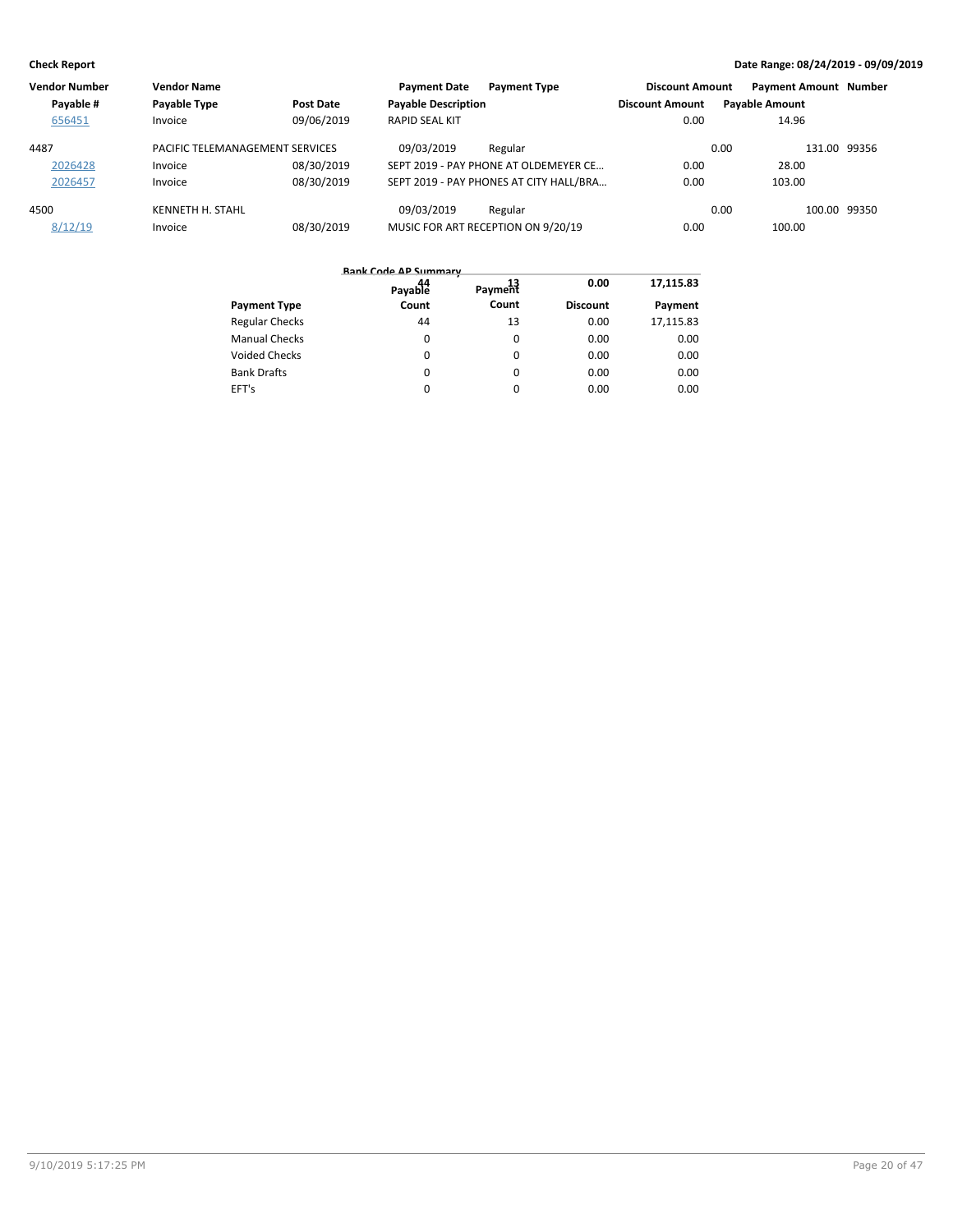| Vendor Number                         | <b>Vendor Name</b>             |                  | <b>Payment Date</b><br><b>Payment Type</b> | <b>Discount Amount</b> | <b>Payment Amount Number</b> |  |
|---------------------------------------|--------------------------------|------------------|--------------------------------------------|------------------------|------------------------------|--|
| Pavable #                             | Payable Type                   | <b>Post Date</b> | <b>Payable Description</b>                 | <b>Discount Amount</b> | <b>Pavable Amount</b>        |  |
| <b>Bank Code: PY-Payroll Payables</b> |                                |                  |                                            |                        |                              |  |
| 4508                                  | CALPERS LONG-TERM CARE PROGRAM |                  | 09/03/2019<br>Regular                      | 0.00                   | 460.95 18967                 |  |
| <b>INV0003520</b>                     | Invoice                        | 08/01/2019       | <b>EMPLOYEE PREMIUM</b>                    | 0.00                   | 153.65                       |  |
| <b>INV0003573</b>                     | Invoice                        | 08/15/2019       | <b>EMPLOYEE PREMIUM</b>                    | 0.00                   | 153.65                       |  |
| <b>INV0003604</b>                     | Invoice                        | 08/29/2019       | <b>EMPLOYEE PREMIUM</b>                    | 0.00                   | 153.65                       |  |
|                                       |                                |                  |                                            |                        |                              |  |

|                       | <b>Bank Code PY Summary</b> |          | 0.00            | 460.95  |  |  |
|-----------------------|-----------------------------|----------|-----------------|---------|--|--|
|                       | Payable                     | Payment  |                 |         |  |  |
| <b>Payment Type</b>   | Count                       | Count    | <b>Discount</b> | Payment |  |  |
| <b>Regular Checks</b> | 3                           | 1        | 0.00            | 460.95  |  |  |
| <b>Manual Checks</b>  | 0                           | 0        | 0.00            | 0.00    |  |  |
| Voided Checks         | 0                           | 0        | 0.00            | 0.00    |  |  |
| <b>Bank Drafts</b>    | $\Omega$                    | $\Omega$ | 0.00            | 0.00    |  |  |
| EFT's                 | $\Omega$                    | 0        | 0.00            | 0.00    |  |  |
|                       |                             |          |                 |         |  |  |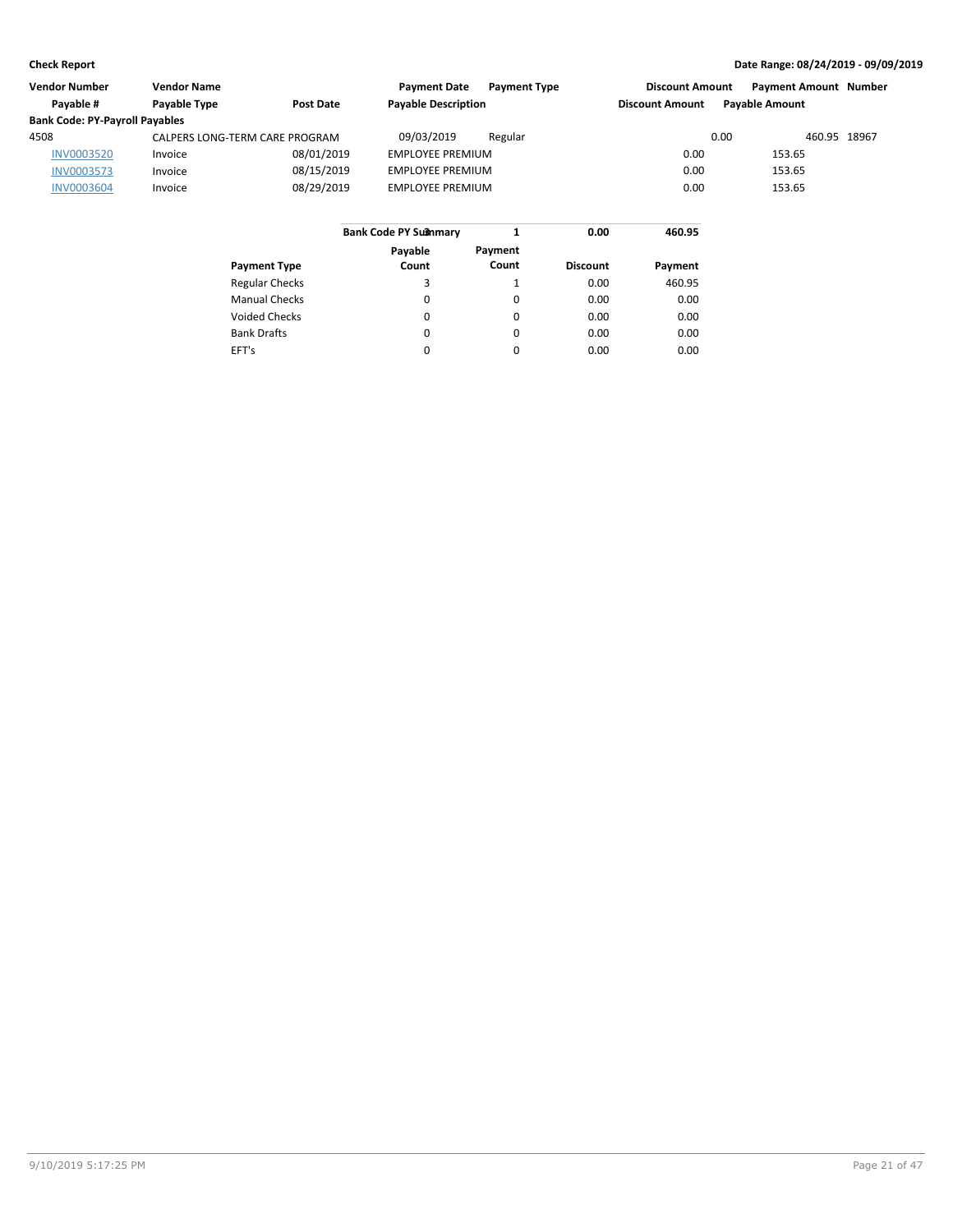| <b>Vendor Number</b>                  | <b>Vendor Name</b>            |                  | <b>Payment Date</b>                | <b>Payment Type</b>                       | <b>Discount Amount</b> | <b>Payment Amount Number</b> |              |
|---------------------------------------|-------------------------------|------------------|------------------------------------|-------------------------------------------|------------------------|------------------------------|--------------|
| Payable #                             | Payable Type                  | <b>Post Date</b> | <b>Payable Description</b>         |                                           | <b>Discount Amount</b> | <b>Payable Amount</b>        |              |
| <b>Bank Code: AP-Regular Payables</b> |                               |                  |                                    |                                           |                        |                              |              |
| 4795                                  | <b>DOCUTEC</b>                |                  | 09/03/2019                         | Regular                                   |                        | 0.00                         | 28.34 99341  |
| 21097                                 | Invoice                       | 08/30/2019       |                                    | (1) WHEELWRITER RIBBON, (1) LIFT OFF TAPE | 0.00                   | 28.34                        |              |
| 4838                                  | HIRE RIGHT, LLC               |                  | 09/09/2019                         | Regular                                   |                        | 0.00                         | 359.40 99407 |
| P0902762                              | Invoice                       | 09/06/2019       |                                    | AUGUST 2019 - BACKGROUND SCREENING S      | 0.00                   | 359.40                       |              |
| 4892                                  | <b>EDGES ELECTRICAL GROUP</b> |                  | 08/27/2019                         | Regular                                   |                        | 0.00                         | 430.55 99253 |
| S4724056.001                          | Invoice                       | 08/23/2019       | MISC SUPPLIES - CITY HALL CONEX    |                                           | 0.00                   | 164.18                       |              |
| S4725704.001                          | Invoice                       | 08/23/2019       | MISC POMA SUPPLIES                 |                                           | 0.00                   | 92.51                        |              |
| S4726308.001                          | Invoice                       | 08/23/2019       | <b>MISC POMA SUPPLIES</b>          |                                           | 0.00                   | 50.15                        |              |
| S4727672.001                          | Invoice                       | 08/23/2019       | <b>MISC POMA SUPPLIES</b>          |                                           | 0.00                   | 123.71                       |              |
| 4892                                  | <b>EDGES ELECTRICAL GROUP</b> |                  | 09/09/2019                         | Regular                                   |                        | 0.00                         | 825.81 99393 |
| S4735885.001                          | Invoice                       | 09/06/2019       | MISC POMA ELECTRICAL SUPPLIES      |                                           | 0.00                   | 152.59                       |              |
| S4743294.001                          | Invoice                       | 09/06/2019       | (1) CIRCUIT BREAKER                |                                           | 0.00                   | 20.90                        |              |
| S4743997.001                          | Invoice                       | 09/06/2019       | (5) BODINE B50 2L 120/277 EM BALLA |                                           | 0.00                   | 523.61                       |              |
| S4745632.001                          | Invoice                       | 09/06/2019       | MISC POMA ELECTRICAL SUPPLIES      |                                           | 0.00                   | 128.71                       |              |

|                       | 10<br>4<br><b>Bank Code AP Summary</b> |                  | 0.00            | 1,644.10 |
|-----------------------|----------------------------------------|------------------|-----------------|----------|
| <b>Payment Type</b>   | Payable<br>Count                       | Payment<br>Count | <b>Discount</b> | Payment  |
| <b>Regular Checks</b> | 10                                     | 4                | 0.00            | 1,644.10 |
| <b>Manual Checks</b>  | 0                                      | 0                | 0.00            | 0.00     |
| <b>Voided Checks</b>  | $\Omega$                               | $\Omega$         | 0.00            | 0.00     |
| <b>Bank Drafts</b>    | 0                                      | 0                | 0.00            | 0.00     |
| EFT's                 | $\Omega$                               | $\Omega$         | 0.00            | 0.00     |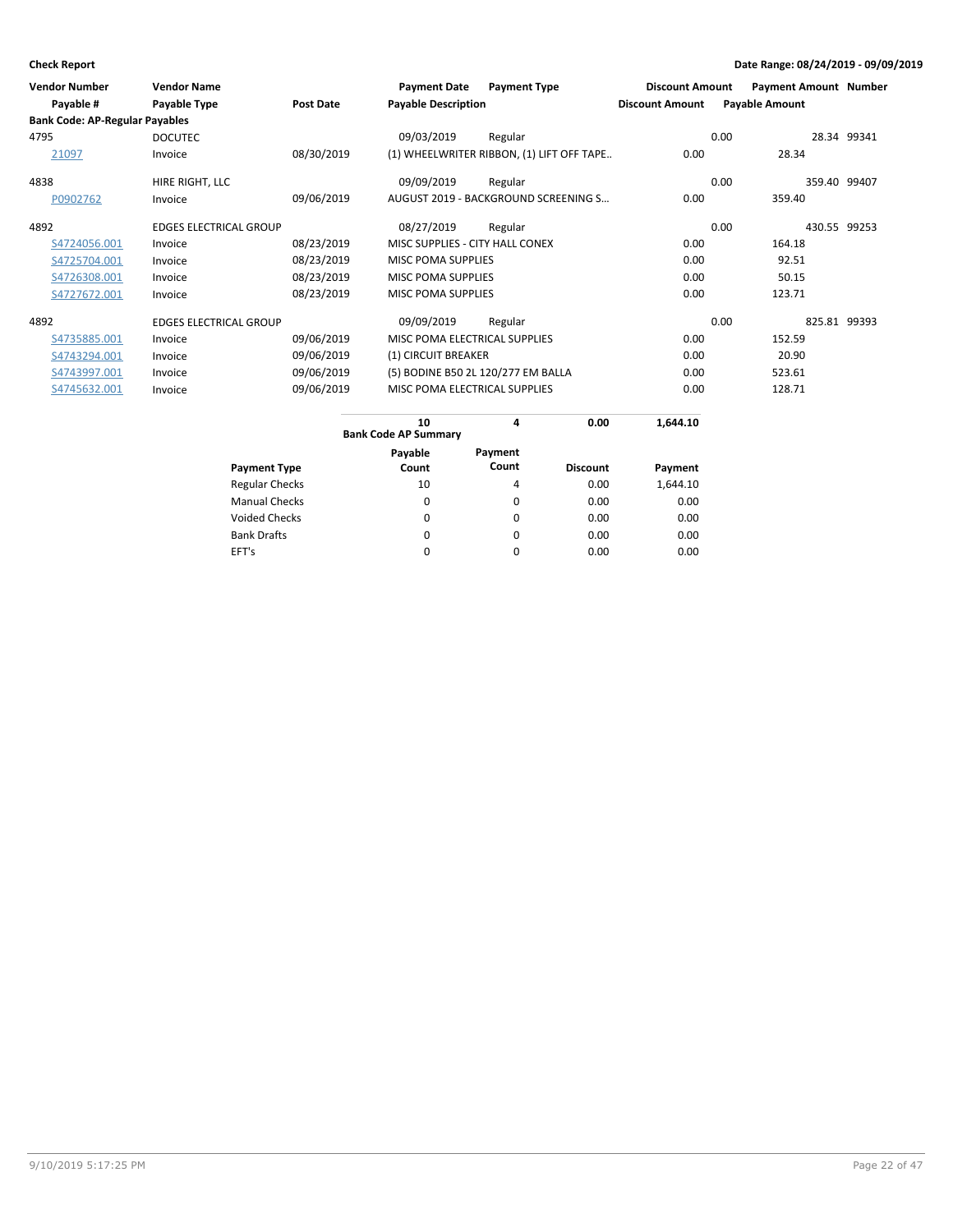| <b>Vendor Number</b>                  | <b>Vendor Name</b>               |                       | <b>Payment Date</b>         | <b>Payment Type</b> |                 | <b>Discount Amount</b> |      | <b>Payment Amount Number</b> |                     |
|---------------------------------------|----------------------------------|-----------------------|-----------------------------|---------------------|-----------------|------------------------|------|------------------------------|---------------------|
| Payable #                             | Payable Type                     | <b>Post Date</b>      | <b>Payable Description</b>  |                     |                 | <b>Discount Amount</b> |      | <b>Payable Amount</b>        |                     |
| <b>Bank Code: PY-Payroll Payables</b> |                                  |                       |                             |                     |                 |                        |      |                              |                     |
| 4920                                  | <b>ICMA RETIREMENT TRUST-457</b> |                       | 08/30/2019                  | <b>Bank Draft</b>   |                 |                        | 0.00 |                              | 33,352.25 632299127 |
| INV0003615                            | Invoice                          | 08/29/2019            | <b>CONTRIBUTIONS</b>        |                     |                 | 0.00                   |      | 33,352.25                    |                     |
| 4920                                  | <b>ICMA RETIREMENT TRUST-457</b> |                       | 08/30/2019                  | <b>Bank Draft</b>   |                 |                        | 0.00 |                              | 34.62 632299127     |
| DM0000280                             | Debit Memo                       | 08/28/2019            | <b>GARCIA ER CONT</b>       |                     |                 | 0.00                   |      | 34.62                        |                     |
|                                       |                                  |                       | $\mathbf{2}$                | $\mathbf{2}$        | 0.00            | 33,386.87              |      |                              |                     |
|                                       |                                  |                       | <b>Bank Code PY Summary</b> |                     |                 |                        |      |                              |                     |
|                                       |                                  |                       | Payable                     | Payment             |                 |                        |      |                              |                     |
|                                       |                                  | <b>Payment Type</b>   | Count                       | Count               | <b>Discount</b> | Payment                |      |                              |                     |
|                                       |                                  | <b>Regular Checks</b> | 0                           | 0                   | 0.00            | 0.00                   |      |                              |                     |
|                                       |                                  | <b>Manual Checks</b>  | $\Omega$                    | 0                   | 0.00            | 0.00                   |      |                              |                     |
|                                       |                                  | <b>Voided Checks</b>  | $\Omega$                    | $\Omega$            | 0.00            | 0.00                   |      |                              |                     |
|                                       |                                  | <b>Bank Drafts</b>    | 2                           | $\overline{2}$      | 0.00            | 33,386.87              |      |                              |                     |
|                                       | EFT's                            |                       | 0                           | 0                   | 0.00            | 0.00                   |      |                              |                     |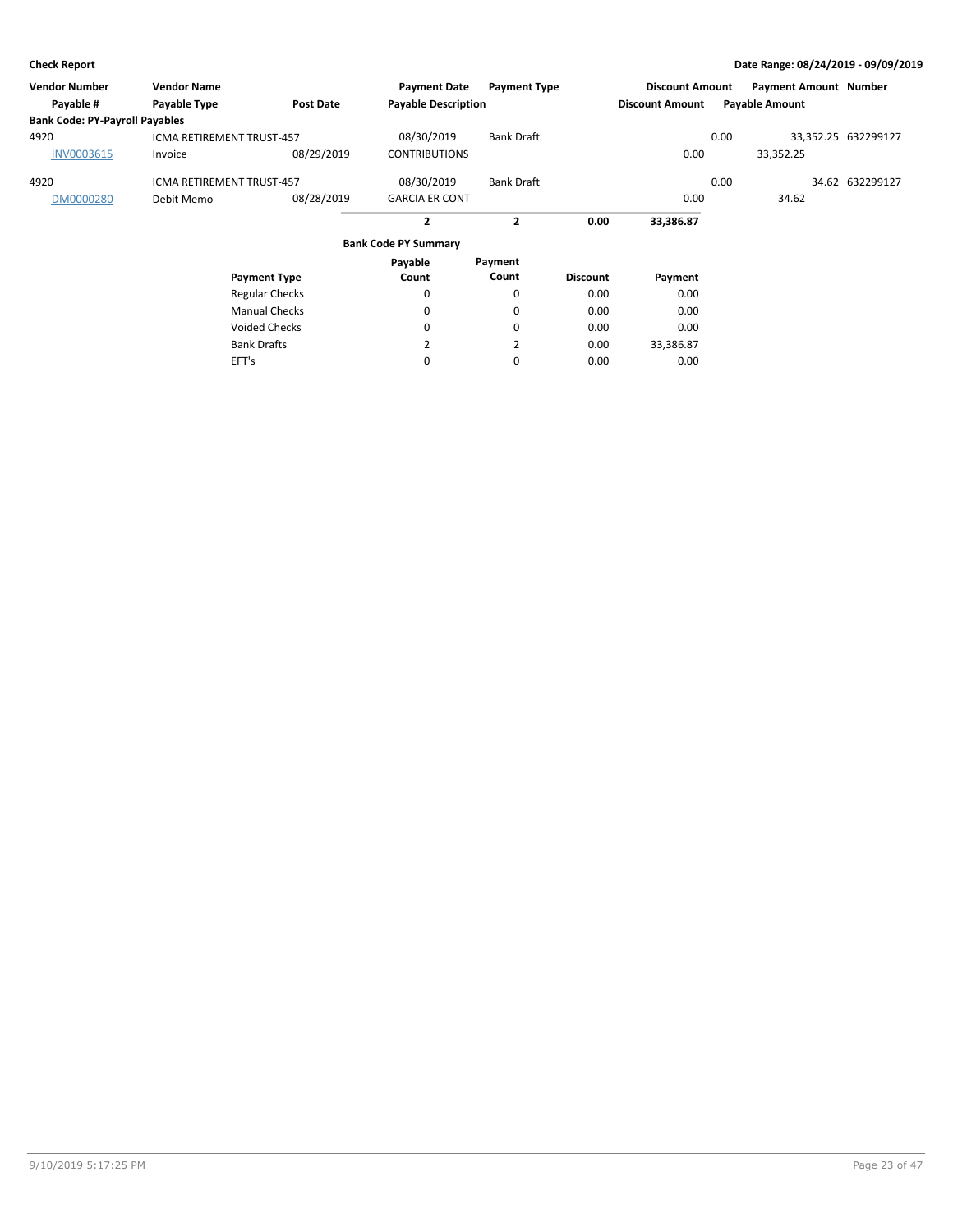| <b>Vendor Number</b>                  | <b>Vendor Name</b>        |                  | <b>Payment Date</b>        | <b>Payment Type</b>                    | <b>Discount Amount</b> | <b>Payment Amount Number</b> |  |
|---------------------------------------|---------------------------|------------------|----------------------------|----------------------------------------|------------------------|------------------------------|--|
| Payable #                             | Payable Type              | <b>Post Date</b> | <b>Payable Description</b> |                                        | <b>Discount Amount</b> | <b>Payable Amount</b>        |  |
| <b>Bank Code: AP-Regular Payables</b> |                           |                  |                            |                                        |                        |                              |  |
| 5038                                  | THE VILLAGE PROJECT. INC. |                  | 08/27/2019                 | Regular                                |                        | 100.00 99319<br>0.00         |  |
| <b>FW DEPOSIT</b>                     | Invoice                   | 08/23/2019       |                            | 2019 FIREWORKS BOOTH DEPOSIT / FW PE   | 0.00                   | 100.00                       |  |
| 5038                                  | THE VILLAGE PROJECT. INC. |                  | 09/03/2019                 | Regular                                |                        | 2.487.10 99367<br>0.00       |  |
| <b>JULY 2019</b>                      | Invoice                   | 08/30/2019       |                            | JULY 2019 - CAL GRANT - YOUTH VIOLENCE | 0.00                   | 2.487.10                     |  |
|                                       |                           |                  |                            | 0.00                                   | 2,587.10               |                              |  |

|                       | Payable | Payment  |                 |          |
|-----------------------|---------|----------|-----------------|----------|
| <b>Payment Type</b>   | Count   | Count    | <b>Discount</b> | Payment  |
| <b>Regular Checks</b> | 2       | 2        | 0.00            | 2,587.10 |
| <b>Manual Checks</b>  | 0       | 0        | 0.00            | 0.00     |
| Voided Checks         | 0       | 0        | 0.00            | 0.00     |
| <b>Bank Drafts</b>    | 0       | 0        | 0.00            | 0.00     |
| EFT's                 | 0       | $\Omega$ | 0.00            | 0.00     |
|                       |         |          |                 |          |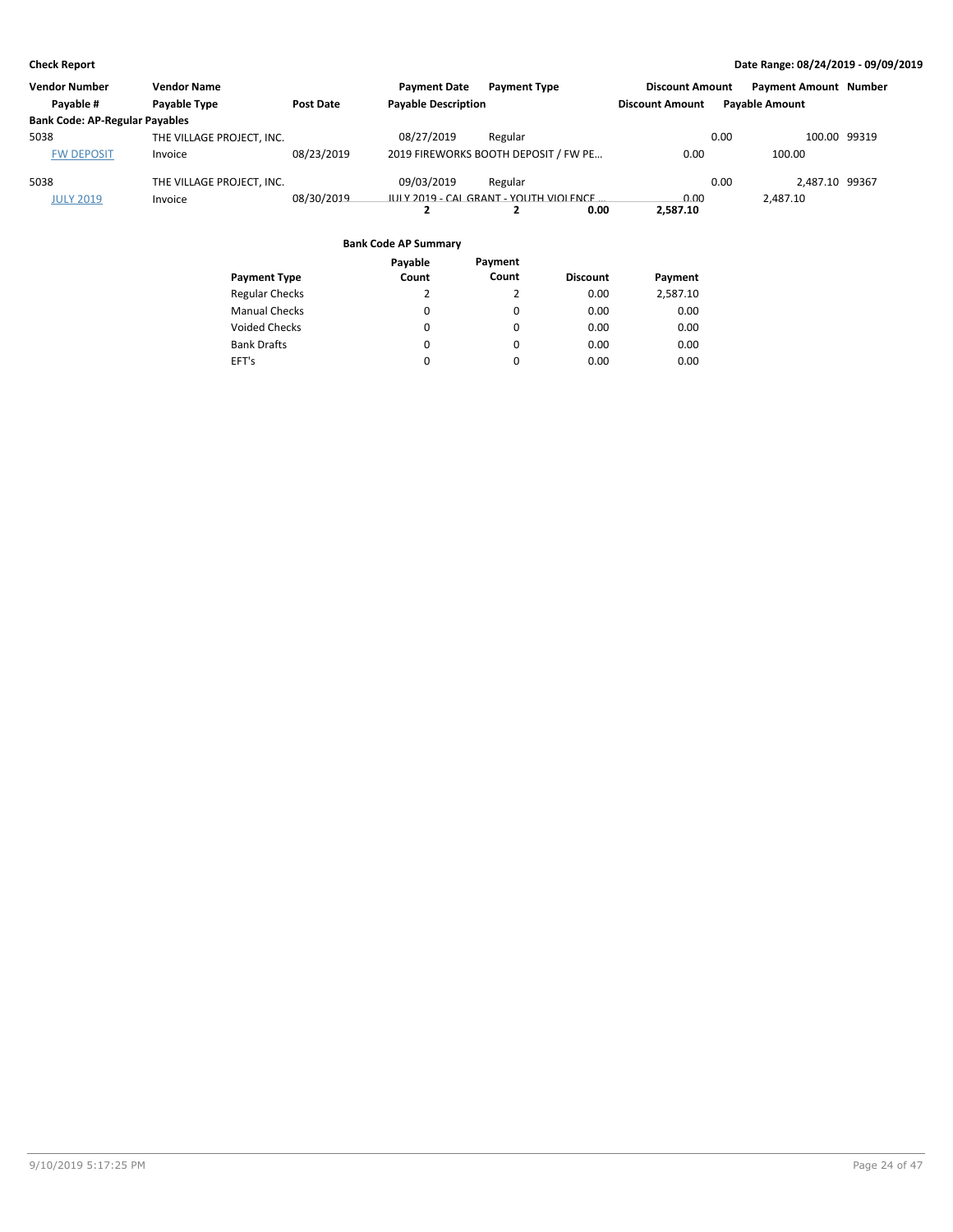| Vendor Number                         | <b>Vendor Name</b>       |            | <b>Payment Date</b>        | <b>Payment Type</b> | <b>Discount Amount</b> | <b>Payment Amount Number</b> |  |
|---------------------------------------|--------------------------|------------|----------------------------|---------------------|------------------------|------------------------------|--|
| Payable #                             | Payable Type             | Post Date  | <b>Payable Description</b> |                     | <b>Discount Amount</b> | <b>Payable Amount</b>        |  |
| <b>Bank Code: PY-Payroll Payables</b> |                          |            |                            |                     |                        |                              |  |
| 5103                                  | CALIF LAW ENFRCMNT ASSOC |            | 09/05/2019                 | Regular             |                        | 1,286.50 18973<br>0.00       |  |
| CM0000265                             | Credit Memo              | 09/05/2019 | CRIVELLO ADJ               |                     | 0.00                   | $-20.74$                     |  |
| CM0000266                             | Credit Memo              | 09/05/2019 | DIRKES ADJ                 |                     | 0.00                   | $-20.76$                     |  |
| CM0000267                             | Credit Memo              | 09/05/2019 | FERNANDEZ ADJ              |                     | 0.00                   | $-10.38$                     |  |
| CM0000268                             | Credit Memo              | 09/05/2019 | TRUE-UP ADJ                |                     | 0.00                   | $-0.62$                      |  |
| <b>INV0003456</b>                     | Invoice                  | 09/05/2019 | POLICE DISABILITY          |                     | 0.00                   | 31.14                        |  |
| <b>INV0003457</b>                     | Invoice                  | 09/05/2019 | POLICE DISABILITY          |                     | 0.00                   | 352.90                       |  |
| <b>INV0003498</b>                     | Invoice                  | 09/05/2019 | POLICE DISABILITY          |                     | 0.00                   | 31.14                        |  |
| <b>INV0003499</b>                     | Invoice                  | 09/05/2019 | POLICE DISABILITY          |                     | 0.00                   | 311.40                       |  |
| <b>INV0003540</b>                     | Invoice                  | 09/05/2019 | POLICE DISABILITY          |                     | 0.00                   | 31.14                        |  |
| INV0003541                            | Invoice                  | 09/05/2019 | POLICE DISABILITY          |                     | 0.00                   | 301.02                       |  |
| <b>INV0003589</b>                     | Invoice                  | 09/05/2019 | POLICE DISABILITY          |                     | 0.00                   | 31.14                        |  |
| <b>INV0003590</b>                     | Invoice                  | 09/05/2019 | <b>POLICE DISABILITY</b>   |                     | 0.00<br>1,2860500      | 249.12                       |  |

|                       | Payable | Payment  |                 |          |
|-----------------------|---------|----------|-----------------|----------|
| <b>Payment Type</b>   | Count   | Count    | <b>Discount</b> | Payment  |
| <b>Regular Checks</b> | 12      |          | 0.00            | 1,286.50 |
| <b>Manual Checks</b>  | 0       | $\Omega$ | 0.00            | 0.00     |
| <b>Voided Checks</b>  | 0       | $\Omega$ | 0.00            | 0.00     |
| <b>Bank Drafts</b>    | 0       | $\Omega$ | 0.00            | 0.00     |
| EFT's                 | 0       | 0        | 0.00            | 0.00     |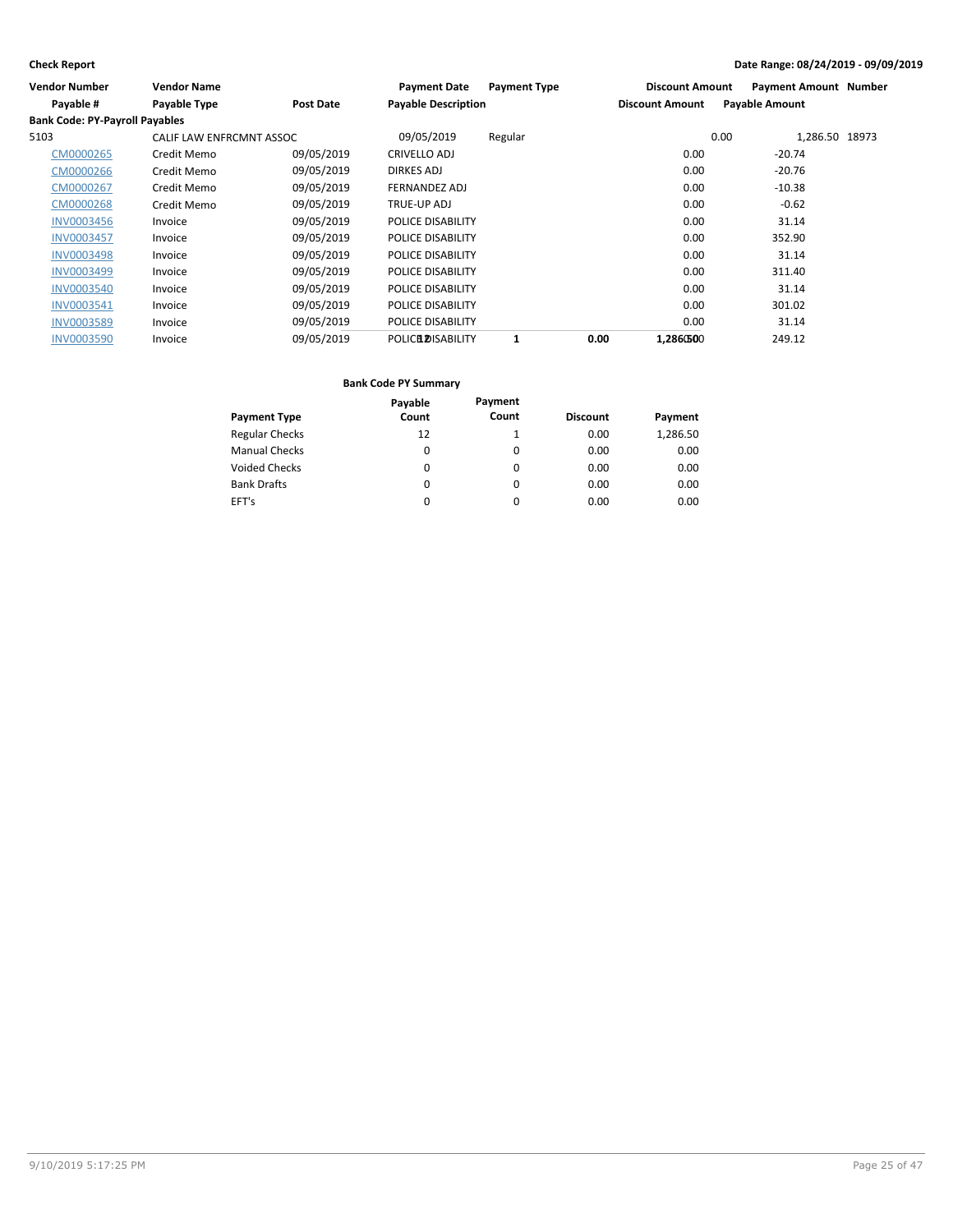| <b>Vendor Name</b>                    |                  | <b>Payment Date</b><br><b>Payment Type</b> |                                                 |      | <b>Payment Amount Number</b>                               |                       |
|---------------------------------------|------------------|--------------------------------------------|-------------------------------------------------|------|------------------------------------------------------------|-----------------------|
| <b>Pavable Type</b>                   | <b>Post Date</b> | <b>Payable Description</b>                 |                                                 |      |                                                            |                       |
| <b>Bank Code: AP-Regular Payables</b> |                  |                                            |                                                 |      |                                                            |                       |
|                                       |                  | 08/27/2019<br>Regular                      |                                                 | 0.00 | 427.58 99241                                               |                       |
| Invoice                               | 08/23/2019       |                                            | 0.00                                            |      | 427.58                                                     |                       |
|                                       |                  |                                            |                                                 |      |                                                            |                       |
|                                       |                  | CENTRAL COAST GLASS & WINDOW CO.           | 0.00<br>(1) 1/4" GRAY GLASS, NON TEMPERED - BLD |      | <b>Discount Amount</b><br><b>Discount Amount</b><br>427.58 | <b>Pavable Amount</b> |

|                       | Payable  | Payment  |                 |         |
|-----------------------|----------|----------|-----------------|---------|
| <b>Payment Type</b>   | Count    | Count    | <b>Discount</b> | Payment |
| <b>Regular Checks</b> | 1        |          | 0.00            | 427.58  |
| <b>Manual Checks</b>  | $\Omega$ | $\Omega$ | 0.00            | 0.00    |
| <b>Voided Checks</b>  | 0        | 0        | 0.00            | 0.00    |
| <b>Bank Drafts</b>    | $\Omega$ | $\Omega$ | 0.00            | 0.00    |
| EFT's                 | 0        | 0        | 0.00            | 0.00    |
|                       |          |          |                 |         |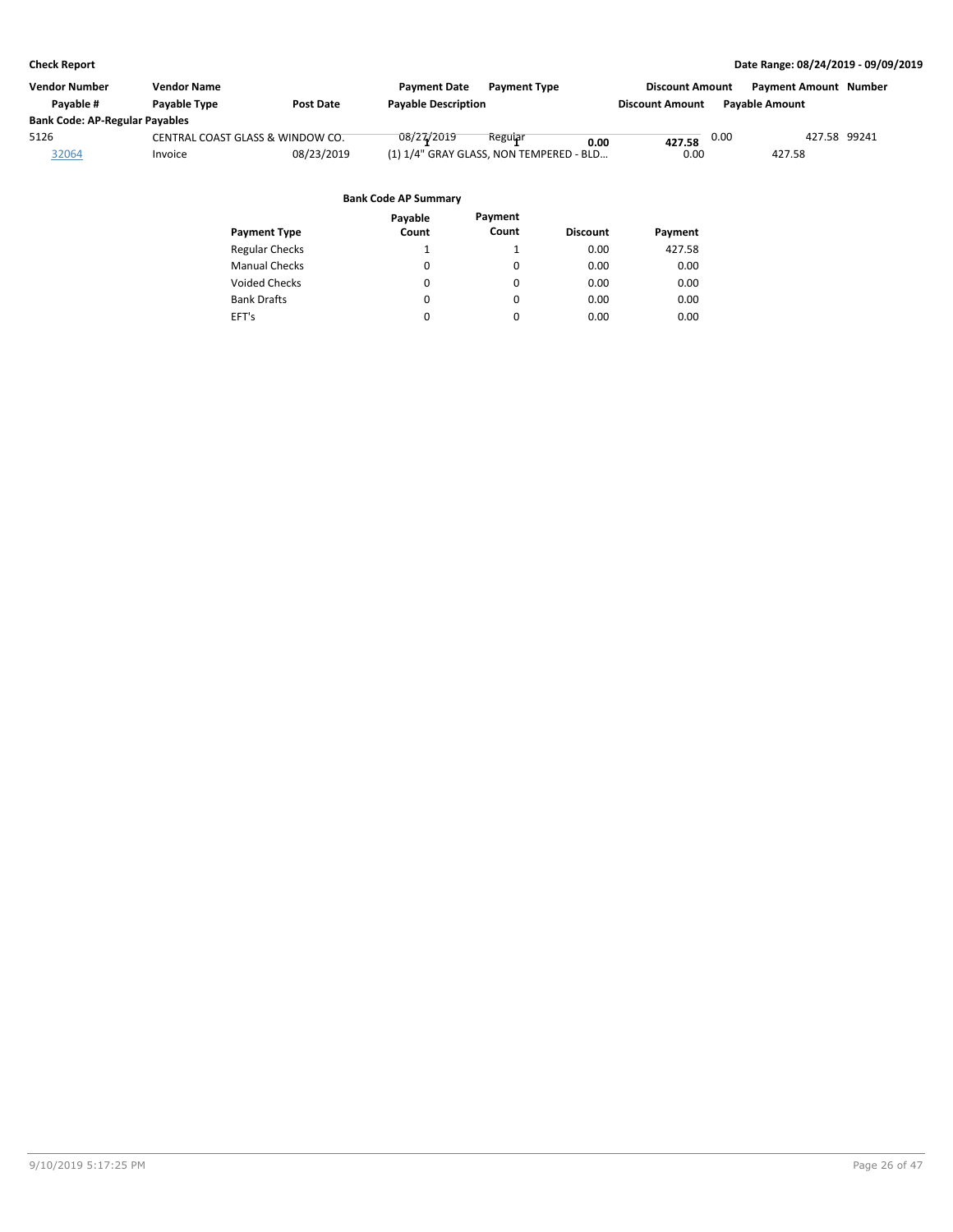| <b>Vendor Number</b>                  | <b>Vendor Name</b>         |                  | <b>Payment Date</b>        | <b>Payment Type</b> |                        | <b>Discount Amount</b> |      | <b>Payment Amount Number</b> |                         |
|---------------------------------------|----------------------------|------------------|----------------------------|---------------------|------------------------|------------------------|------|------------------------------|-------------------------|
| Payable #                             | Payable Type               | <b>Post Date</b> | <b>Payable Description</b> |                     | <b>Discount Amount</b> |                        |      | <b>Payable Amount</b>        |                         |
| <b>Bank Code: PY-Payroll Payables</b> |                            |                  |                            |                     |                        |                        |      |                              |                         |
| 5144                                  | <b>STATE OF CALIFORNIA</b> |                  | 09/03/2019                 | <b>Bank Draft</b>   |                        |                        | 0.00 |                              | 168.33 0-689-193-408    |
| <b>INV0003623</b>                     | Invoice                    | 08/29/2019       | <b>SIT PAYABLE</b>         |                     |                        | 0.00                   |      | 168.33                       |                         |
| 5144                                  | <b>STATE OF CALIFORNIA</b> |                  | 08/30/2019                 | <b>Bank Draft</b>   |                        |                        | 0.00 |                              | 28.267.24 1-484-455-616 |
| <b>INV0003617</b>                     | Invoice                    | 08/29/2019       | <b>SIT PAYABLE</b>         |                     |                        | 0.00                   |      | 28.267.24                    |                         |
| 5144                                  | <b>STATE OF CALIFORNIA</b> |                  | 09/03/2019                 | Bank Draft          | 0.00<br>28,472.78      |                        | 0.00 |                              | 37.21 2-132-906-432     |
| <b>INV0003635</b>                     | Invoice                    | 09/06/2019       | <b>SIT PAYABLE</b>         |                     |                        | 0.00                   |      | 37.21                        |                         |

|                       | Payable | Payment  |                 |           |
|-----------------------|---------|----------|-----------------|-----------|
| <b>Payment Type</b>   | Count   | Count    | <b>Discount</b> | Payment   |
| <b>Regular Checks</b> | 0       | 0        | 0.00            | 0.00      |
| <b>Manual Checks</b>  | 0       | $\Omega$ | 0.00            | 0.00      |
| <b>Voided Checks</b>  | 0       | 0        | 0.00            | 0.00      |
| <b>Bank Drafts</b>    | 3       | 3        | 0.00            | 28,472.78 |
| EFT's                 | 0       | 0        | 0.00            | 0.00      |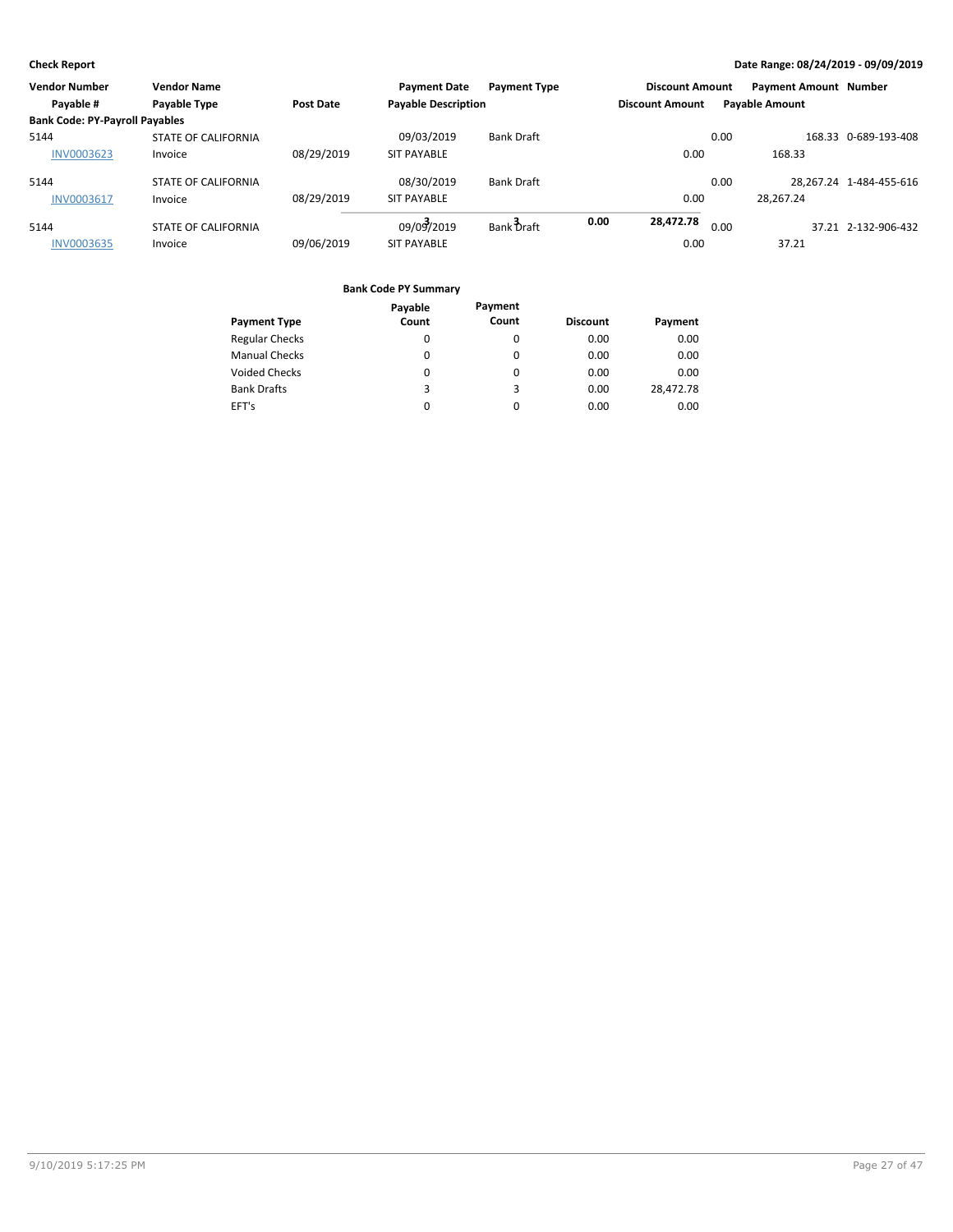| <b>Vendor Number</b>                  | <b>Vendor Name</b>               |            | <b>Payment Date</b>        | <b>Payment Type</b>                 |      | <b>Discount Amount</b> |                       | <b>Payment Amount Number</b> |  |
|---------------------------------------|----------------------------------|------------|----------------------------|-------------------------------------|------|------------------------|-----------------------|------------------------------|--|
| Pavable #                             | <b>Pavable Type</b><br>Post Date |            | <b>Payable Description</b> |                                     |      | <b>Discount Amount</b> | <b>Pavable Amount</b> |                              |  |
| <b>Bank Code: AP-Regular Payables</b> |                                  |            |                            |                                     | 0.00 | 5.557.50               |                       |                              |  |
| 5163                                  | DON CHAPIN COMPANY, INC.         |            | 09/03/2019                 | Regular                             |      |                        | 0.00                  | 5.557.50 99342               |  |
| 219073*03                             | Invoice                          | 08/30/2019 |                            | GRATE REPLACEMENT PROJ THROUGH 8/20 |      | 0.00                   |                       | 5.557.50                     |  |

|                       | Payable  | Payment  |                 |          |
|-----------------------|----------|----------|-----------------|----------|
| <b>Payment Type</b>   | Count    | Count    | <b>Discount</b> | Payment  |
| <b>Regular Checks</b> | 1        |          | 0.00            | 5,557.50 |
| <b>Manual Checks</b>  | 0        | $\Omega$ | 0.00            | 0.00     |
| <b>Voided Checks</b>  | 0        | 0        | 0.00            | 0.00     |
| <b>Bank Drafts</b>    | $\Omega$ | $\Omega$ | 0.00            | 0.00     |
| EFT's                 | 0        | 0        | 0.00            | 0.00     |
|                       |          |          |                 |          |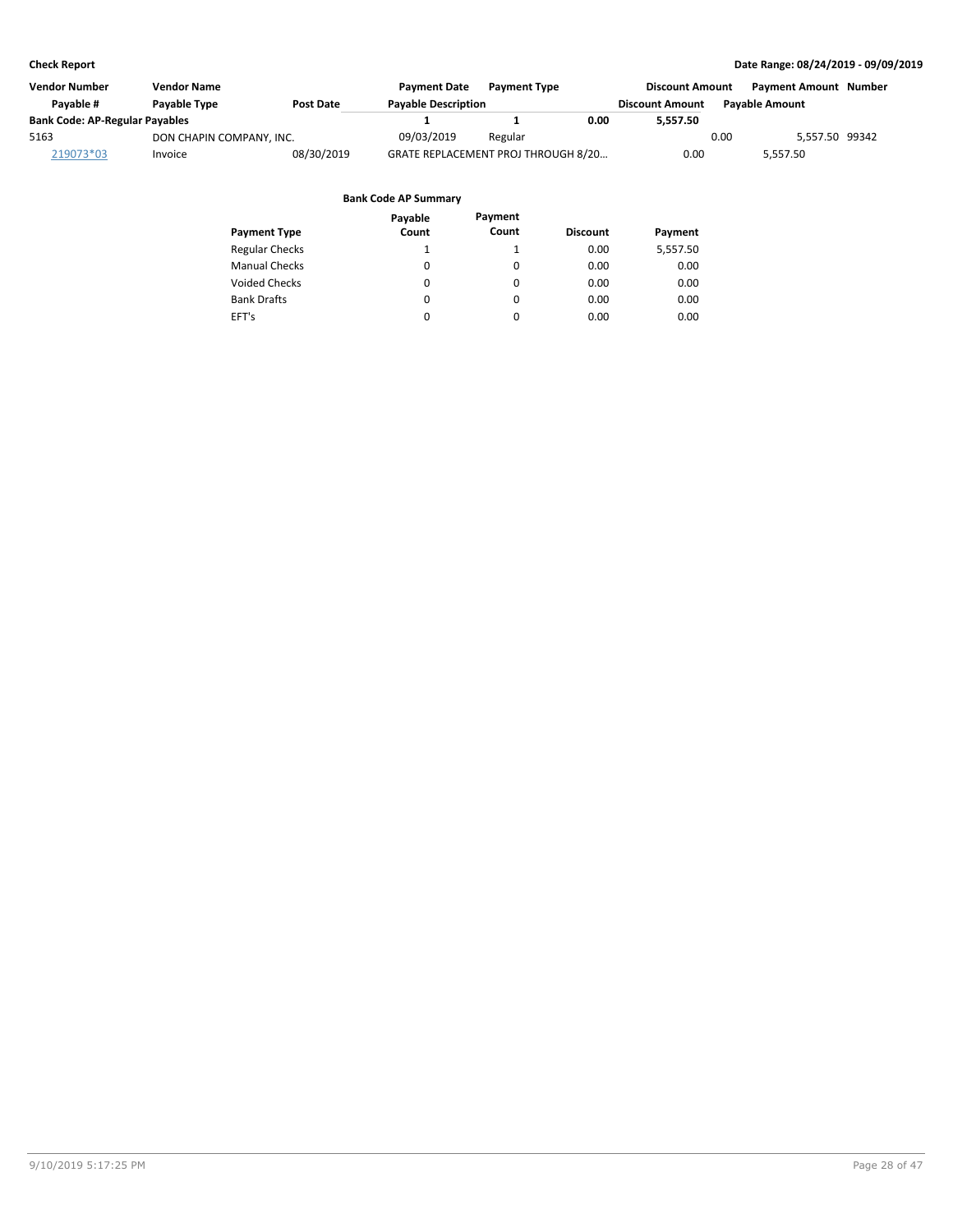| <b>Vendor Number</b>                  | <b>Vendor Name</b>               |                  | <b>Payment Date</b>        | <b>Payment Type</b> |      | <b>Discount Amount</b> |      | Payment Amount Number |                         |
|---------------------------------------|----------------------------------|------------------|----------------------------|---------------------|------|------------------------|------|-----------------------|-------------------------|
| Payable #                             | Payable Type                     | <b>Post Date</b> | <b>Payable Description</b> |                     |      | <b>Discount Amount</b> |      | <b>Payable Amount</b> |                         |
| <b>Bank Code: PY-Payroll Payables</b> |                                  |                  |                            |                     |      |                        |      |                       |                         |
| 5264                                  | RABOBANK, N.A.                   |                  | 08/30/2019                 | <b>Bank Draft</b>   |      |                        | 0.00 |                       | 340.14 2709642237007    |
| <b>INV0003625</b>                     | Invoice                          | 08/29/2019       | <b>MEDICARE PAYABLE</b>    |                     |      | 0.00                   |      | 340.14                |                         |
| 5264                                  | RABOBANK, N.A.                   |                  | 08/30/2019                 | <b>Bank Draft</b>   |      |                        | 0.00 |                       | 413.22 2709642237007    |
| <b>INV0003624</b>                     | Invoice                          | 08/29/2019       | FIT PAYABLE                |                     |      | 0.00                   |      | 413.22                |                         |
| 5264                                  | RABOBANK, N.A.                   |                  | 08/30/2019                 | <b>Bank Draft</b>   |      |                        | 0.00 |                       | 75,561.36 2709642631612 |
| <b>INV0003618</b>                     | Invoice                          | 08/29/2019       | FIT PAYABLE                |                     |      | 0.00                   |      | 75,561.36             |                         |
| 5264                                  | RABOBANK, N.A.                   |                  | 08/30/2019                 | <b>Bank Draft</b>   |      |                        | 0.00 |                       | 18,930.22 2709642631612 |
| INV0003619                            | Invoice                          | 08/29/2019       | <b>MEDICARE PAYABLE</b>    |                     |      | 0.00                   |      | 18,930.22             |                         |
| 5264                                  | RABOBANK, N.A.                   |                  | 09/09/2019                 | <b>Bank Draft</b>   |      |                        | 0.00 |                       | 150.89 2709652003020    |
| <b>INV0003636</b>                     | Invoice                          | 09/06/2019       | FIT PAYABLE                |                     |      | 0.00                   |      | 150.89                |                         |
| 5264                                  | RABOBANK, N.A.                   |                  | 09/09/2019                 | <b>Bank Draft</b>   |      |                        | 0.00 |                       | 86.12 2709652003020     |
| INV0003637                            | Invoice                          | 09/06/2019       | <b>MEDICARE PAYABLE</b>    |                     |      | 0.00                   |      | 86.12                 |                         |
| 5266                                  | <b>INTL ASSOC OF FIREFIGHTER</b> |                  | 09/05/2019                 | <b>Bank Draft</b>   |      |                        | 0.00 |                       | 1,100.00 49091819       |
| <b>INV0003570</b>                     | Invoice                          | 08/15/2019       | <b>DUES</b>                |                     |      | 0.00                   |      | 1,100.00              |                         |
| 5266                                  | INTL ASSOC OF FIREFIGHTER        |                  | 09/05/2019                 | <b>Bank Draft</b>   |      |                        | 0.00 |                       | 1,100.00 49091819       |
| <b>INV0003517</b>                     | Invoice                          | 08/01/2019       | <b>DUES</b>                |                     |      | 0.00                   |      | 1,100.00              |                         |
| 5267                                  | <b>SEASIDE POLICE</b>            |                  | 09/05/2019                 | <b>Bank Draft</b>   |      |                        | 0.00 |                       | 2,205.00 49091819       |
| <b>INV0003518</b>                     | Invoice                          | 08/01/2019       | DUES 10                    | 10                  | 0.00 | 102,0390450            |      | 2,205.00              |                         |
| 5267                                  | <b>SEASIDE POLICE</b>            |                  | 09/05/2019                 | <b>Bank Draft</b>   |      |                        | 0.00 |                       | 2,152.50 49091819       |
| <b>INV0003571</b>                     | Invoice                          | 08/15/2019       | <b>DUES</b>                |                     |      | 0.00                   |      | 2,152.50              |                         |

|  | <b>Bank Code PY Summary</b> |
|--|-----------------------------|
|  |                             |

|                       | Payable | Payment  |                 |            |
|-----------------------|---------|----------|-----------------|------------|
| <b>Payment Type</b>   | Count   | Count    | <b>Discount</b> | Payment    |
| <b>Regular Checks</b> | 0       | 0        | 0.00            | 0.00       |
| <b>Manual Checks</b>  | 0       | 0        | 0.00            | 0.00       |
| <b>Voided Checks</b>  | 0       | $\Omega$ | 0.00            | 0.00       |
| <b>Bank Drafts</b>    | 10      | 10       | 0.00            | 102,039.45 |
| EFT's                 | 0       | $\Omega$ | 0.00            | 0.00       |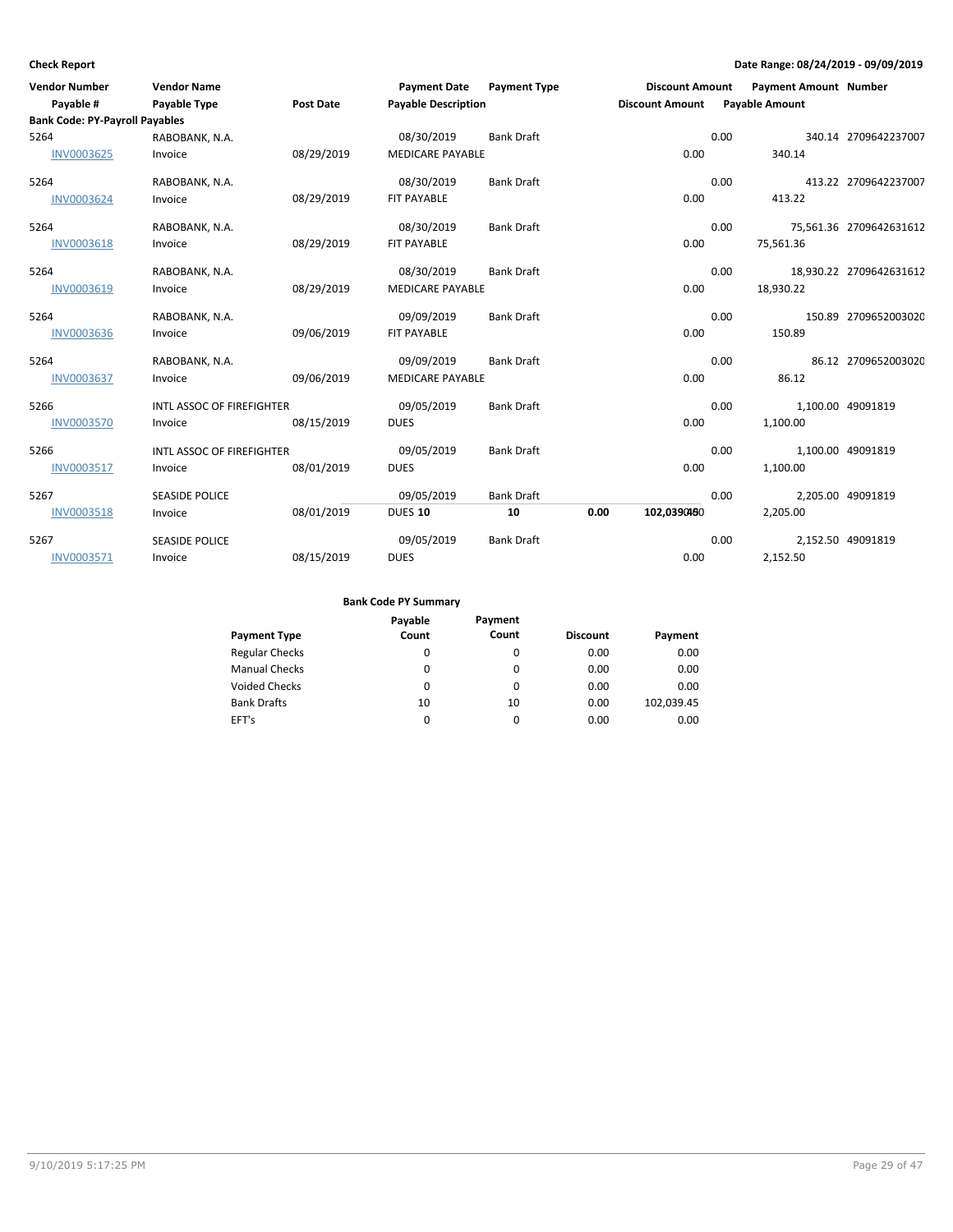| <b>Vendor Number</b>                  | <b>Vendor Name</b>       |            | <b>Payment Date</b>         | <b>Payment Type</b>                       | <b>Discount Amount</b> | <b>Payment Amount Number</b> |              |
|---------------------------------------|--------------------------|------------|-----------------------------|-------------------------------------------|------------------------|------------------------------|--------------|
| Payable #                             | Payable Type             | Post Date  | <b>Payable Description</b>  |                                           | <b>Discount Amount</b> | <b>Payable Amount</b>        |              |
| <b>Bank Code: AP-Regular Payables</b> |                          |            |                             |                                           |                        |                              |              |
| 5326                                  | TYLER TECHNOLOGIES, INC. |            | 09/09/2019                  | Regular                                   |                        | 0.00<br>4,905.00 99453       |              |
| 025-261337                            | Invoice                  | 06/30/2019 |                             | 5/23/19 - PERSONNEL MGMT SUITE TRAINI     | 0.00                   | 780.00                       |              |
| 025-261733                            | Invoice                  | 06/30/2019 |                             | 5/28/19-5/31/19 - CIS MIGRATION ASSING TO | 5,035.000              | 4.125.00                     |              |
| 5417                                  | <b>RENTAL DEPOT</b>      |            | 08/27/2019                  | Regular                                   |                        | 0.00                         | 130.00 99304 |
| 271044-1                              | Invoice                  | 08/23/2019 | (1) TRAILER, TILT EQUIPMENT |                                           | 0.00                   | 65.00                        |              |
| 271324-1                              | Invoice                  | 08/23/2019 | (1) TRAILER, TILT EQUIPMENT |                                           | 0.00                   | 65.00                        |              |

| <b>Payment Type</b>   | Payable<br>Count | Payment<br>Count | <b>Discount</b> | Payment  |
|-----------------------|------------------|------------------|-----------------|----------|
| <b>Regular Checks</b> | 4                | 2                | 0.00            | 5,035.00 |
| <b>Manual Checks</b>  | 0                | 0                | 0.00            | 0.00     |
| <b>Voided Checks</b>  | 0                | 0                | 0.00            | 0.00     |
| <b>Bank Drafts</b>    | 0                | 0                | 0.00            | 0.00     |
| EFT's                 | 0                | 0                | 0.00            | 0.00     |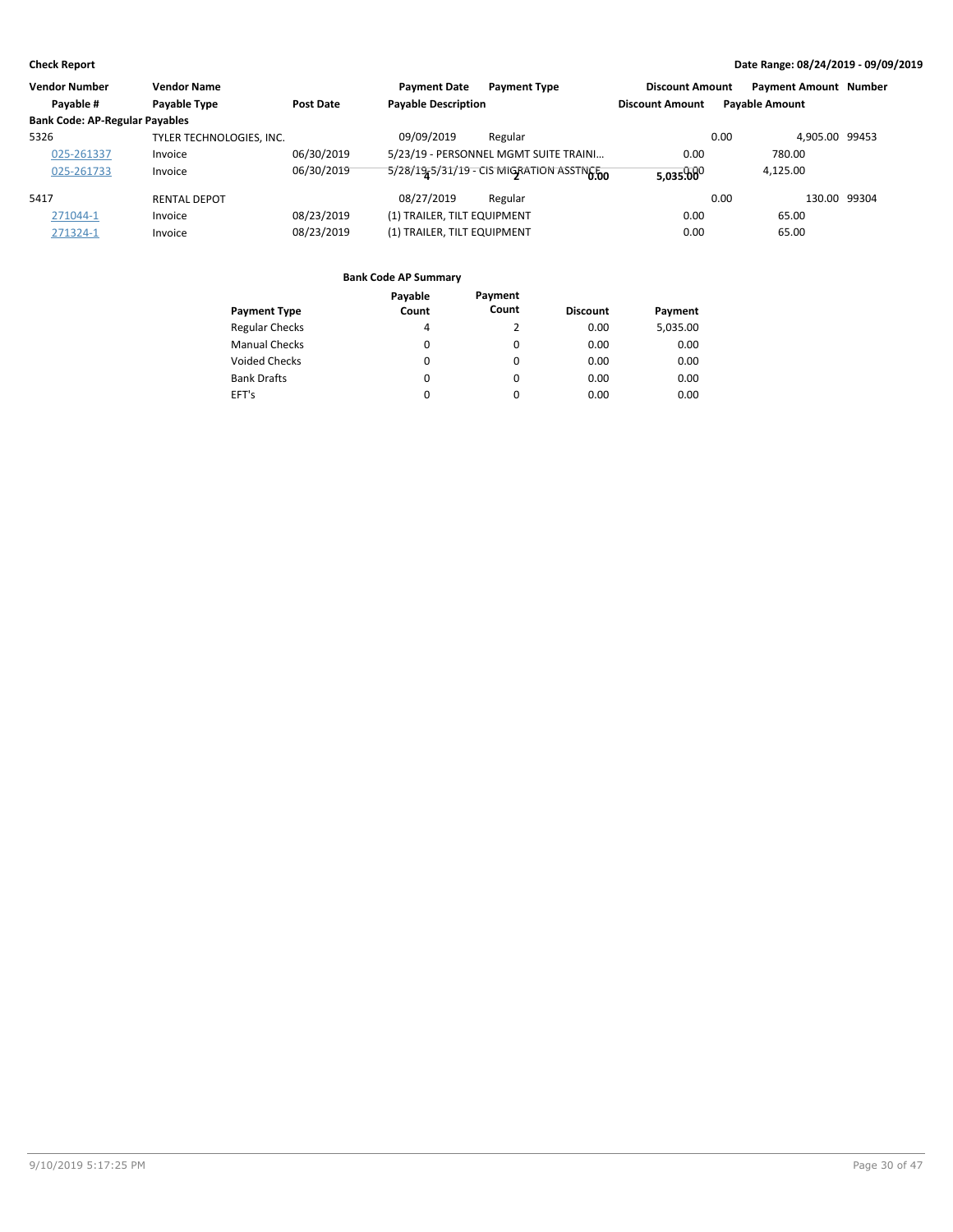| <b>Vendor Number</b>                  | <b>Vendor Name</b>        |                  | <b>Payment Date</b>        | <b>Payment Type</b> |      | <b>Discount Amount</b> |      | <b>Payment Amount Number</b> |               |
|---------------------------------------|---------------------------|------------------|----------------------------|---------------------|------|------------------------|------|------------------------------|---------------|
| Payable #                             | Payable Type              | <b>Post Date</b> | <b>Payable Description</b> |                     |      | <b>Discount Amount</b> |      | <b>Payable Amount</b>        |               |
| <b>Bank Code: PY-Payroll Payables</b> |                           |                  |                            |                     |      |                        |      |                              |               |
| 5462                                  | LABORERS NATIONAL PENSION |                  | 09/03/2019                 | Regular             |      |                        | 0.00 | 12,960.00 18968              |               |
| <b>INV0003542</b>                     | Invoice                   | 08/01/2019       | LIUNA PENSION              |                     |      | 0.00                   |      | 4,032.00                     |               |
| <b>INV0003543</b>                     | Invoice                   | 08/01/2019       | LIUNA PENSION POST 7/11    |                     |      | 0.00                   |      | 288.00                       |               |
| INV0003591                            | Invoice                   | 08/15/2019       | LIUNA PENSION              |                     |      | 0.00                   |      | 4,032.00                     |               |
| <b>INV0003592</b>                     | Invoice                   | 08/15/2019       | LIUNA PENSION POST 7/11    |                     |      | 0.00                   |      | 288.00                       |               |
| INV0003612                            | Invoice                   | 08/29/2019       | <b>LIUNA PENSION</b>       |                     |      | 0.00                   |      | 4,032.00                     |               |
| <b>INV0003613</b>                     | Invoice                   | 08/29/2019       | LIUNA PENSION POST 7/11    |                     |      | 0.00                   |      | 288.00                       |               |
| 5539                                  | AFLAC                     |                  | 09/06/2019                 | <b>Bank Draft</b>   |      |                        | 0.00 |                              | 205.98 058837 |
| INV0003581                            | Invoice                   | 08/15/2019       | AFLAC AFTER-TAX PRODUCT    |                     |      | 0.00                   |      | 205.98                       |               |
| 5539                                  | AFLAC                     |                  | 09/06/2019                 | <b>Bank Draft</b>   |      |                        | 0.00 |                              | 121.35 058837 |
| INV0003531                            | Invoice                   | 08/01/2019       | AFLAC PRE-TAX PRODUCT      |                     |      | 0.00                   |      | 121.35                       |               |
| 5539                                  | AFLAC                     |                  | 09/08/2019                 | Bank Draft          | 0.00 | 13,614.65              | 0.00 |                              | 205.95 058837 |
| INV0003532                            | Invoice                   | 08/01/2019       | AFLAC AFTER-TAX PRODUCT    |                     |      | 0.00                   |      | 205.95                       |               |
| 5539                                  | AFLAC                     |                  | 09/06/2019                 | <b>Bank Draft</b>   |      |                        | 0.00 |                              | 121.37 058837 |
| <b>INV0003580</b>                     | Invoice                   | 08/15/2019       | AFLAC PRE-TAX PRODUCT      |                     |      | 0.00                   |      | 121.37                       |               |

|                       | Payable  | Payment |                 |           |
|-----------------------|----------|---------|-----------------|-----------|
| <b>Payment Type</b>   | Count    | Count   | <b>Discount</b> | Payment   |
| <b>Regular Checks</b> | 6        |         | 0.00            | 12,960.00 |
| <b>Manual Checks</b>  | 0        | 0       | 0.00            | 0.00      |
| <b>Voided Checks</b>  | 0        | 0       | 0.00            | 0.00      |
| <b>Bank Drafts</b>    | 4        | 4       | 0.00            | 654.65    |
| EFT's                 | $\Omega$ | 0       | 0.00            | 0.00      |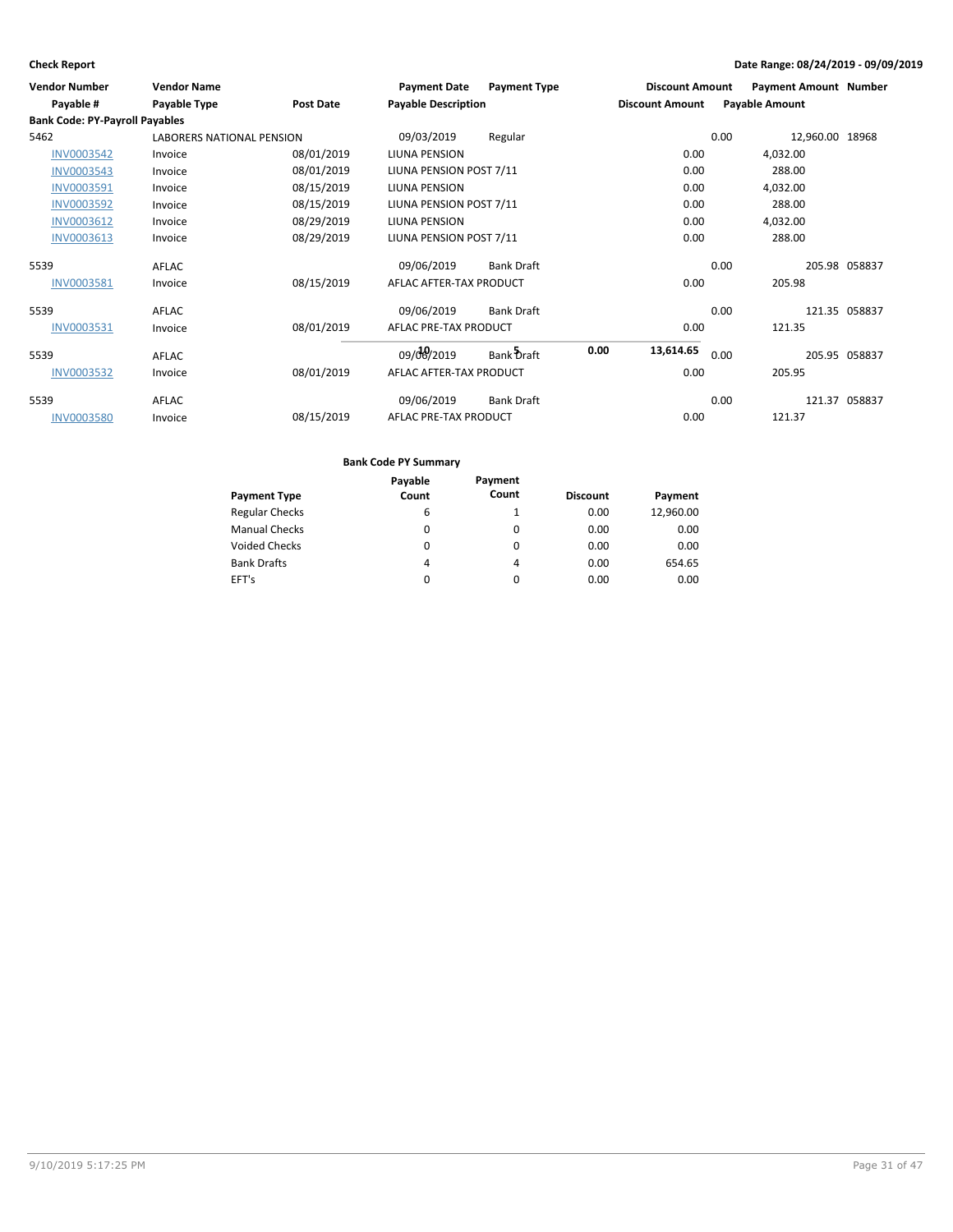| <b>Vendor Number</b>                  | <b>Vendor Name</b>         |            | <b>Payment Date</b>                  | <b>Payment Type</b>                 | <b>Discount Amount</b> | <b>Payment Amount Number</b> |              |              |
|---------------------------------------|----------------------------|------------|--------------------------------------|-------------------------------------|------------------------|------------------------------|--------------|--------------|
| Payable #                             | Payable Type               | Post Date  | <b>Payable Description</b>           |                                     | <b>Discount Amount</b> | <b>Payable Amount</b>        |              |              |
| <b>Bank Code: AP-Regular Payables</b> |                            |            |                                      |                                     |                        |                              |              |              |
| 5543                                  | <b>MONTEREY BAY URGENT</b> |            | 08/27/2019                           | Regular                             |                        | 0.00                         |              | 210.00 99286 |
| 265152                                | Invoice                    | 08/23/2019 | PRE-EMPLOYMENT - PROMOTIONAL         |                                     | 0.00                   | 60.00                        |              |              |
| 265422                                | Invoice                    | 08/23/2019 | <b>RANDOM TESTING - PUBLIC WORKS</b> |                                     | 0.00                   | 100.00                       |              |              |
| 265426                                | Invoice                    | 08/23/2019 |                                      | PRE-EMPLOYMENT TESTING - RECREATION | 0.00                   | 25.00                        |              |              |
| 265548                                | Invoice                    | 08/23/2019 |                                      | PRE-EMPLOYMENT TESTING - RECREATION | 0.00                   | 25.00                        |              |              |
| 5543                                  | <b>MONTEREY BAY URGENT</b> |            | 09/09/2019                           | Regular                             |                        | 0.00                         |              | 75.00 99421  |
| 266103                                | Invoice                    | 09/06/2019 | <b>RECREATION PRE-EMPLOYMENT</b>     |                                     | 0.00                   | 25.00                        |              |              |
| 266110                                | Invoice                    | 09/06/2019 | <b>RECREATION PRE-EMPLOYMENT</b>     |                                     | 0.00                   | 25.00                        |              |              |
| 266421                                | Invoice                    | 09/06/2019 | <b>RECREATION PRE-EMPLOYMENT</b>     |                                     | 0.00                   | 25.00                        |              |              |
| 5582                                  | O'REILLY AUTO PARTS        |            | 08/27/2019                           | Regular                             |                        | 0.00                         | 388.74 99297 |              |
| 3503-392269                           | Invoice                    | 08/23/2019 | (1) JCASE FUSE, (1) 2pkVentClip      |                                     | 0.00                   | 8.99                         |              |              |
| 3503-393571                           | Invoice                    | 08/23/2019 | (1) SINIGLE PANEL                    | 0.00<br>4                           | 8020800                | 6.42                         |              |              |
| 3503-394720                           | Invoice                    | 08/23/2019 | (2) BATTERIES, (2) CORE CHARGE       |                                     | 0.00                   | 360.47                       |              |              |
| 3503-394978                           | Invoice                    | 08/23/2019 | (1) STR WHL COVER                    |                                     | 0.00                   | 12.86                        |              |              |
| 5582                                  | O'REILLY AUTO PARTS        |            | 09/09/2019                           | Regular                             |                        | 0.00                         | 128.57 99428 |              |
| 3503-398657                           | Invoice                    | 09/06/2019 | (12) QT STABILIZER                   |                                     | 0.00                   | 128.57                       |              |              |

|                       | Payable  | Payment  |                 |         |
|-----------------------|----------|----------|-----------------|---------|
| <b>Payment Type</b>   | Count    | Count    | <b>Discount</b> | Payment |
| <b>Regular Checks</b> | 12       | 4        | 0.00            | 802.31  |
| <b>Manual Checks</b>  | 0        | 0        | 0.00            | 0.00    |
| <b>Voided Checks</b>  | 0        | $\Omega$ | 0.00            | 0.00    |
| <b>Bank Drafts</b>    | $\Omega$ | $\Omega$ | 0.00            | 0.00    |
| EFT's                 | $\Omega$ | $\Omega$ | 0.00            | 0.00    |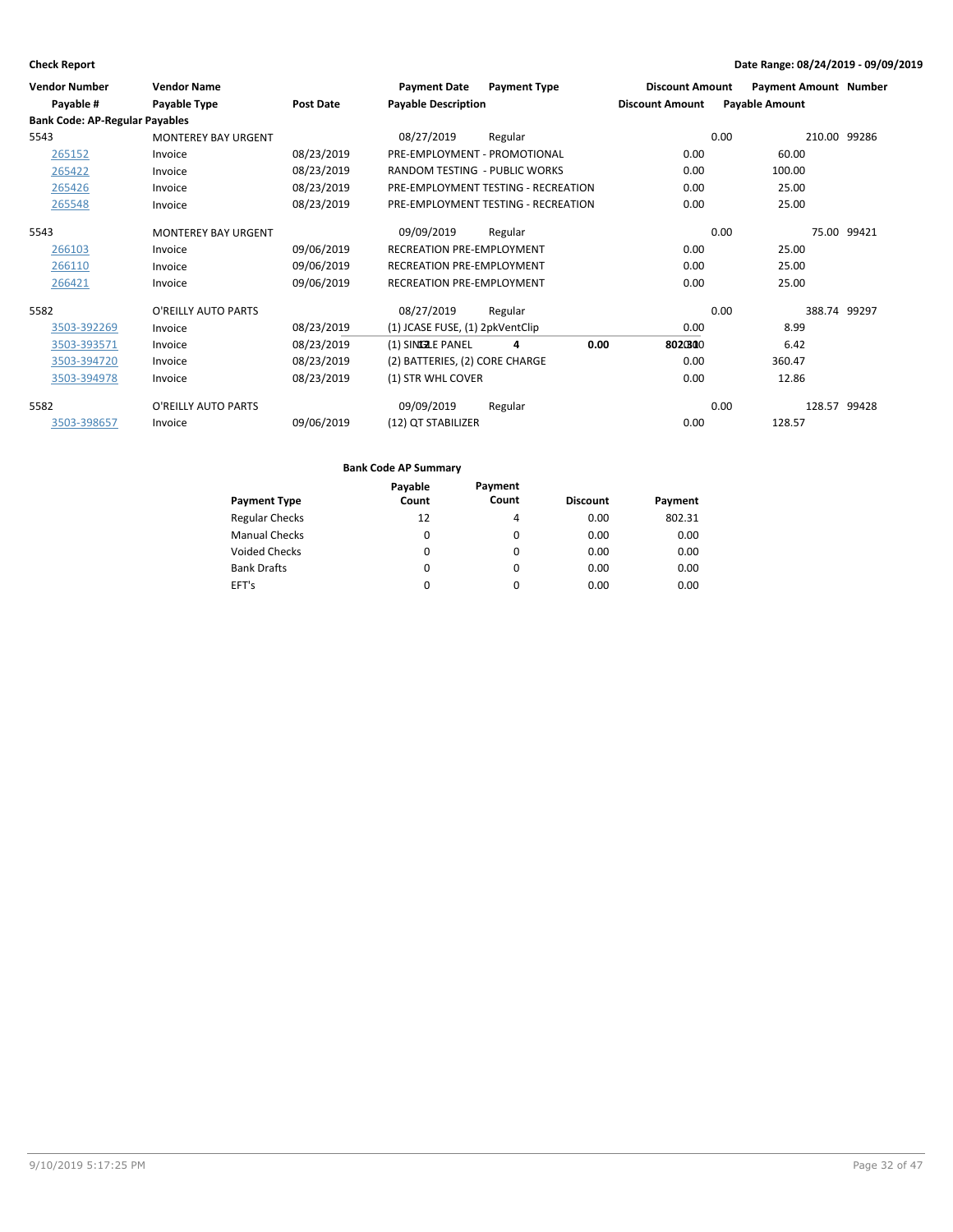| <b>Vendor Number</b>                  | <b>Vendor Name</b>                |            | <b>Payment Date</b>           | <b>Payment Type</b> |      | <b>Discount Amount</b> |      | <b>Payment Amount Number</b> |  |
|---------------------------------------|-----------------------------------|------------|-------------------------------|---------------------|------|------------------------|------|------------------------------|--|
| Payable #                             | Payable Type                      | Post Date  | <b>Payable Description</b>    |                     |      | <b>Discount Amount</b> |      | <b>Pavable Amount</b>        |  |
| <b>Bank Code: PY-Payroll Payables</b> |                                   |            |                               |                     | 0.00 | 2,399.73               |      |                              |  |
| 5705                                  | PUBLIC AGENCY RETIREMENT SERVICES |            | 09/05/2019                    | Regular             |      |                        | 0.00 | 2.399.73 18974               |  |
| <b>INV0003642</b>                     | Invoice                           | 09/05/2019 | MAY 2019 REP FEE INV# 43253   |                     |      | 0.00                   |      | 750.00                       |  |
| INV0003643                            | Invoice                           | 09/05/2019 | MAY 2019 ARS FEES INV# 43350  |                     |      | 0.00                   |      | 451.67                       |  |
| <b>INV0003644</b>                     | Invoice                           | 09/05/2019 | JUNE 2019 REP FEE INV# 43497  |                     |      | 0.00                   |      | 750.00                       |  |
| <b>INV0003645</b>                     | Invoice                           | 09/05/2019 | JUNE 2019 ARS FEES INV# 43633 |                     |      | 0.00                   |      | 448.06                       |  |

|                       | Payable  | Payment  |                 |          |
|-----------------------|----------|----------|-----------------|----------|
| <b>Payment Type</b>   | Count    | Count    | <b>Discount</b> | Payment  |
| <b>Regular Checks</b> | 4        |          | 0.00            | 2,399.73 |
| <b>Manual Checks</b>  | 0        | 0        | 0.00            | 0.00     |
| <b>Voided Checks</b>  | 0        | $\Omega$ | 0.00            | 0.00     |
| <b>Bank Drafts</b>    | $\Omega$ | 0        | 0.00            | 0.00     |
| EFT's                 | 0        | $\Omega$ | 0.00            | 0.00     |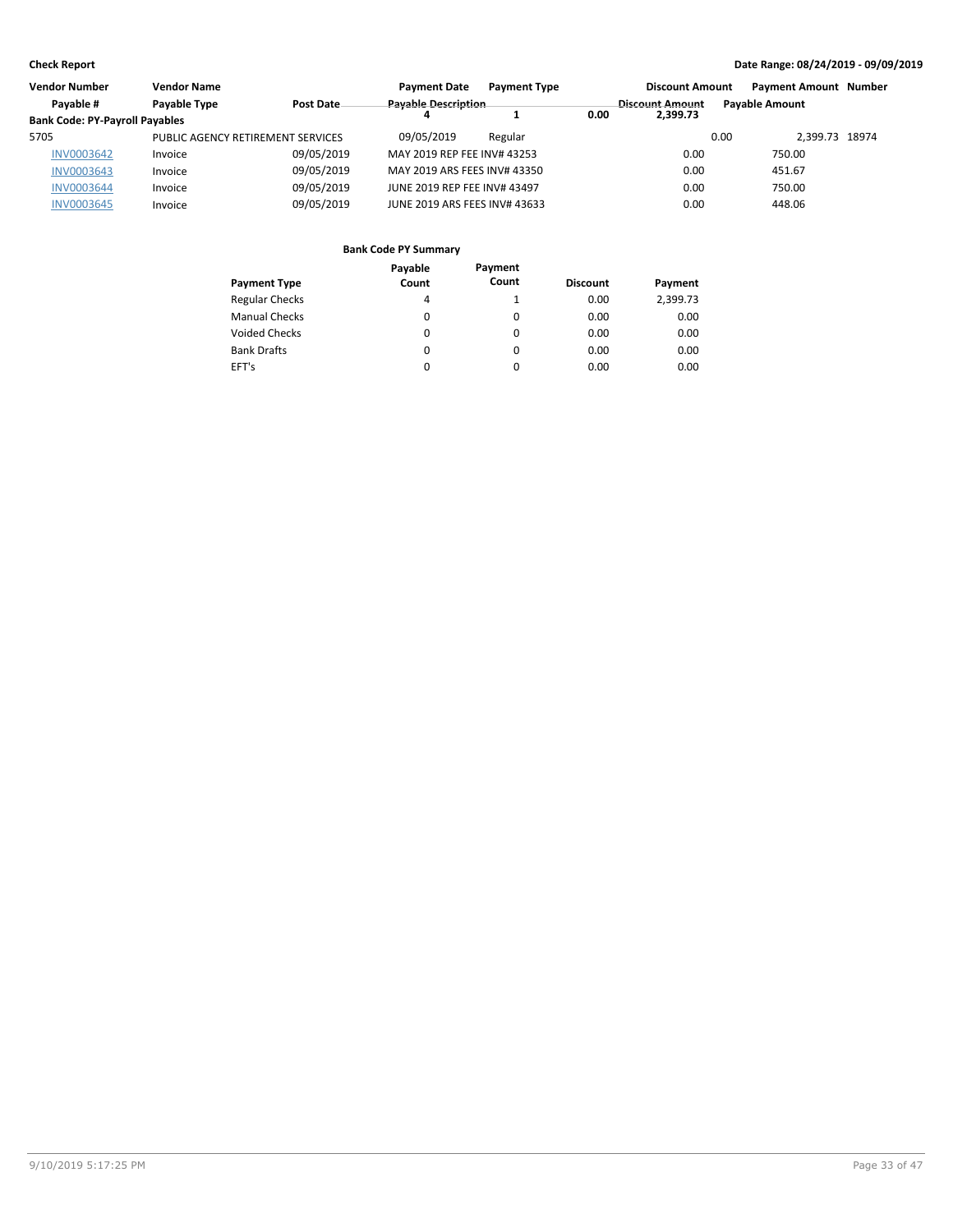| <b>Vendor Number</b><br>Payable #     | <b>Vendor Name</b><br>Payable Type    | <b>Post Date</b> | <b>Payment Date</b><br><b>Payable Description</b> | <b>Payment Type</b>                               | <b>Discount Amount</b><br><b>Discount Amount</b> | <b>Payment Amount Number</b><br><b>Payable Amount</b> |              |
|---------------------------------------|---------------------------------------|------------------|---------------------------------------------------|---------------------------------------------------|--------------------------------------------------|-------------------------------------------------------|--------------|
| <b>Bank Code: AP-Regular Payables</b> |                                       |                  |                                                   |                                                   |                                                  |                                                       |              |
| 5753<br><b>AUGUST 2019</b>            | <b>HEIHACHIRO TAKARABE</b><br>Invoice | 08/30/2019       | 09/03/2019                                        | Regular<br>AUGUST 2019 - INSTRUCTOR PAY (TAI CHI) | 0.00                                             | 0.00<br>313.88                                        | 313.88 99346 |
| 5776                                  | ALENA WAGREICH                        |                  | 09/03/2019                                        | Regular                                           |                                                  | 0.00                                                  | 151.20 99333 |
| <b>AUGUST 2019</b>                    | Invoice                               | 08/30/2019       |                                                   | AUGUST 2019 - INSTRUCTOR PAY (CHILDREN            | 0.00                                             | 151.20                                                |              |
| 5820                                  | <b>ZARCOS TREE SERVICE</b>            |                  | 08/27/2019                                        | Regular                                           |                                                  | 0.00<br>4,980.00 99330                                |              |
| 1934                                  | Invoice                               | 08/23/2019       |                                                   | WEED WHACK - BUTTERCUP BLVD TO GEN J              | 0.00                                             | 4,980.00                                              |              |
| 5854                                  | DELLA MORA HEATING,                   |                  | 09/09/2019                                        | Regular                                           |                                                  | 0.00                                                  | 175.39 99391 |
| 12741                                 | Invoice                               | 09/06/2019       |                                                   | SERVICE LABOR - WORK ORDER #438969                | 0.00                                             | 175.39                                                |              |
| 5873                                  | UNITED SITE SERVICES, INC.            |                  | 08/27/2019                                        | Regular                                           |                                                  | 0.00                                                  | 28.25 99324  |
| 114-8941321                           | Invoice                               | 08/23/2019       |                                                   | 7/12/19 - 8/8/19 - TRAILER KIT SINGLE             | 0.00                                             | 28.25                                                 |              |
| 5969                                  | <b>FASTENAL COMPANY</b>               |                  | 08/27/2019                                        | Regular                                           |                                                  | 0.00                                                  | 30.21 99255  |
| <b>CASEA94926</b>                     | Invoice                               | 08/23/2019       | MISC SUPPLIES FOR TRAILER 604                     |                                                   | 0.00                                             | 30.21                                                 |              |
|                                       |                                       |                  |                                                   |                                                   |                                                  |                                                       |              |
| 5969                                  | <b>FASTENAL COMPANY</b>               |                  | 09/09/2019                                        | Regular                                           |                                                  | 0.00<br>1,235.49 99397                                |              |
| <b>CASEA94666</b>                     | Invoice                               | 09/06/2019       | <b>AUGUST 2019 - VENDING SUPPLIES</b>             |                                                   | 0.00                                             | 571.34                                                |              |
| <b>CASEA94965</b>                     | Invoice                               | 09/06/2019       | MISC SUPPLIES - STREETS DEPT                      |                                                   | 0.00                                             | 14.85                                                 |              |
| <b>CASEA94968</b>                     | Invoice                               | 09/06/2019       | MISC SUPPLIES - STREETS DEPT                      |                                                   | 0.00                                             | 127.02                                                |              |
| <b>CASEA94969</b>                     | Invoice                               | 09/06/2019       | (3) OUTDOOR MIRRORS                               |                                                   | 0.00                                             | 231.70                                                |              |
| <b>CASEA94970</b>                     | Invoice                               | 09/06/2019       | (25) CARRIAGE BOLTS                               |                                                   | 0.00                                             | 29.77                                                 |              |
| <b>CASEA94991</b>                     | Invoice                               | 09/06/2019       | MISC SUPPLIES - STREETS DEPT                      |                                                   | 0.00                                             | 47.87                                                 |              |
| <b>CASEA95055</b>                     | Invoice                               | 09/06/2019       | MISC SUPPLIES - CUTINO PARK                       |                                                   | 0.00                                             | 4.95                                                  |              |
| <b>CASEA95124</b>                     | Invoice                               | 09/06/2019       |                                                   | SET UP, STENCIL, STENCILING FEE - CONES           | 0.00                                             | 170.43                                                |              |
| <b>CASEA95125</b>                     | Invoice                               | 09/06/2019       | MISC SUPPLIES - CUTINO PARK                       |                                                   | 0.00                                             | 31.69                                                 |              |
| <b>CASEA95173</b>                     | Invoice                               | 09/06/2019       | MISC SUPPLIES - CUTINO PARK                       |                                                   | 0.00                                             | 5.87                                                  |              |
| 6068                                  | THOM CUNEO                            |                  | 09/09/2019                                        | Regular                                           |                                                  | 0.00                                                  | 350.00 99450 |
| <u>3/28/19</u>                        | Invoice                               | 09/06/2019       |                                                   | MUSIC FOR "OLD HOLLYWOOD DANCE" ON                | 0.00                                             | 350.00                                                |              |
| 6172                                  | LEXIS NEXIS RISK SOLUTIONS            |                  | 09/09/2019                                        | Regular                                           |                                                  | 0.00<br>-3,180.00 99410                               |              |
| 6172                                  | LEXIS NEXIS RISK SOLUTIONS            |                  | 09/09/2019                                        | Regular                                           |                                                  | 0.00<br>3,180.00 99410                                |              |
| 3092220435.                           | Invoice                               | 09/06/2019       |                                                   | SUBSCRIPTION CONTENT FEATURE 9/1/19-8             | 0.00                                             | 3,180.00                                              |              |
| 6193                                  | PURCHASE POWER                        |                  | 08/27/2019                                        | Regular                                           |                                                  | 0.00<br>1,000.00 99302                                |              |
| 7/23/19                               | Invoice                               | 08/23/2019       |                                                   | ACCT #8000-9000-1135-1503; 7/23/19 MET            | 0.00                                             | 1,000.00                                              |              |
| 6195                                  | SEASIDE AQUATICS CLUB, INC.           |                  | 08/27/2019                                        | Regular                                           |                                                  | 0.00                                                  | 100.00 99308 |
| <b>FW DEPOSIT</b>                     | Invoice                               | 08/23/2019       |                                                   | 2019 FIREWORKS BOOTH DEPOSIT / FW PE.             | 0.00                                             | 100.00                                                |              |
| 6197                                  | U.S. BANK EQUIPMENT FINANCE           |                  | 08/27/2019                                        | Regular                                           |                                                  | 0.00                                                  | 197.31 99323 |
| 392306858                             | Invoice                               | 08/23/2019       |                                                   | 656 BROADWAY AVE COPIER - KONICA MIN              | 0.00                                             | 197.31                                                |              |
|                                       |                                       |                  |                                                   |                                                   |                                                  |                                                       |              |
| 6197                                  | U.S. BANK EQUIPMENT FINANCE           |                  | 09/03/2019                                        | Regular                                           |                                                  | 0.00                                                  | 981.58 99368 |
| 392576252                             | Invoice                               | 08/30/2019       | 986 HILBY AVE - KONICA COPIER                     |                                                   | 0.00                                             | 311.75                                                |              |
| 392728556                             | Invoice                               | 08/30/2019       |                                                   | PD COPIERS / CONTRACT #500-0468671-000            | 0.00                                             | 518.00                                                |              |
| 392870051                             | Invoice                               | 08/30/2019       |                                                   | ENGINEERING COPIER / CONTRACT #500-05             | 0.00                                             | 151.83                                                |              |
| 6204                                  | <b>CONCERN HEALTH</b>                 |                  | 08/27/2019                                        | Regular                                           |                                                  | 0.00                                                  | 690.25 99244 |
| CN2002031                             | Invoice                               | 08/23/2019       |                                                   | AUGUST 2019 - PER EMPLOYEE PER MONTH              | 0.00                                             | 690.25                                                |              |
| 6242                                  | SITEONE LANDSCAPE SUPPLY, LLC         |                  | 09/09/2019                                        | Regular                                           |                                                  | 0.00                                                  | 267.63 99443 |
| 93395160-001                          | Invoice                               | 09/06/2019       |                                                   | REPAIR TO IRRIGATION CONTROLLER AT ME             | 0.00                                             | 267.63                                                |              |
| 6290                                  | BURKE, WILLIAMS & SORENSEN, LLP       |                  | 09/03/2019                                        | Regular                                           |                                                  | 0.00<br>2,090.00 99336                                |              |
| 243816                                | Invoice                               | 08/30/2019       |                                                   | JULY 2019 - LABOR REL AND EMPLYMNT LA             | 0.00                                             | 2,090.00                                              |              |
|                                       |                                       |                  |                                                   |                                                   |                                                  |                                                       |              |
| 6306                                  | <b>GAVILAN PEST CONTROL</b>           |                  | 08/27/2019                                        | Regular                                           |                                                  | 0.00                                                  | 196.00 99257 |
| 0125178                               | Invoice                               | 08/23/2019       |                                                   | SEASIDE FIRE DEPT - GENERAL PEST SVC              | 0.00                                             | 71.00                                                 |              |
| SR 38500                              | Invoice                               | 08/23/2019       |                                                   | SEASIDE FIRE DEPT - FLEA TREATMENT                | 0.00                                             | 125.00                                                |              |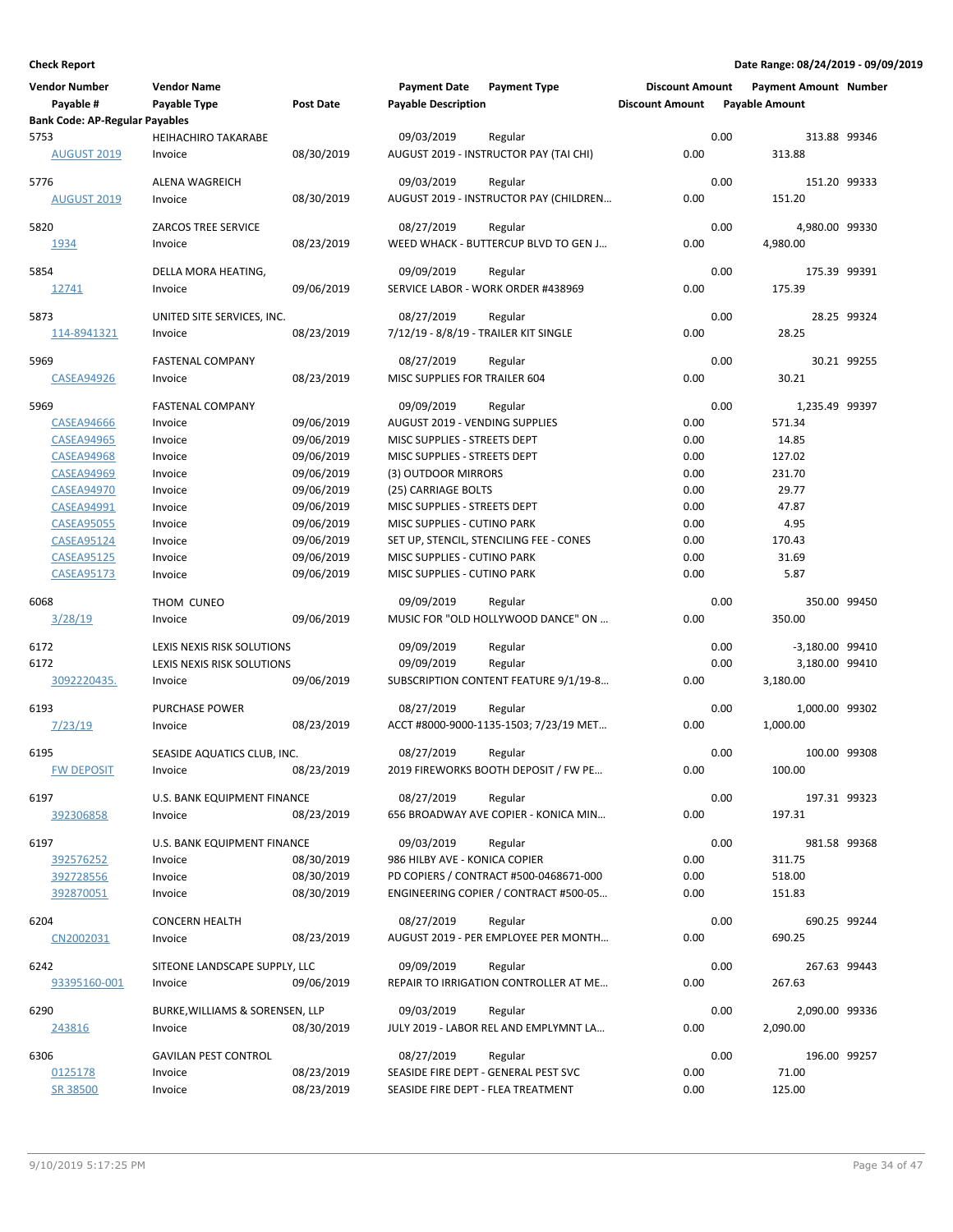|      | <b>Vendor Number</b>      | <b>Vendor Name</b>                   |                  | <b>Payment Date</b>                               | <b>Payment Type</b>                               | <b>Discount Amount</b> |      | <b>Payment Amount Number</b> |             |
|------|---------------------------|--------------------------------------|------------------|---------------------------------------------------|---------------------------------------------------|------------------------|------|------------------------------|-------------|
|      | Payable #                 | Payable Type                         | <b>Post Date</b> | <b>Payable Description</b>                        |                                                   | <b>Discount Amount</b> |      | <b>Payable Amount</b>        |             |
| 6324 |                           | The Home Depot Pro                   |                  | 08/27/2019                                        | Regular                                           |                        | 0.00 | 1,950.17 99317               |             |
|      | 505660282                 | Invoice                              | 08/23/2019       |                                                   | CLEANING SUPPLIES FOR 986 HILBY AVE.              | 0.00                   |      | 633.67                       |             |
|      | 505660290                 | Invoice                              | 08/23/2019       |                                                   | GLOVES FOR CUSTODIAN AT 986 HILBY AVE.            | 0.00                   |      | 62.82                        |             |
|      | 507586170                 | Invoice                              | 08/23/2019       | JANITORIAL SUPPLIES - 986 HILBY AVE               |                                                   | 0.00                   |      | 1,253.68                     |             |
| 6324 |                           | The Home Depot Pro                   |                  | 09/03/2019                                        | Regular                                           |                        | 0.00 |                              | 31.41 99366 |
|      | 506794114                 | Invoice                              | 08/30/2019       | (5) NITRILE GLOVES XLG                            |                                                   | 0.00                   |      | 31.41                        |             |
| 6396 |                           | <b>BECK'S SHOE STORE</b>             |                  | 09/09/2019                                        | Regular                                           |                        | 0.00 | 143.94 99378                 |             |
|      | 1000015423                | Invoice                              | 09/06/2019       | MARK OGDEN (SALES SLIP NO. 954872)                |                                                   | 0.00                   |      | 143.94                       |             |
|      |                           |                                      |                  |                                                   |                                                   |                        |      |                              |             |
| 6553 |                           | COMCAST                              |                  | 08/27/2019                                        | Regular                                           |                        | 0.00 |                              | 68.06 99242 |
|      | 08/06/19 - 09/05/ Invoice |                                      | 08/23/2019       | acct #8155 10 027 0033792                         |                                                   | 0.00                   |      | 39.68                        |             |
|      | $8/6/19-9/5/19$           | Invoice                              | 08/23/2019       |                                                   | ACCT #8155 10 027 0002821; 8/3/19 BILL D          | 0.00                   |      | 28.38                        |             |
| 6553 |                           | <b>COMCAST</b>                       |                  | 09/09/2019                                        | Regular                                           |                        | 0.00 | 270.90 99385                 |             |
|      | $9/2/19 - 10/1/19$        | Invoice                              | 09/06/2019       |                                                   | ACCT #8155 10 027 0272432; 8/27/19 BILL           | 0.00                   |      | 270.90                       |             |
| 6602 |                           | <b>NANCY MELTON</b>                  |                  | 09/03/2019                                        |                                                   |                        | 0.00 | 119.00 99355                 |             |
|      | <b>AUGUST 2019</b>        | Invoice                              | 08/30/2019       |                                                   | Regular<br>AUGUST 2019 - INSTRUCTOR PAY (GENTLE Y | 0.00                   |      | 119.00                       |             |
|      |                           |                                      |                  |                                                   |                                                   |                        |      |                              |             |
| 6632 |                           | RAINMAN HEATING AND SHEETMETAL, INC. |                  | 08/27/2019                                        | Regular                                           |                        | 0.00 | 1,248.00 99303               |             |
|      | 3470                      | Invoice                              | 08/23/2019       |                                                   | SUPPLY/INSTALL (116) 5" ALUMN FASCIA GU           | 0.00                   |      | 1.248.00                     |             |
| 6664 |                           | <b>CULLIGAN WATER CONDITIONING</b>   |                  | 09/09/2019                                        | Regular                                           |                        | 0.00 | 288.25 99388                 |             |
|      | 1160279                   | Invoice                              | 09/06/2019       |                                                   | LOCATION 02 FUEL SUR-CHARGE 8/8/2019              | 0.00                   |      | 4.25                         |             |
|      | 1160754                   | Invoice                              | 09/06/2019       |                                                   | SEPTEMBER 2019 - LOC 01-04 POU RENTAL             | 0.00                   |      | 284.00                       |             |
|      |                           |                                      |                  |                                                   |                                                   |                        |      |                              |             |
| 6671 |                           | <b>VERIZON WIRELESS</b>              |                  | 08/27/2019                                        | Regular                                           |                        | 0.00 | 688.43 99328                 |             |
|      | 9835154363                | Invoice                              | 08/23/2019       |                                                   | ACCT #472229021-00001; 8/1/19 BILL DATE           | 0.00                   |      | 650.42                       |             |
|      | 9835154364                | Invoice                              | 08/23/2019       |                                                   | ACCT #472229021-00002; BILL DATE 8/1/19           | 0.00                   |      | 38.01                        |             |
| 6671 |                           | <b>VERIZON WIRELESS</b>              |                  | 09/09/2019                                        | Regular                                           |                        | 0.00 | 2,183.36 99456               |             |
|      | 9836753029                | Invoice                              | 09/06/2019       |                                                   | ACCT #772515511-00003; 8/23/19 BILL DATE          | 0.00                   |      | 778.90                       |             |
|      | 9836753031                | Invoice                              | 09/06/2019       |                                                   | ACCT #772515511-00005; 8/23/19 BILL DATE          | 0.00                   |      | 16.03                        |             |
|      | 9836753032                | Invoice                              | 09/06/2019       |                                                   | ACCT #772515511-00006; 8/23/19 BILL DATE          | 0.00                   |      | 137.99                       |             |
|      | 9836753033                | Invoice                              | 09/06/2019       |                                                   | ACCT #772515511-00007; 8/23/19 BILL DATE          | 0.00                   |      | 56.71                        |             |
|      | 9836753034                | Invoice                              | 09/06/2019       |                                                   | ACCT #772515511-00008; 8/23/19 BILL DATE          | 0.00                   |      | 112.05                       |             |
|      | 9836753035                | Invoice                              | 09/06/2019       |                                                   | ACCT #772515511-00009; 8/23/19 BILL DATE          | 0.00                   |      | 1,081.68                     |             |
| 6685 |                           | <b>JONES &amp; MAYER</b>             |                  | 08/27/2019                                        | Regular                                           |                        | 0.00 | 673.74 99274                 |             |
|      | 93191                     | Invoice                              | 08/23/2019       | SEASIDE PD - MJM                                  |                                                   | 0.00                   |      | 673.74                       |             |
|      |                           |                                      |                  |                                                   |                                                   |                        | 0.00 |                              |             |
| 6747 | 287021335618 JUL Invoice  | AT&T MOBILITY                        | 08/30/2019       | 09/03/2019<br>ACCT #287021335618; 7/9/19 - 8/8/19 | Regular                                           | 0.00                   |      | 2,342.23 99335<br>594.90     |             |
|      | 287256319516 JUL Invoice  |                                      | 08/30/2019       | ACCT #287256319516; 7/9/19 - 8/8/19               |                                                   | 0.00                   |      | 1,184.03                     |             |
|      | 287272498122 JUL Invoice  |                                      | 08/30/2019       |                                                   | ACCT #287272498122/INV #287272498122X             | 0.00                   |      | 563.30                       |             |
|      |                           |                                      |                  |                                                   |                                                   |                        |      |                              |             |
| 6761 |                           | MONTEREY SIGNS, INC.                 |                  | 08/27/2019                                        | Regular                                           |                        | 0.00 | 3,277.50 99291               |             |
|      | <u>16511</u>              | Invoice                              | 08/23/2019       | (60) NEIGHBORHOOD WATCH SIGNS                     |                                                   | 0.00                   |      | 3,277.50                     |             |
| 6761 |                           | MONTEREY SIGNS, INC.                 |                  | 09/09/2019                                        | Regular                                           |                        | 0.00 | 289.51 99425                 |             |
|      | 16652                     | Invoice                              | 09/06/2019       | DECALS (1), SIGNS (2) & MAGNETS (1)               |                                                   | 0.00                   |      | 289.51                       |             |
|      |                           |                                      |                  |                                                   |                                                   |                        |      |                              |             |
| 6818 |                           | DE LAGE LANDEN                       |                  | 08/27/2019                                        | Regular                                           |                        | 0.00 | 108.37 99250                 |             |
|      | 64703979                  | Invoice                              | 08/23/2019       |                                                   | SHARP / MXM904 PROPERTY TAX/ADMIN F               | 0.00                   |      | 108.37                       |             |
| 6949 |                           | <b>WATCHGUARD VIDEO</b>              |                  | 09/09/2019                                        | Regular                                           |                        | 0.00 | 322.29 99457                 |             |
|      | ACCINV0021460             | Invoice                              | 09/06/2019       |                                                   | (2) ANTENNA, HI-FI MIC, (2) MOUNTING KITS         | 0.00                   |      | 322.29                       |             |
|      |                           |                                      |                  |                                                   |                                                   |                        |      |                              |             |
| 7020 | <b>AUGUST 2019</b>        | <b>ERIC RANSOM</b><br>Invoice        | 08/30/2019       | 09/03/2019                                        | Regular<br>AUGUST 2019 - INSTRUCTOR PAY (SELF DEF | 0.00                   | 0.00 | 1,015.70 99343<br>1,015.70   |             |
|      |                           |                                      |                  |                                                   |                                                   |                        |      |                              |             |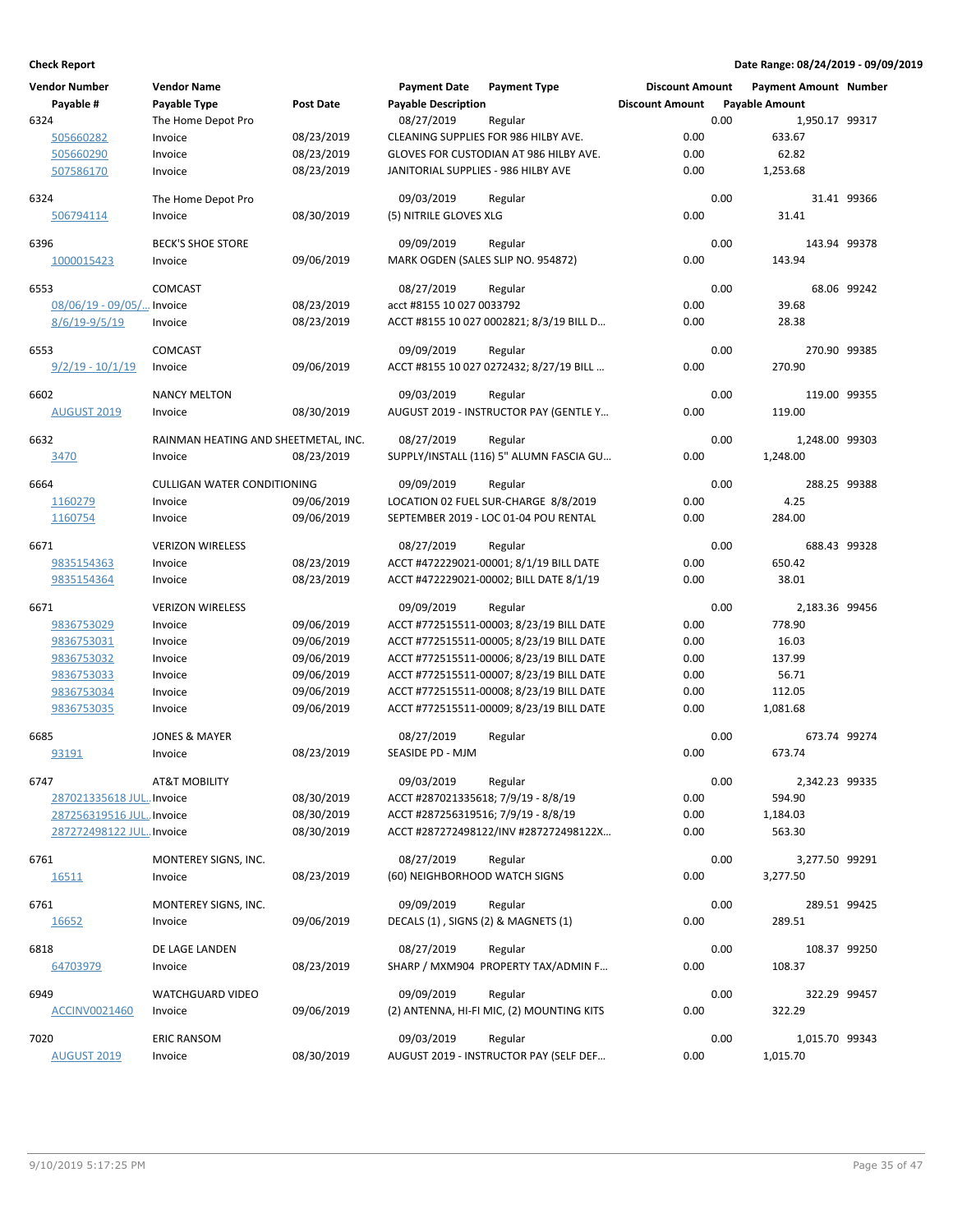| <b>Vendor Number</b> | <b>Vendor Name</b>                   |                  | <b>Payment Date</b>        | <b>Payment Type</b>                    | <b>Discount Amount</b> | <b>Payment Amount Number</b> |              |
|----------------------|--------------------------------------|------------------|----------------------------|----------------------------------------|------------------------|------------------------------|--------------|
| Payable #            | Payable Type                         | <b>Post Date</b> | <b>Payable Description</b> |                                        | <b>Discount Amount</b> | <b>Payable Amount</b>        |              |
| 7044                 | CSG CONSULTANTS, INC.                |                  | 08/27/2019                 | Regular                                |                        | 4,185.00 99248<br>0.00       |              |
| 25483                | Invoice                              | 06/30/2019       |                            | JUNE 2019 - BUILDING SVCS FOR M. SNOWD | 0.00                   | 2,115.00                     |              |
| 26066                | Invoice                              | 08/23/2019       |                            | JULY 2019 - BUILDING SVCS FOR M. SNOWD | 0.00                   | 2,070.00                     |              |
| 7105                 | <b>EMERGENCY VEHICLE SPECIALISTS</b> |                  | 08/27/2019                 | Regular                                |                        | 8,187.95 99254<br>0.00       |              |
| 10143                | Invoice                              | 08/23/2019       |                            | (2) PATROL BUILDS/2019 DODGE DURANGOS  | 0.00                   | 6,000.00                     |              |
| 10144                | Invoice                              | 08/23/2019       |                            | ADDITIONAL PARTS NEEDED FOR DURANGOS   | 0.00                   | 2,187.95                     |              |
| 7105                 | <b>EMERGENCY VEHICLE SPECIALISTS</b> |                  | 09/09/2019                 | Regular                                |                        | 0.00                         | 500.00 99395 |
| 10279                | Invoice                              | 09/06/2019       |                            | SHOP LABOR FOR 2019 DURANGO UNIT #6.00 | 41,971,000             | 500.00                       |              |
| 7112                 | <b>ART BLACK</b>                     |                  | 08/27/2019                 | Regular                                |                        | 0.00                         | 860.00 99233 |
| 119296               | Invoice                              | 08/23/2019       |                            | VEGA INVESTMENTS 72 II - 1104 BROADWAY | 0.00                   | 430.00                       |              |
| 119297               | Invoice                              | 08/23/2019       |                            | VEGA INVESTMENTS 72   - 1104 BROADWAY  | 0.00                   | 430.00                       |              |
| 7112                 | <b>ART BLACK</b>                     |                  | 09/09/2019                 | Regular                                |                        | 0.00                         | 430.00 99376 |
| 119306               | Invoice                              | 09/06/2019       |                            | VEGA INVESTMENTS 13 - 1101 BROADWAY    | 0.00                   | 430.00                       |              |

|                       | Payable | Payment |                 |             |
|-----------------------|---------|---------|-----------------|-------------|
| <b>Payment Type</b>   | Count   | Count   | <b>Discount</b> | Payment     |
| <b>Regular Checks</b> | 66      | 39      | 0.00            | 45,151.00   |
| <b>Manual Checks</b>  | 0       | 0       | 0.00            | 0.00        |
| <b>Voided Checks</b>  | 0       | 1       | 0.00            | $-3,180.00$ |
| <b>Bank Drafts</b>    | 0       | 0       | 0.00            | 0.00        |
| EFT's                 | 0       | 0       | 0.00            | 0.00        |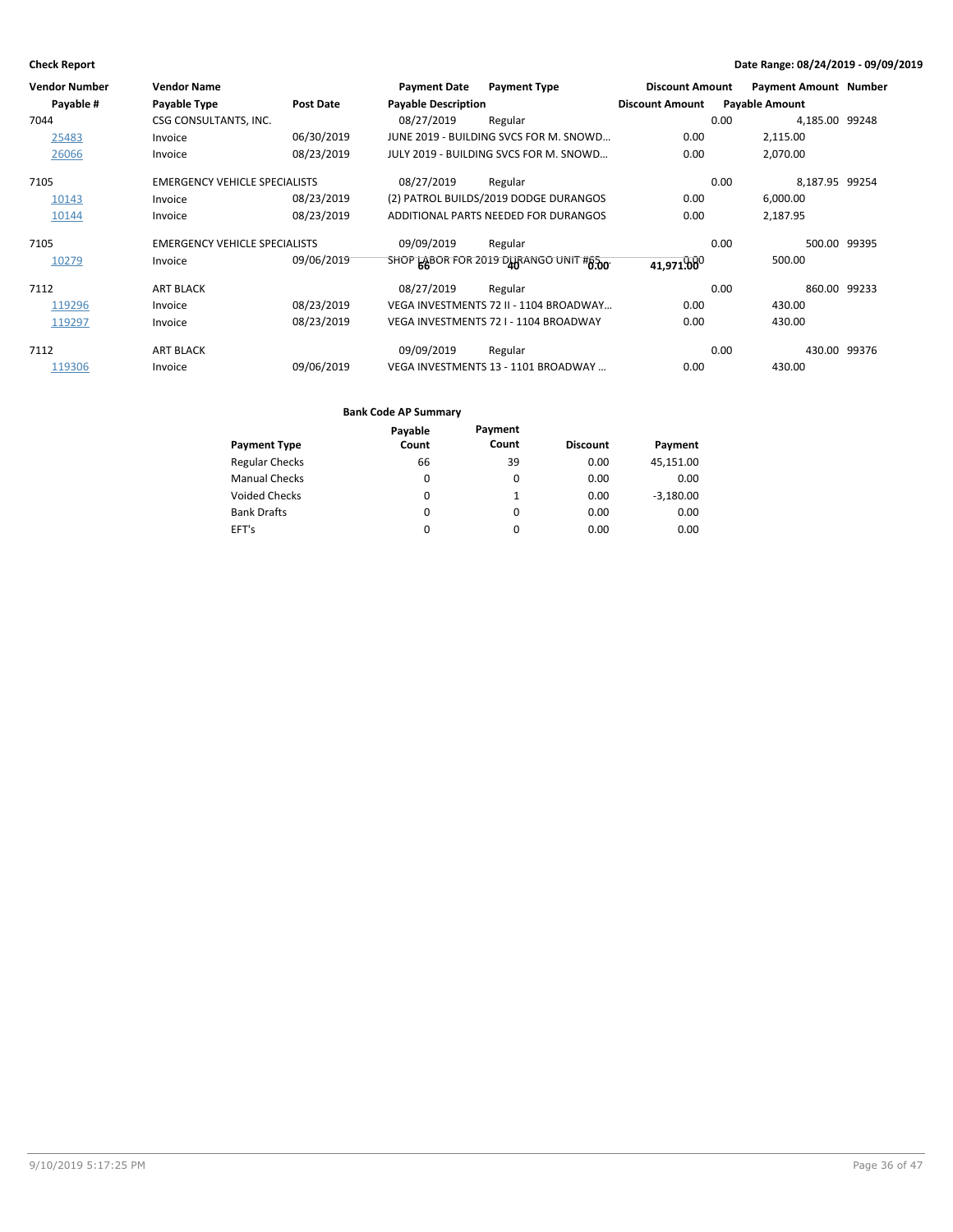| <b>Vendor Number</b><br>Payable #     | <b>Vendor Name</b><br>Payable Type  | Post Date  | Payment Date Payment Type<br><b>Payable Description</b> |                   | <b>Discount Amount</b> | Discount Amount |      | <b>Payment Amount Number</b><br><b>Payable Amount</b> |                      |
|---------------------------------------|-------------------------------------|------------|---------------------------------------------------------|-------------------|------------------------|-----------------|------|-------------------------------------------------------|----------------------|
| <b>Bank Code: PY-Payroll Payables</b> |                                     |            |                                                         |                   |                        |                 |      |                                                       |                      |
| 7124                                  | U.S. BANK N.A. - PARS ARS 457 & SRP |            | 09/05/2019                                              | <b>Bank Draft</b> |                        |                 | 0.00 |                                                       | 4.233.54 1344916172  |
| <b>INV0003568</b>                     | Invoice                             | 08/15/2019 | PARS 6746022500                                         |                   |                        | 0.00            |      | 4,233.54                                              |                      |
| 7124                                  | U.S. BANK N.A. - PARS ARS 457 & SRP |            | 09/05/2019                                              | <b>Bank Draft</b> |                        |                 | 0.00 |                                                       | 4.203.97 1344916172  |
| INV0003515                            | Invoice                             | 08/01/2019 | PARS 6746022500                                         |                   |                        | 0.00            |      | 4.203.97                                              |                      |
| 7124                                  | U.S. BANK N.A. - PARS ARS 457 & SRP |            | 09/05/2019                                              | <b>Bank Draft</b> |                        |                 | 0.00 |                                                       | 4,187.14 1344916172  |
| <b>INV0003603</b>                     | Invoice                             | 08/29/2019 | PARS 6746022500                                         |                   |                        | 0.00            |      | 4,187.14                                              |                      |
| 7124                                  | U.S. BANK N.A. - PARS ARS 457 & SRP |            | 09/05/2019                                              | <b>Bank Draft</b> |                        |                 | 0.00 |                                                       | -3,100.00 1344916172 |
| CM0000254                             | Credit Memo                         | 08/13/2019 | AUGUST 2019 EXCESS CREDIT                               |                   |                        | 0.00            |      | $-3,100.00$                                           |                      |
| 7124                                  | U.S. BANK N.A. - PARS ARS 457 & SRP |            | 09/05/2019                                              | <b>Bank Draft</b> |                        |                 | 0.00 |                                                       | 2,184.85 3837829557  |
| <b>INV0003574</b>                     | Invoice                             | 08/15/2019 | PARS-ARS 457 6746022400                                 |                   |                        | 0.00            |      | 2.184.85                                              |                      |
| 7124                                  | U.S. BANK N.A. - PARS ARS 457 & SRP |            | 09/05/2019                                              | Bank Draft        | 0.00                   | 16,211.07       | 0.00 |                                                       | 1,432.36 3837829557  |
| <b>INV0003605</b>                     | Invoice                             | 08/29/2019 | PARS-ARS 457 6746022400                                 |                   |                        | 0.00            |      | 1,432.36                                              |                      |
| 7124                                  | U.S. BANK N.A. - PARS ARS 457 & SRP |            | 09/05/2019                                              | <b>Bank Draft</b> |                        |                 | 0.00 |                                                       | 217.06 3837829557    |
| <b>INV0003554</b>                     | Invoice                             | 08/01/2019 | PARS-ARS 457 6746022400                                 |                   |                        | 0.00            |      | 217.06                                                |                      |
| 7124                                  | U.S. BANK N.A. - PARS ARS 457 & SRP |            | 09/05/2019                                              | <b>Bank Draft</b> |                        |                 | 0.00 |                                                       | 2,852.15 3837829557  |
| INV0003521                            | Invoice                             | 08/01/2019 | PARS-ARS 457 6746022400                                 |                   |                        | 0.00            |      | 2,852.15                                              |                      |

|                       | Payable | Payment  |                 |           |
|-----------------------|---------|----------|-----------------|-----------|
| <b>Payment Type</b>   | Count   | Count    | <b>Discount</b> | Payment   |
| <b>Regular Checks</b> | 0       | 0        | 0.00            | 0.00      |
| <b>Manual Checks</b>  | 0       | $\Omega$ | 0.00            | 0.00      |
| <b>Voided Checks</b>  | 0       | $\Omega$ | 0.00            | 0.00      |
| <b>Bank Drafts</b>    | 8       | 8        | 0.00            | 16,211.07 |
| EFT's                 | 0       | 0        | 0.00            | 0.00      |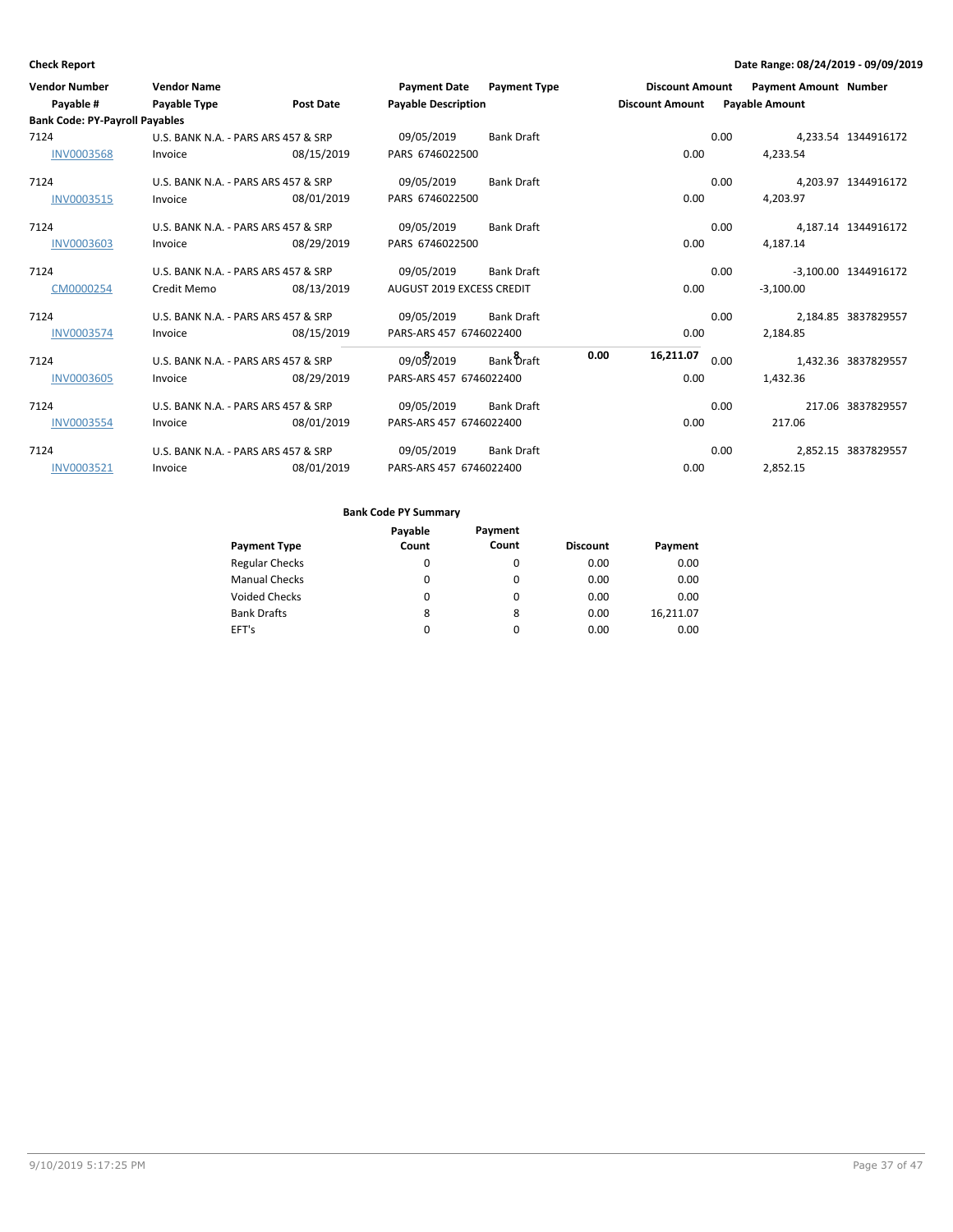| <b>Vendor Number</b><br>Payable #     | <b>Vendor Name</b><br>Payable Type | <b>Post Date</b> | <b>Payment Date</b><br><b>Payable Description</b> | <b>Payment Type</b>                   | <b>Discount Amount</b><br><b>Discount Amount</b> |      | <b>Payment Amount Number</b><br><b>Payable Amount</b> |             |
|---------------------------------------|------------------------------------|------------------|---------------------------------------------------|---------------------------------------|--------------------------------------------------|------|-------------------------------------------------------|-------------|
| <b>Bank Code: AP-Regular Payables</b> |                                    |                  |                                                   |                                       |                                                  |      |                                                       |             |
| 7135                                  | MONTEREY SANITARY SUPPLY, INC.     |                  | 08/27/2019                                        | Regular                               |                                                  | 0.00 |                                                       | 99.00 99290 |
| 12795                                 | Invoice                            | 08/23/2019       |                                                   | MONTHLY MED WASTE SERVICE - 8/13/19   | 0.00                                             |      | 99.00                                                 |             |
| 7173                                  | Iconix Waterworks (US) Inc.        |                  | 08/27/2019                                        | Regular                               |                                                  | 0.00 | 234.77 99271                                          |             |
| 17913029697                           | Invoice                            | 08/23/2019       |                                                   | MISC SUPPLIES FOR STOCK MATERIAL      | 0.00                                             |      | 234.77                                                |             |
| 7236                                  | JOHN LAMBIRTH TRUCKING, INC.       |                  | 08/27/2019                                        | Regular                               |                                                  | 0.00 | 2,326.43 99272                                        |             |
| 29895                                 | Invoice                            | 08/23/2019       | 95 YARDS OF PLAYGROUND FIBER                      |                                       | 0.00                                             |      | 2,326.43                                              |             |
| 7287                                  | PNC EQUIPMENT FINANCE              |                  | 08/27/2019                                        | Regular                               |                                                  | 0.00 | 21,816.51 99300                                       |             |
| 538493                                | Invoice                            | 08/23/2019       |                                                   | CONTRACT #207377000:VACTOR/PATCH TR   | 0.00                                             |      | 21,816.51                                             |             |
|                                       |                                    |                  |                                                   | 0.00                                  | 67,389.32                                        |      |                                                       |             |
| 7287                                  | PNC EQUIPMENT FINANCE              |                  | 08/27/2019                                        | Regular                               |                                                  | 0.00 | 5,507.04 99301                                        |             |
| 538492                                | Invoice                            | 08/23/2019       |                                                   | CONTRACT #207378000; LEASE FOR 3 PICK | 0.00                                             |      | 5,507.04                                              |             |
| 7287                                  | PNC EQUIPMENT FINANCE              |                  | 09/03/2019                                        | Regular                               |                                                  | 0.00 | 22,676.95 99358                                       |             |
| 546217                                | Invoice                            | 08/30/2019       |                                                   | 8/14/19-9/13/19 / CONTRACT #201789000 | 0.00                                             |      | 22,676.95                                             |             |
| 7287                                  | PNC EQUIPMENT FINANCE              |                  | 09/09/2019                                        | Regular                               |                                                  | 0.00 | 14,728.62 99434                                       |             |
| 550412                                | Invoice                            | 09/06/2019       |                                                   | 8/19/19-9/18/19 IT EQPMNT/CONT #17936 | 0.00                                             |      | 14,728.62                                             |             |

|                       | Payable  | Payment  |                 |           |
|-----------------------|----------|----------|-----------------|-----------|
| <b>Payment Type</b>   | Count    | Count    | <b>Discount</b> | Payment   |
| <b>Regular Checks</b> | 7        | 7        | 0.00            | 67,389.32 |
| <b>Manual Checks</b>  | 0        | $\Omega$ | 0.00            | 0.00      |
| <b>Voided Checks</b>  | 0        | 0        | 0.00            | 0.00      |
| <b>Bank Drafts</b>    | $\Omega$ | $\Omega$ | 0.00            | 0.00      |
| EFT's                 | 0        | 0        | 0.00            | 0.00      |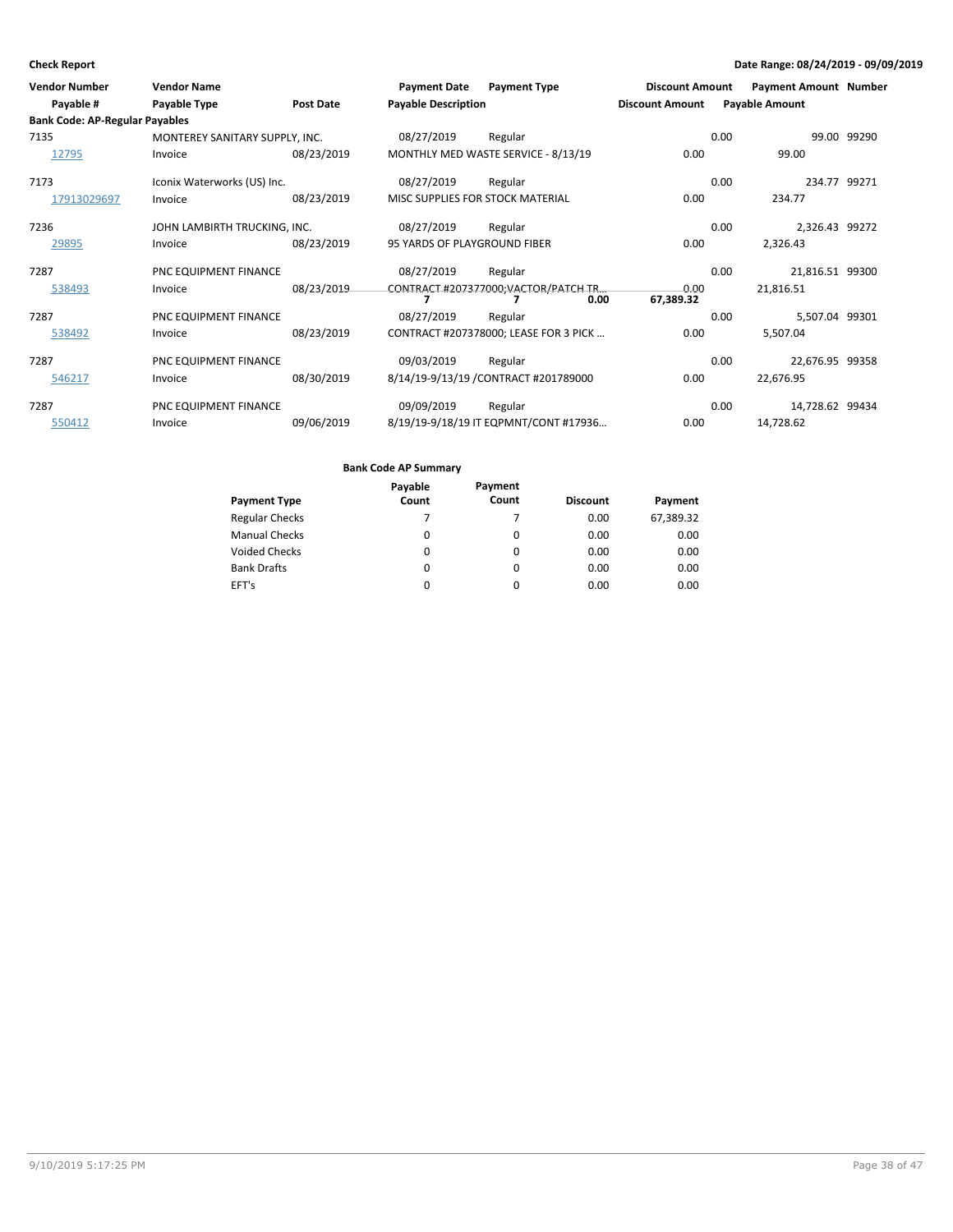|  |      | 1.710.00 |
|--|------|----------|
|  | 0.00 | -------- |
|  |      |          |

| Vendor Number                         | Vendor Name     |                  | <b>Payment Date</b>        | <b>Payment Type</b> | <b>Discount Amount</b> |                       | <b>Payment Amount Number</b> |  |
|---------------------------------------|-----------------|------------------|----------------------------|---------------------|------------------------|-----------------------|------------------------------|--|
| Pavable #                             | Payable Type    | <b>Post Date</b> | <b>Payable Description</b> |                     | <b>Discount Amount</b> | <b>Pavable Amount</b> |                              |  |
| <b>Bank Code: PY-Payroll Payables</b> |                 |                  |                            |                     |                        |                       |                              |  |
| 7370                                  | UPEC, LOCAL 792 |                  | 09/03/2019                 | Regular             |                        | 0.00                  | 1.710.00 18970               |  |
| INV0003523                            | Invoice         | 08/01/2019       | LIUNA/UNION DUES           |                     | 0.00                   | 855.00                |                              |  |
| <b>INV0003576</b>                     | Invoice         | 08/15/2019       | LIUNA/UNION DUES           |                     | 0.00                   | 855.00                |                              |  |

|                       | Payable  | Payment  |                 |          |
|-----------------------|----------|----------|-----------------|----------|
| <b>Payment Type</b>   | Count    | Count    | <b>Discount</b> | Payment  |
| <b>Regular Checks</b> | 2        |          | 0.00            | 1,710.00 |
| <b>Manual Checks</b>  | 0        | 0        | 0.00            | 0.00     |
| <b>Voided Checks</b>  | $\Omega$ | 0        | 0.00            | 0.00     |
| <b>Bank Drafts</b>    | $\Omega$ | $\Omega$ | 0.00            | 0.00     |
| EFT's                 | $\Omega$ | 0        | 0.00            | 0.00     |
|                       |          |          |                 |          |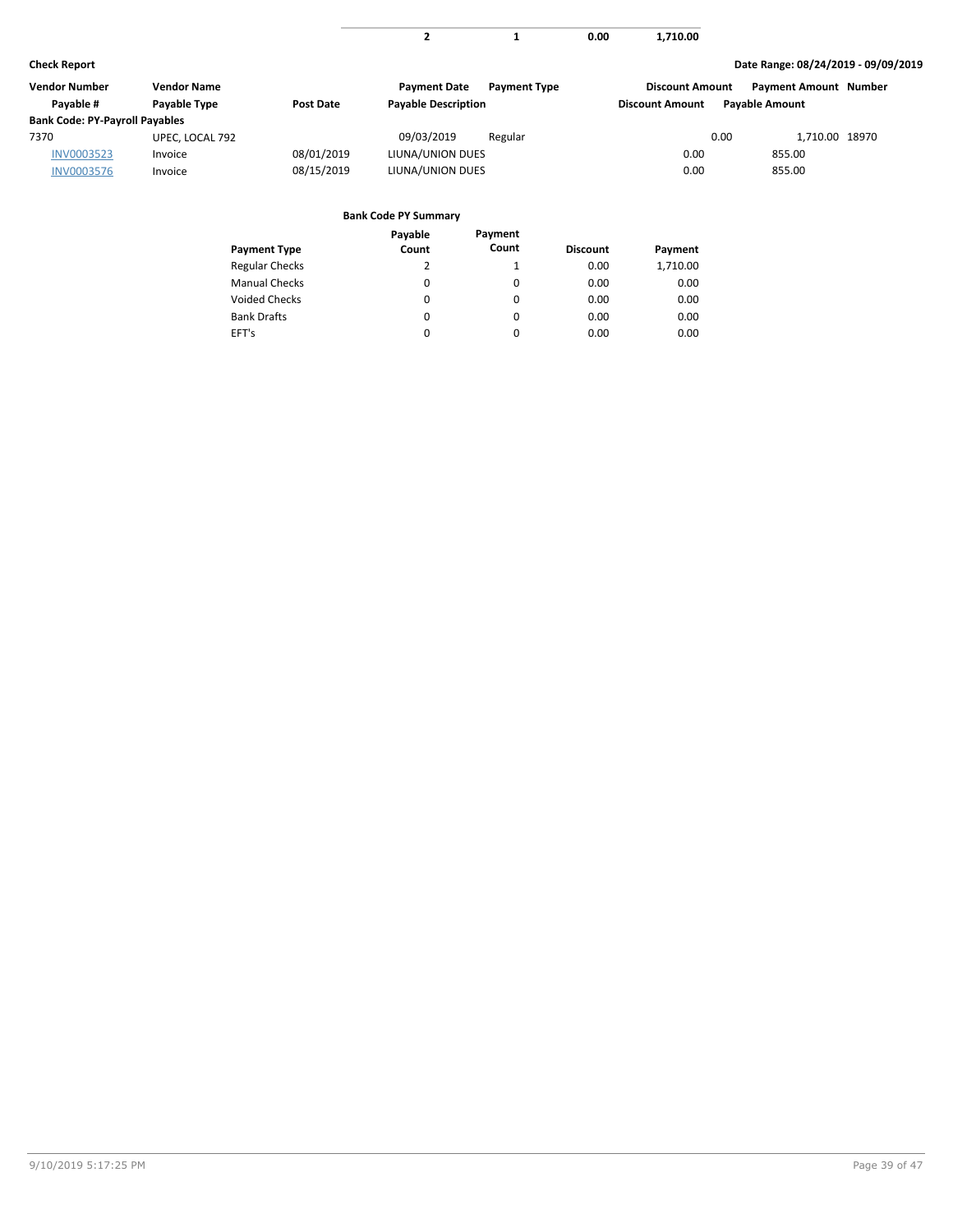| <b>Vendor Number</b>                  | <b>Vendor Name</b>               |                  | <b>Payment Date</b>                | <b>Payment Type</b>                     | <b>Discount Amount</b> |      | <b>Payment Amount Number</b> |             |
|---------------------------------------|----------------------------------|------------------|------------------------------------|-----------------------------------------|------------------------|------|------------------------------|-------------|
| Payable #                             | Payable Type                     | <b>Post Date</b> | <b>Payable Description</b>         |                                         | <b>Discount Amount</b> |      | <b>Payable Amount</b>        |             |
| <b>Bank Code: AP-Regular Payables</b> |                                  |                  |                                    |                                         |                        |      |                              |             |
| 7393                                  | PUBLIC SAFETY CENTER             |                  | 09/03/2019                         | Regular                                 |                        | 0.00 | 149.07 99360                 |             |
| 5880429                               | Invoice                          | 08/30/2019       |                                    | (10) POLICE LINE DO NOT CROSS BARRICADE | 0.00                   |      | 149.07                       |             |
|                                       |                                  |                  |                                    |                                         |                        |      |                              |             |
| 7488                                  | <b>HARRIS CORPORATION - PSPC</b> |                  | 08/27/2019                         | Regular                                 |                        | 0.00 | 3,875.00 99263               |             |
| 93320636                              | Invoice                          | 06/30/2019       | RADIO REPAIR - NB174               |                                         | 0.00                   |      | 1,550.00                     |             |
| 93321573                              | Invoice                          | 06/30/2019       | Radio Repair - NB173               |                                         | 0.00                   |      | 2,325.00                     |             |
|                                       |                                  |                  |                                    |                                         |                        |      |                              |             |
| 7488                                  | <b>HARRIS CORPORATION - PSPC</b> |                  | 09/03/2019                         | Regular                                 |                        | 0.00 | 1,550.00 99345               |             |
| 93325574                              | Invoice                          | 06/30/2019       | Radio Repair - NB174               |                                         | 0.00                   |      | 1,550.00                     |             |
|                                       |                                  |                  |                                    |                                         |                        |      |                              |             |
| 7527                                  | <b>CENTRAL COAST BOMBERS</b>     |                  | 08/27/2019                         | Regular                                 |                        | 0.00 | 100.00 99240                 |             |
| <b>FW DEPOSIT</b>                     | Invoice                          | 08/23/2019       |                                    | 2019 FIREWORKS BOOTH DEPOSIT / FW PE    | 0.00                   |      | 100.00                       |             |
|                                       |                                  |                  |                                    |                                         |                        |      |                              |             |
| 7541                                  | A TO Z PARTY RENTAL INC.         |                  | 09/03/2019                         | Regular                                 |                        | 0.00 | 1,037.88 99331               |             |
| 377559                                | Invoice                          | 08/30/2019       |                                    | 8/10/19 FARMER'S MKT - PORTA TOILETS    | 0.00                   |      | 518.94                       |             |
| JOB #561038                           | Invoice                          | 08/30/2019       |                                    | 8/3/2019 FARMER'S MKT - PORTA TOILETS   | 0.00                   |      | 518.94                       |             |
| 7586                                  | <b>NAACP</b>                     |                  | 08/27/2019                         | Regular                                 |                        | 0.00 | 200.00 99293                 |             |
|                                       |                                  |                  |                                    |                                         |                        |      |                              |             |
| 8/10/19                               | Invoice                          | 08/23/2019       |                                    | FREEDOM FUND BANQUET; I. OGLESBY & D    | 0.00                   |      | 200.00                       |             |
| 7586                                  | <b>NAACP</b>                     |                  | 08/27/2019                         | Regular                                 |                        | 0.00 | 100.00 99294                 |             |
| <b>FW DEPOSIT</b>                     | Invoice                          | 08/23/2019       |                                    | 2019 FIREWORKS BOOTH DEPOSIT / FW PE    | 0.00                   |      | 100.00                       |             |
|                                       |                                  |                  |                                    |                                         |                        |      |                              |             |
| 7644                                  | <b>COMCAST BUSINESS</b>          |                  | 09/03/2019                         | Regular                                 |                        | 0.00 | 4,779.50 99338               |             |
| 86718097                              | Invoice                          | 08/30/2019       | ACCT #939827683; 8/15/19 - 9/14/19 |                                         | 0.00                   |      | 4,779.50                     |             |
|                                       |                                  |                  |                                    |                                         |                        |      |                              |             |
| 7679                                  | <b>USA TOWING</b>                |                  | 09/03/2019                         | Regular                                 |                        | 0.00 | 200.00 99369                 |             |
| 163229                                | Invoice                          | 08/30/2019       |                                    | (1) TOW 2000 FORD EXPEDITION (PRVNT CA  | 0.00                   |      | 200.00                       |             |
|                                       |                                  |                  |                                    |                                         |                        |      |                              |             |
| 7713                                  | UNIVERSITY CORP. AT MONTEREY BAY |                  | 08/27/2019                         | Regular                                 |                        | 0.00 | 12,660.36 99325              |             |
| 11201                                 | Invoice                          | 06/30/2019       |                                    | MAY-JUN '19, SUSTAINABLE CITY YR PROG   | 0.00                   |      | 12,660.36                    |             |
|                                       |                                  |                  |                                    |                                         |                        |      |                              |             |
| 7771                                  | APPLEBY & CO INC.                |                  | 08/27/2019                         | Regular                                 |                        | 0.00 | 2,374.00 99232               |             |
| CB13867                               | Invoice                          | 06/30/2019       | CITY OF SEASIDE LASERFICHE         |                                         | 0.00                   |      | 2,374.00                     |             |
| 7787                                  | OPEN COUNTER ENTERPRISES INC.    |                  | 09/09/2019                         | Regular                                 |                        | 0.00 | 11,250.00 99427              |             |
| 1311                                  | Invoice                          | 09/06/2019       | FY2020 OPEN COUNTER PORTALS        |                                         | 0.00                   |      | 11,250.00                    |             |
|                                       |                                  |                  |                                    |                                         |                        |      |                              |             |
| 7800                                  | ROBERT HENDERSON                 |                  | 08/27/2019                         | Regular                                 |                        | 0.00 |                              | 67.00 99306 |
| AF CASE #13-0295                      | Invoice                          | 08/23/2019       | RETURN SEIZED A/F FUNDS            |                                         | 0.00                   |      | 67.00                        |             |
|                                       |                                  |                  |                                    |                                         |                        |      |                              |             |
| 7880                                  | <b>ROBERT TUTTLE</b>             |                  | 08/27/2019                         | Regular                                 |                        | 0.00 | 126.00 99307                 |             |
| 117265                                | Invoice                          | 08/23/2019       |                                    | DEPOSIT REFUND FOR ROBERTS LAKE 8/16,   | 0.00                   |      | 126.00                       |             |
|                                       |                                  |                  |                                    |                                         |                        |      |                              |             |
| 7924                                  | ROSA JONG                        |                  | 09/03/2019                         | Regular                                 |                        | 0.00 | 113.40 99361                 |             |
| <b>AUGUST 2019</b>                    | Invoice                          | 08/30/2019       |                                    | AUGUST 2019 - INSTRUCTOR PAY (ZUMBA)    | 0.00                   |      | 113.40                       |             |
|                                       |                                  |                  |                                    |                                         |                        |      |                              |             |
| 8021                                  | SEASIDE CHRYSLER DODGE JEEP RAM  |                  | 08/27/2019                         | Regular                                 |                        | 0.00 |                              | 20.43 99309 |
| 28710                                 | Invoice                          | 08/23/2019       | (1) CAP-FUEL 116D                  |                                         | 0.00                   |      | 20.43                        |             |
| 8022                                  | JEFF K. BILLS                    |                  | 09/09/2019                         | Regular                                 |                        | 0.00 | 3,200.00 99408               |             |
|                                       |                                  | 09/06/2019       |                                    | (3) SUREHIRE ASSESSMENTS ON 8/19/19     | 0.00                   |      | 1,200.00                     |             |
| 3381919                               | Invoice                          |                  |                                    |                                         |                        |      |                              |             |
| 3482719                               | Invoice                          | 09/06/2019       | (3) SUREHIRE ASSESSMENTS 8/27/19   |                                         | 0.00                   |      | 1,200.00                     |             |
| 3582719                               | Invoice                          | 09/06/2019       | (2) SUREHIRE ASSESSMENTS 8/27/19   |                                         | 0.00                   |      | 800.00                       |             |
| 8091                                  | <b>BADGER METER INC.</b>         |                  | 09/09/2019                         | Regular                                 |                        | 0.00 | 728.91 99377                 |             |
| 80037206                              | Invoice                          | 09/06/2019       |                                    | AUGUST 2019 - ORION CELLULAR SVC UNITS  | 0.00                   |      | 728.91                       |             |
|                                       |                                  |                  |                                    |                                         |                        |      |                              |             |
| 8125                                  | VARSITY BRANDS HOLDING CO., INC. |                  | 09/09/2019                         | Regular                                 |                        | 0.00 | 8,682.28 99455               |             |
| 905816677                             | Invoice                          | 09/06/2019       | MISC SOCCER, BASEBALL EQUIPMENT    |                                         | 0.00                   |      | 8,682.28                     |             |
|                                       |                                  |                  |                                    |                                         |                        |      |                              |             |
| 8142                                  | US FOODS, INC.                   |                  | 08/27/2019                         | Regular                                 |                        | 0.00 | 779.37 99326                 |             |
| 5794580                               | Invoice                          | 08/23/2019       |                                    | FOOD DELIVERY TO 986 HILBY AVE / ACCT # | 0.00                   |      | 718.69                       |             |
| 5794581                               | Invoice                          | 08/23/2019       |                                    | FOOD DELIVERY TO 986 HILBY AVE / ACCT # | 0.00                   |      | 60.68                        |             |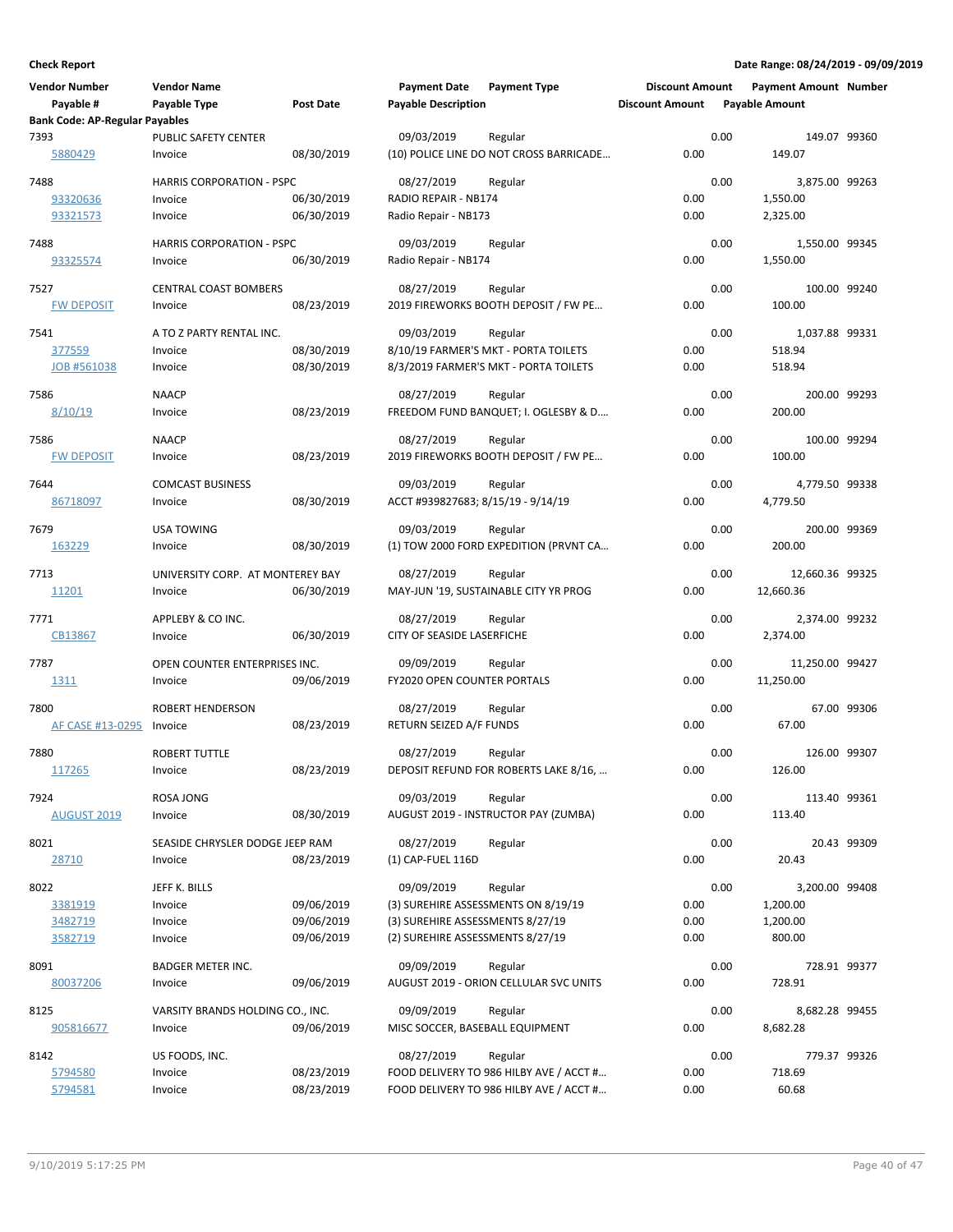| <b>Vendor Number</b> | <b>Vendor Name</b>            |            | <b>Payment Date</b>             | <b>Payment Type</b>                      | <b>Discount Amount</b> |      | <b>Payment Amount Number</b> |              |
|----------------------|-------------------------------|------------|---------------------------------|------------------------------------------|------------------------|------|------------------------------|--------------|
| Payable #            | Payable Type                  | Post Date  | <b>Payable Description</b>      |                                          | <b>Discount Amount</b> |      | <b>Payable Amount</b>        |              |
| 8154                 | GREEN VALLEY LANDSCAPE, INC.  |            | 09/09/2019                      | Regular                                  |                        | 0.00 |                              | 885.58 99405 |
| 11930                | Invoice                       | 09/06/2019 |                                 | NAPA STONE BOULDERS FOR CUTINO PARK      | 0.00                   |      | 885.58                       |              |
| 8205                 | <b>STATE OF CALIFORNIA</b>    |            | 09/03/2019                      | Regular                                  |                        | 0.00 | -172.50 99365                |              |
| 8205                 | <b>STATE OF CALIFORNIA</b>    |            | 09/03/2019                      | Regular                                  |                        | 0.00 |                              | 172.50 99365 |
| 87251                | Invoice                       | 08/30/2019 |                                 | MISTY L. BRADSHAW RENEWAL - TYPE C, CE   | 0.00                   |      | 172.50                       |              |
| 8205                 | <b>STATE OF CALIFORNIA</b>    |            | 09/09/2019                      | Regular                                  |                        | 0.00 |                              | 115.00 99447 |
| 87251.               | Invoice                       | 09/06/2019 |                                 | MISTY BRADSHAW - RENEWAL CERT #87251     | 0.00                   |      | 115.00                       |              |
| 8233                 | <b>HERC RENTALS</b>           |            | 09/03/2019                      | Regular                                  |                        | 0.00 | 9,874.86 99347               |              |
| 30848326-001         | Invoice                       | 08/30/2019 |                                 | (2) BOARD MESSAGE VERTICAL - 4TH OF JULY | 0.00                   |      | 1,318.40                     |              |
| 30860944-001         | Invoice                       | 08/30/2019 |                                 | (2) CARTS UTV 2 PASSENGER - 4TH OF JULY  | 0.00                   |      | 655.84                       |              |
| 30860951-001         | Invoice                       | 08/30/2019 |                                 | (2) CART UTV 4 PASSENGER 4WD - 4TH OF J  | 0.00                   |      | 754.59                       |              |
| 30860954-001         | Invoice                       | 08/30/2019 |                                 | (1) 55 KW GENERATOR - 4TH OF JULY EVENT  | 0.00                   |      | 613.94                       |              |
| 30860954-002         | Invoice                       | 08/30/2019 |                                 | (1) 55KW GENERATOR DSL - 4TH OF JULY EV  | 0.00                   |      | 304.06                       |              |
| 30865902-001         | Invoice                       | 08/30/2019 |                                 | (9) LIGHT TOWER VERT, (1) LIGHT TOWER H  | 0.00                   |      | 1,522.59                     |              |
| 30866016-001         | Invoice                       | 08/30/2019 |                                 | (9) LIGHT TOWER VERT, (1) LIGHT TOWER H  | 0.00                   |      | 1,488.18                     |              |
| 30866217-001         | Invoice                       | 08/30/2019 |                                 | (9) LIGHT TOWER VERT, (1) LIGHT TOWER H  | 0.00                   |      | 1,579.95                     |              |
| 30867455-001         | Invoice                       | 08/30/2019 |                                 | (9) LIGHT TOWER VERT, (1) LIGHT TOWER H  | 0.00                   |      | 1,637.31                     |              |
| 8233                 | <b>HERC RENTALS</b>           |            | 09/09/2019                      | Regular                                  |                        | 0.00 |                              | 625.52 99406 |
| 30919160-001         | Invoice                       | 09/06/2019 |                                 | MEASURE X EQUIP RENTAL @ MLK ON BRO      | 0.00                   |      | 625.52                       |              |
| 8236                 | POLICE RECORDS & INFO MGM     |            | 09/03/2019                      | 0.00<br>Regular                          | 66,036.84              | 0.00 |                              | 604.98 99359 |
| 6984                 | Invoice                       | 08/30/2019 |                                 | SEMINAR MJR - CINDY GARRETT, JEFFREY WI  | 0.00                   |      | 409.98                       |              |
| 6985                 | Invoice                       | 08/30/2019 | SEMINAR CA PRA - APRIL KANAGAKI |                                          | 0.00                   |      | 195.00                       |              |
| 8238                 | MOBILE CLIMB USA, LLC         |            | 08/27/2019                      | Regular                                  |                        | 0.00 | 1,600.00 99282               |              |
| 8/6/19               | Invoice                       | 08/23/2019 |                                 | NATIONAL NIGHT OUT - BUNGEES/ROCKWA      | 0.00                   |      | 1,600.00                     |              |
| 8273                 | SMILE BUSINESS PRODUCTS, INC. |            | 08/27/2019                      | Regular                                  |                        | 0.00 |                              | 337.70 99311 |
| 774126               | Invoice                       | 08/23/2019 |                                 | ENGINEERING COPIER - SHARP / MX-3070N    | 0.00                   |      | 193.73                       |              |
| 774127               | Invoice                       | 08/23/2019 |                                 | SHARP / MX-M904 JUL/AUG 2019 CHARGES     | 0.00                   |      | 143.97                       |              |

|                       | Payable | Payment |                 |           |
|-----------------------|---------|---------|-----------------|-----------|
| <b>Payment Type</b>   | Count   | Count   | <b>Discount</b> | Payment   |
| <b>Regular Checks</b> | 43      | 28      | 0.00            | 66,209.34 |
| <b>Manual Checks</b>  | 0       | 0       | 0.00            | 0.00      |
| <b>Voided Checks</b>  | 0       |         | 0.00            | $-172.50$ |
| <b>Bank Drafts</b>    | 0       | 0       | 0.00            | 0.00      |
| EFT's                 | 0       | 0       | 0.00            | 0.00      |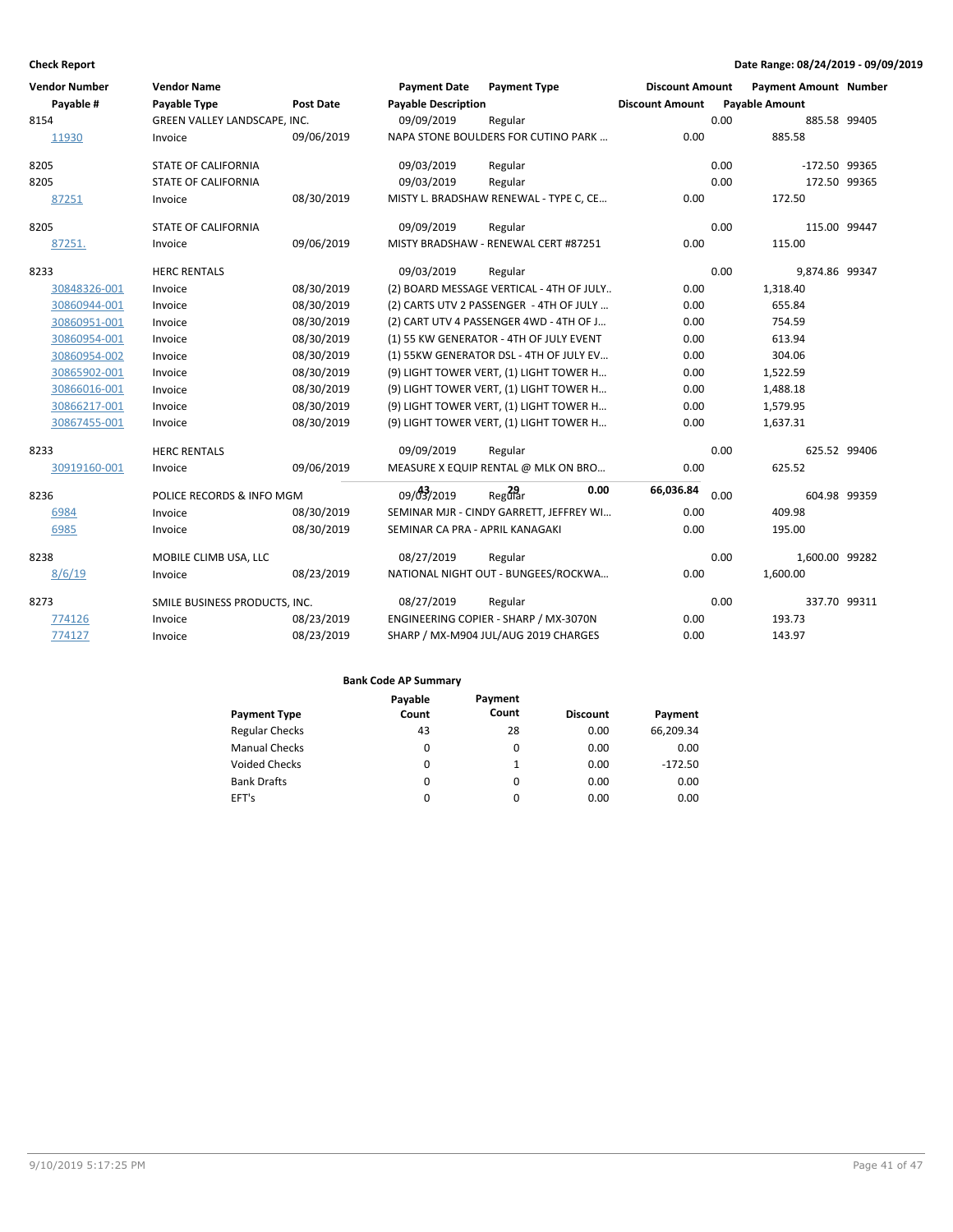| <b>Check Report</b> |  |
|---------------------|--|
|---------------------|--|

**1 0.00 4**

**Check Report Date Range: 08/24/2019 - 09/09/2019**

**1,753.25**

| <b>Vendor Number</b>                  | <b>Vendor Name</b> |                                                         | <b>Payment Date</b>             | <b>Payment Type</b>                  | <b>Discount Amount</b> | <b>Payment Amount Number</b> |  |
|---------------------------------------|--------------------|---------------------------------------------------------|---------------------------------|--------------------------------------|------------------------|------------------------------|--|
| Payable #                             | Payable Type       | Post Date                                               | <b>Payable Description</b>      |                                      | <b>Discount Amount</b> | <b>Payable Amount</b>        |  |
| <b>Bank Code: PY-Payroll Payables</b> |                    |                                                         |                                 |                                      |                        |                              |  |
| 8308                                  |                    | AMERICAN FIDELITY ADMINISTRATIVE SERVICES. 1 09/05/2019 |                                 | Regular                              |                        | 1.753.25 18972<br>0.00       |  |
| <b>INV0003638</b>                     | Invoice            | 09/05/2019                                              | JUL19 ADMIN SERV FEE INV# 39155 |                                      | 0.00                   | 214.20                       |  |
| <b>INV0003639</b>                     | Invoice            | 09/05/2019                                              | AUG19 ADMIN SERV FEE INV# 39777 |                                      | 0.00                   | 215.05                       |  |
| <b>INV0003640</b>                     | Invoice            | 09/05/2019                                              | 2019 REPORTING YEAR ANNUAL FEE  |                                      | 0.00                   | 995.00                       |  |
| <b>INV0003641</b>                     | Invoice            | 09/05/2019                                              |                                 | ESTIMATED 50% REPORTING FEE FOR 2019 | 0.00                   | 329.00                       |  |

|                       | Payable  | Payment  |                 |          |
|-----------------------|----------|----------|-----------------|----------|
| <b>Payment Type</b>   | Count    | Count    | <b>Discount</b> | Payment  |
| <b>Regular Checks</b> | 4        |          | 0.00            | 1,753.25 |
| <b>Manual Checks</b>  | 0        | $\Omega$ | 0.00            | 0.00     |
| <b>Voided Checks</b>  | 0        | $\Omega$ | 0.00            | 0.00     |
| <b>Bank Drafts</b>    | $\Omega$ | 0        | 0.00            | 0.00     |
| EFT's                 | $\Omega$ | $\Omega$ | 0.00            | 0.00     |
|                       |          |          |                 |          |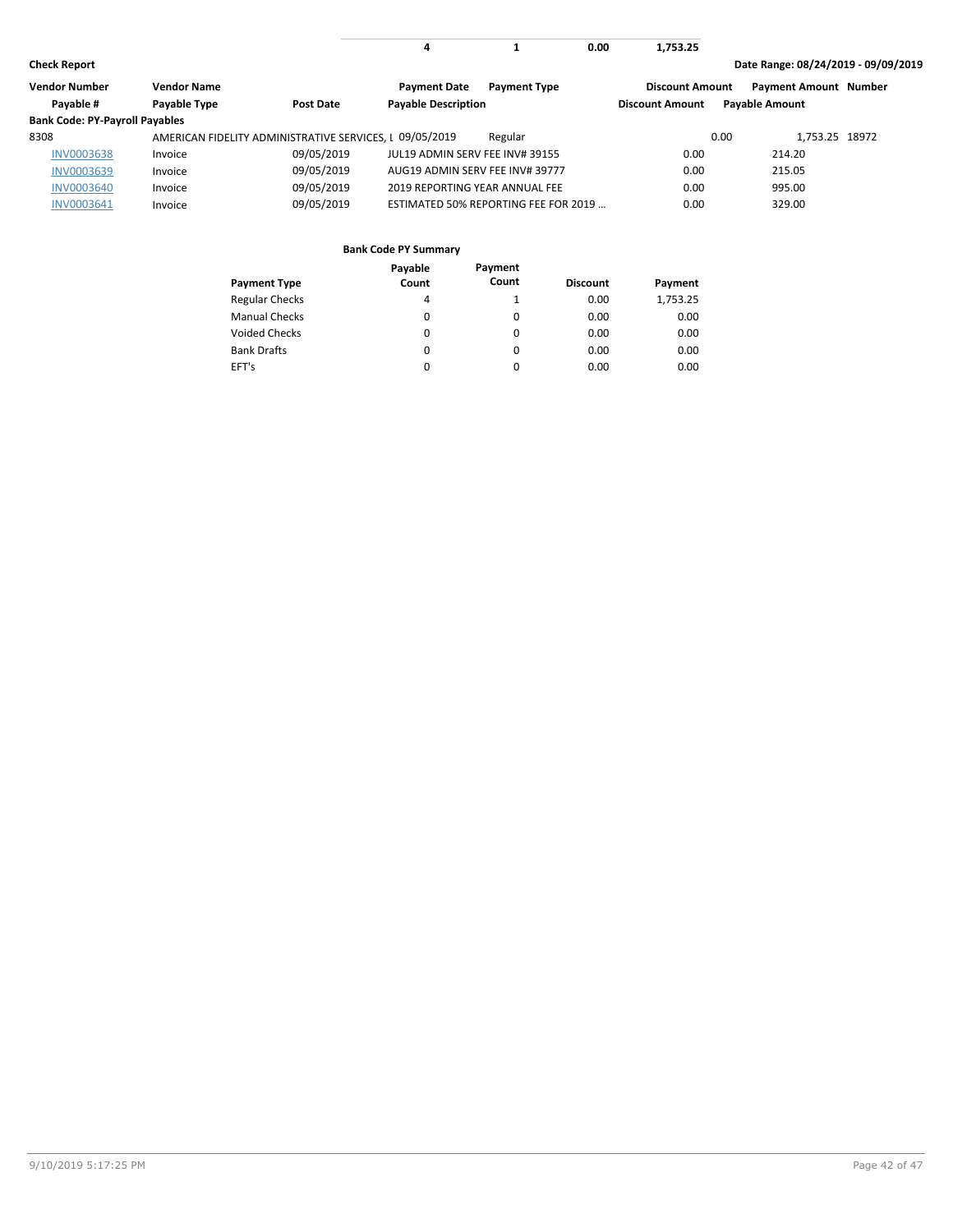| <b>Check Report</b>                   |                                    |                  |                                   |                                          |                                    |                       |                              | Date Range: 08/24/2019 - 09/09/2019 |
|---------------------------------------|------------------------------------|------------------|-----------------------------------|------------------------------------------|------------------------------------|-----------------------|------------------------------|-------------------------------------|
| <b>Vendor Number</b>                  | <b>Vendor Name</b>                 |                  | <b>Payment Date</b>               | 0.00<br>3<br><b>Payment Type</b>         | 3.150.00<br><b>Discount Amount</b> |                       | <b>Payment Amount Number</b> |                                     |
| Payable #                             | Payable Type                       | <b>Post Date</b> | <b>Payable Description</b>        |                                          | <b>Discount Amount</b>             | <b>Pavable Amount</b> |                              |                                     |
| <b>Bank Code: AP-Regular Payables</b> |                                    |                  |                                   |                                          |                                    |                       |                              |                                     |
| 8338                                  | <b>FEDEX</b>                       |                  | 09/09/2019                        | Regular                                  |                                    | 0.00                  |                              | 24.75 99398                         |
| 6-722-79386                           | Invoice                            | 09/06/2019       |                                   | ACCT #6266-0569-9 / SHIPMENT ON 822/19   | 0.00                               |                       | 24.75                        |                                     |
| 8345                                  | RESTORATIVE JUSTICE PARTNERS, INC. |                  | 08/27/2019                        | Regular                                  |                                    | 0.00                  | 2.159.14 99305               |                                     |
| <b>JULY 2019</b>                      | Invoice                            | 08/23/2019       | JULY 2019 - CAL VIP REIMBURSEMENT |                                          | 0.00                               |                       | 2.159.14                     |                                     |
| 8361                                  | SPEAKWRITE LLC                     |                  | 09/09/2019                        | Regular                                  |                                    | 0.00                  | 966.11 99445                 |                                     |
| ed063a39                              | Invoice                            | 09/06/2019       |                                   | AUG 2019 - SEASIDE POLICE MO BILLING - G | 0.00                               |                       | 966.11                       |                                     |

|                       | Payable | Payment  |                 |          |
|-----------------------|---------|----------|-----------------|----------|
| <b>Payment Type</b>   | Count   | Count    | <b>Discount</b> | Payment  |
| <b>Regular Checks</b> | 3       | 3        | 0.00            | 3,150.00 |
| <b>Manual Checks</b>  | 0       | 0        | 0.00            | 0.00     |
| <b>Voided Checks</b>  | 0       | 0        | 0.00            | 0.00     |
| <b>Bank Drafts</b>    | 0       | 0        | 0.00            | 0.00     |
| EFT's                 |         | $\Omega$ | 0.00            | 0.00     |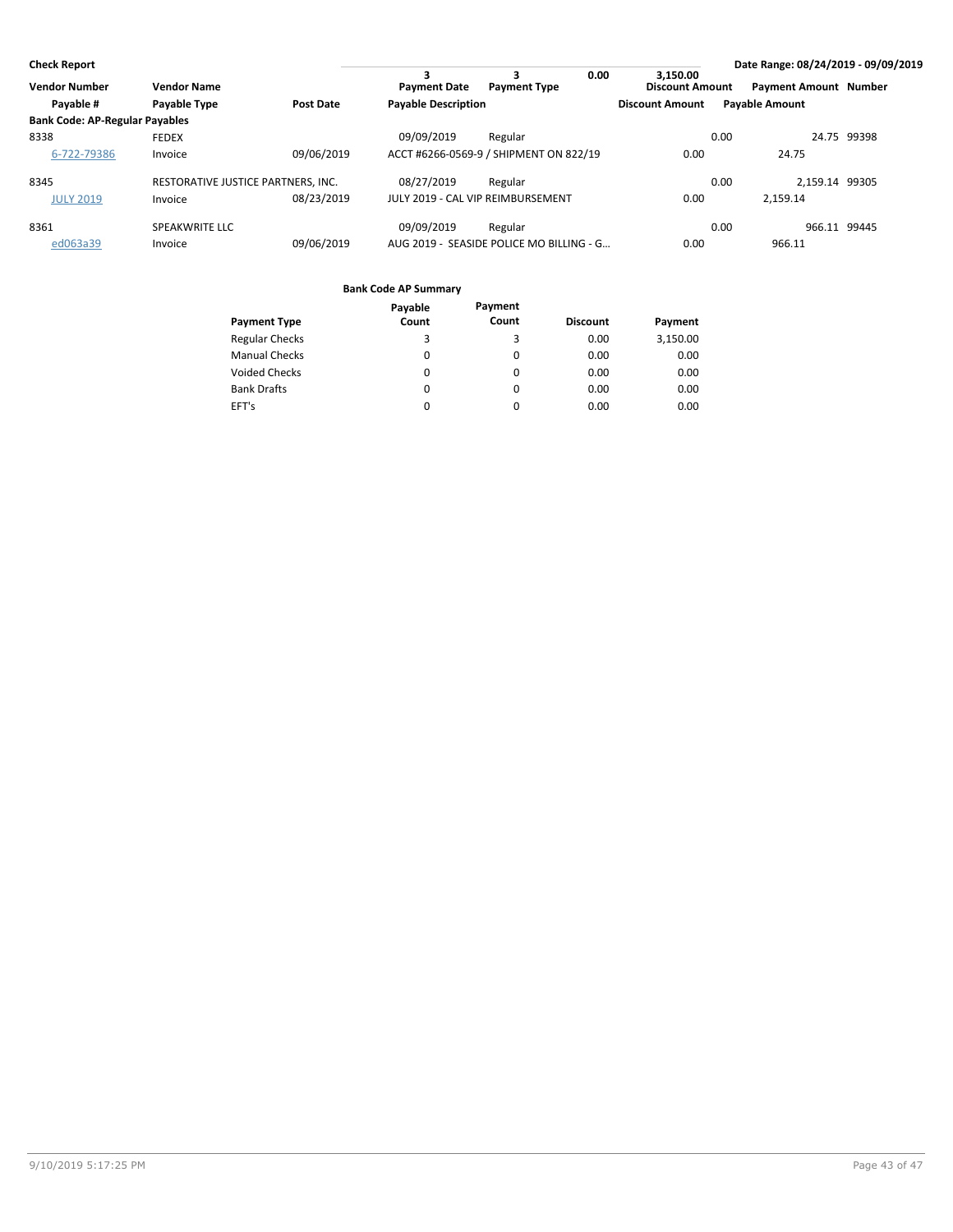| Vendor Number                         | <b>Vendor Name</b> |                  | <b>Payment Date</b>        | <b>Payment Type</b> |      | <b>Discount Amount</b> |      | <b>Payment Amount Number</b> |                       |
|---------------------------------------|--------------------|------------------|----------------------------|---------------------|------|------------------------|------|------------------------------|-----------------------|
| Payable #                             | Payable Type       | <b>Post Date</b> | <b>Payable Description</b> |                     |      | <b>Discount Amount</b> |      | <b>Payable Amount</b>        |                       |
| <b>Bank Code: PY-Payroll Payables</b> |                    |                  |                            |                     |      |                        |      |                              |                       |
| 8378                                  | THE HARTFORD       |                  | 09/05/2019                 | <b>Bank Draft</b>   |      |                        | 0.00 | 65.22                        | 654480803900          |
| DM0000286                             | Debit Memo         | 09/05/2019       | SEP LTDSINS ADJ            | 5                   | 0.00 | 4,4540200              |      | 65.22                        |                       |
| 8378                                  | THE HARTFORD       |                  | 09/05/2019                 | <b>Bank Draft</b>   |      |                        | 0.00 | -8.75                        | 654480803900          |
| CM0000259                             | Credit Memo        | 09/05/2019       | <b>PREMIUMS - POA</b>      |                     |      | 0.00                   |      | $-8.75$                      |                       |
| 8378                                  | THE HARTFORD       |                  | 09/05/2019                 | <b>Bank Draft</b>   |      |                        | 0.00 | $-17.50$                     | 654480803900          |
| CM0000253                             | Credit Memo        | 09/05/2019       | <b>PREMIUMS - POA</b>      |                     |      | 0.00                   |      | $-17.50$                     |                       |
| 8378                                  | THE HARTFORD       |                  | 09/05/2019                 | <b>Bank Draft</b>   |      |                        | 0.00 |                              | 4,322.84 654480803900 |
| <b>INV0003548</b>                     | Invoice            | 09/05/2019       | <b>PREMIUMS - MISC</b>     |                     |      | 0.00                   |      | 4,322.84                     |                       |
| 8378                                  | THE HARTFORD       |                  | 09/05/2019                 | <b>Bank Draft</b>   |      |                        | 0.00 |                              | 92.41 654480803900    |
| DM0000285                             | Debit Memo         | 09/05/2019       | SEP ER PAID LIFE INS ADJ   |                     |      | 0.00                   |      | 92.41                        |                       |

|                       | Payable | Payment |                 |          |
|-----------------------|---------|---------|-----------------|----------|
| <b>Payment Type</b>   | Count   | Count   | <b>Discount</b> | Payment  |
| <b>Regular Checks</b> | 0       | 0       | 0.00            | 0.00     |
| <b>Manual Checks</b>  | 0       | 0       | 0.00            | 0.00     |
| <b>Voided Checks</b>  | 0       | 0       | 0.00            | 0.00     |
| <b>Bank Drafts</b>    | 5.      | 5       | 0.00            | 4.454.22 |
| EFT's                 | 0       | 0       | 0.00            | 0.00     |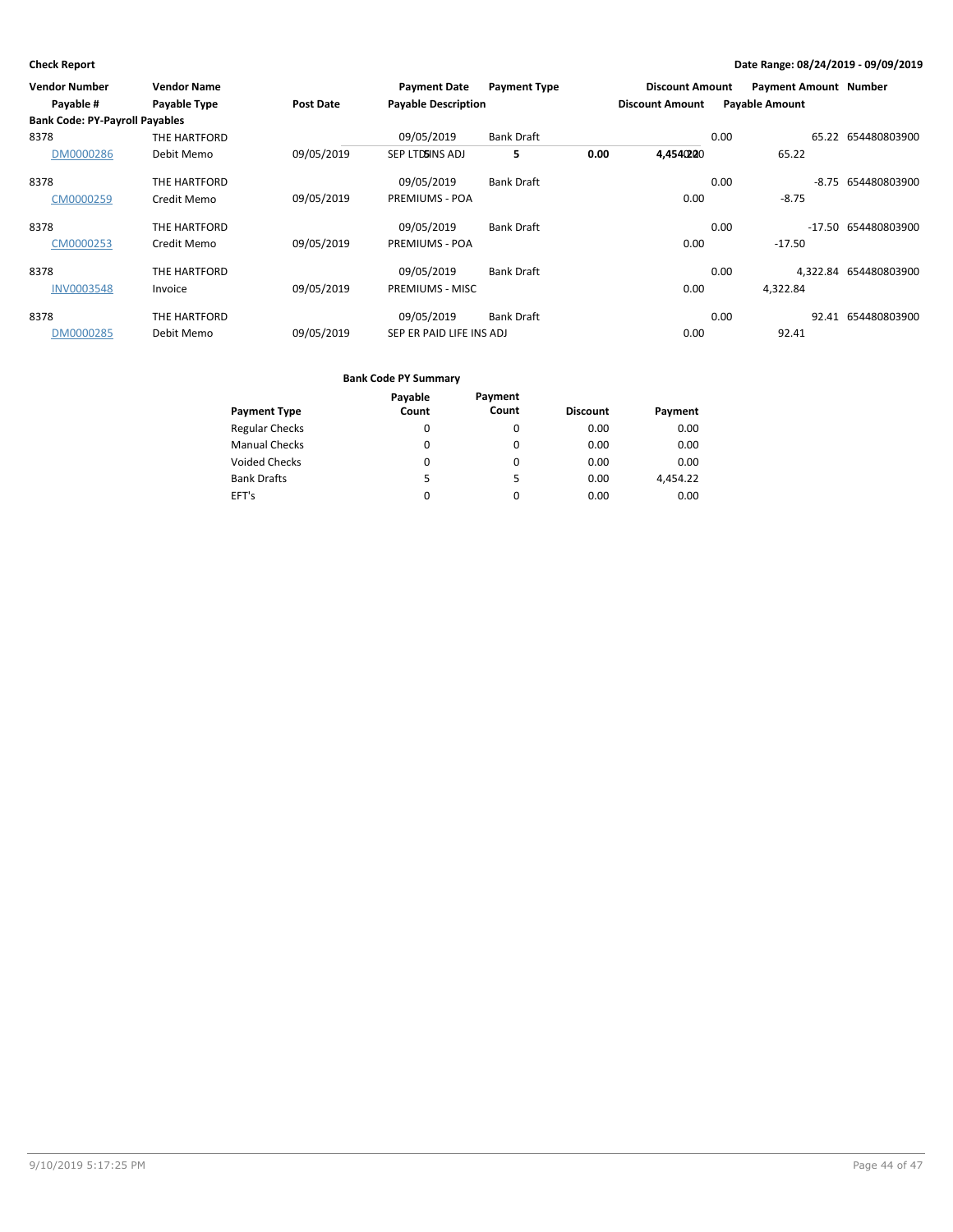| <b>Vendor Number</b>                  | <b>Vendor Name</b>                      |            | <b>Payment Date</b>                        | <b>Payment Type</b>                       | <b>Discount Amount</b> |      | <b>Payment Amount Number</b> |  |
|---------------------------------------|-----------------------------------------|------------|--------------------------------------------|-------------------------------------------|------------------------|------|------------------------------|--|
| Payable #                             | Payable Type                            | Post Date  | <b>Payable Description</b>                 |                                           | <b>Discount Amount</b> |      | <b>Payable Amount</b>        |  |
| <b>Bank Code: AP-Regular Payables</b> |                                         |            |                                            |                                           |                        |      |                              |  |
| 8380                                  | SOUTHEASTERN SECURITY                   |            | 09/09/2019                                 | Regular                                   |                        | 0.00 | 148.00 99444                 |  |
| 146264                                | Invoice                                 | 09/06/2019 |                                            | AUGUST 2019 - (4) PARKS REC APPLICANT P   | 0.00                   |      | 74.00                        |  |
| 146265                                | Invoice                                 | 09/06/2019 |                                            | AUGUST 2019 - (4) PARKS REC APPLICANT P   | 0.00                   |      | 74.00                        |  |
| 8479                                  | KIMLEY-HORN AND ASSOCIATES, INC.        |            | 09/03/2019                                 | Regular                                   |                        | 0.00 | 2,000.00 99351               |  |
| 14216864                              | Invoice                                 | 08/30/2019 |                                            | SVCS THRU 7/31/2019; GJM AND COE GRAN     | 0.00                   |      | 2,000.00                     |  |
|                                       |                                         |            |                                            | Regular                                   |                        | 0.00 | 772.46 99246                 |  |
| 8493<br>RS3089250                     | CORODATA RECORDS MGMT., INC.<br>Invoice | 06/30/2019 | 08/27/2019<br>JUNE 2019 - STORAGE SERVICES |                                           | 0.00                   |      | 361.13                       |  |
| RS3097461                             | Invoice                                 | 08/23/2019 | JULY 2019 - STORAGE SERVICES               |                                           | 0.00                   |      | 411.33                       |  |
|                                       |                                         |            |                                            |                                           |                        |      |                              |  |
| 8578                                  | AMERISCAN IMAGING SERVICES              |            | 08/27/2019                                 | Regular                                   |                        | 0.00 | 1,300.00 99231               |  |
| 2019167                               | Invoice                                 | 08/23/2019 |                                            | DOCUMENTS-ON-DEMAND 8/1/19 - 7/31/20      | 0.00                   |      | 1,300.00                     |  |
| 8589                                  | SANTA ROSA JUNIOR COLLEGE               |            | 09/09/2019                                 | Regular                                   |                        | 0.00 | 303.50 99441                 |  |
| AR20-00324                            | Invoice                                 | 09/06/2019 | JEFFREY WILLIAMS; 8/5/19-9/6/19            |                                           | 0.00                   |      | 303.50                       |  |
|                                       |                                         |            |                                            |                                           |                        |      |                              |  |
| 8622                                  | EDWARDS TRUCK CENTER, INC.              |            | 09/09/2019                                 | Regular                                   |                        | 0.00 | 6,414.55 99394               |  |
| 66381                                 | Invoice                                 | 09/06/2019 |                                            | REPAIR WORK FOR 2014 SWEEPER #669         | 0.00                   |      | 6,414.55                     |  |
| 8755                                  | TRUST TWO - CORONA 1997 TRUST           |            | 08/27/2019                                 | Regular                                   |                        | 0.00 | 2,730.00 99321               |  |
| <b>SEPT 2019</b>                      | Invoice                                 | 08/23/2019 |                                            | SEPT 2019 RENT FOR 656 BROADWAY AVEN      | 0.00                   |      | 2,730.00                     |  |
|                                       |                                         |            |                                            |                                           |                        |      |                              |  |
| 8791                                  | <b>MONTEREY ONE WATER</b>               |            | 08/27/2019                                 | Regular                                   |                        | 0.00 | 310.70 99289                 |  |
| 13038                                 | Invoice                                 | 06/30/2019 |                                            | 4TH QUARTER 2019 - SEASIDE GREASE PRO     | 0.00                   |      | 310.70                       |  |
| 8855                                  | TELECOM LAW FIRM, P.C.                  |            | 09/09/2019                                 | Regular                                   |                        | 0.00 | 208.00 99449                 |  |
| <u>6763</u>                           | Invoice                                 | 06/30/2019 |                                            | 11/30/2018 - SC1-4 CUP MSTR PKG - LEGAL   | 0.00                   |      | 208.00                       |  |
|                                       |                                         |            |                                            |                                           |                        |      |                              |  |
| 8897                                  | CITY DATA SERVICES, LLC                 |            | 09/03/2019                                 | Regular                                   |                        | 0.00 | 1,275.00 99337               |  |
| 1934                                  | Invoice                                 | 08/30/2019 |                                            | JUL-SEPT 2019 - MONTHLY MAINTENANCE       | 0.00                   |      | 1,275.00                     |  |
| 8898                                  | ABSOLUTE COURT REPORTERS                |            | 09/09/2019                                 | Regular                                   |                        | 0.00 | 721.50 99373                 |  |
| 7832                                  | Invoice                                 | 09/06/2019 |                                            | <b>INTERVIEW TRANSCRIPT FOR JOB #5157</b> | 0.00                   |      | 721.50                       |  |
|                                       |                                         |            |                                            |                                           |                        |      |                              |  |
| 8936                                  | OPEN MEDIA FOUNDATION                   |            | 08/27/2019                                 | Regular                                   |                        | 0.00 | 3,000.00 99296               |  |
| 18303                                 | Invoice                                 | 08/23/2019 |                                            | OMP SERVICES, ANNUAL CONTRACT (1)         | 0.00                   |      | 3,000.00                     |  |
| 8960                                  | <b>STEVEN MCDANIEL</b>                  |            | 08/27/2019                                 | Regular                                   |                        | 0.00 | 252.36 99314                 |  |
| 117267                                | Invoice                                 | 08/23/2019 |                                            | DEP REFUND FOR LAGUNA GRANDE PK 8/13      | 0.00                   |      | 252.36                       |  |
|                                       |                                         |            |                                            |                                           |                        |      |                              |  |
| 8980                                  | <b>ATHENA OCCMED</b>                    |            | 08/27/2019                                 | Regular                                   |                        | 0.00 | 3,820.00 99235               |  |
| 1204                                  | Invoice                                 | 08/23/2019 | (2) FIRE DEPT PRE-HIRE PHYSICALS           |                                           | 0.00                   |      | 2,280.00                     |  |
| 1205                                  | Invoice                                 | 08/23/2019 |                                            | (1) STRESS TEST, (1) PRE-HIRE PHYSICAL    | 0.00                   |      | 1,540.00                     |  |
| 8995                                  | <b>ABBY BUKOFZER</b>                    |            | 09/03/2019                                 | Regular                                   |                        | 0.00 | 126.00 99332                 |  |
| <b>AUGUST 2019</b>                    | Invoice                                 | 08/30/2019 |                                            | AUGUST 2019 - INSTRUCTOR PAY (ISRAELI F   | 0.00                   |      | 126.00                       |  |
|                                       |                                         |            |                                            |                                           |                        |      |                              |  |
| 9028                                  | JOHN M. AUBUCHON                        |            | 09/03/2019                                 | Regular                                   |                        | 0.00 | 1,956.20 99349               |  |
| 8421                                  | Invoice                                 | 08/30/2019 |                                            | MISC HARDWARE (5), AND ON-SITE SERVICE    | 0.00                   |      | 1,956.20                     |  |
| 9029                                  | ESO SOLUTIONS, INC.                     |            | 09/09/2019                                 | Regular                                   |                        | 0.00 | 2,385.00 99396               |  |
| INV00021748                           | Invoice                                 | 09/06/2019 |                                            | (3) FIREHOUSE SOFTWARE PKGS 10/4/19 - 1   | 0.00                   |      | 2,385.00                     |  |
|                                       |                                         |            |                                            |                                           |                        |      |                              |  |
| 9041                                  | PARTNERS FOR PEACE                      |            | 09/03/2019                                 | Regular                                   |                        | 0.00 | 7,629.08 99357               |  |
| 11                                    | Invoice                                 | 08/30/2019 |                                            | JULY 2019 - CAL VIP GRANT REIMBURSEMENT   | 0.00                   |      | 7,629.08                     |  |
| 9065                                  | <b>BFT LP</b>                           |            | 08/27/2019                                 | Regular                                   |                        | 0.00 | 3,692.65 99236               |  |
| 2126880-000                           | Invoice                                 | 06/30/2019 |                                            | (20) SUPERIOR KIT GREEN BOX, TRASH CAN/   | 0.00                   |      | 3,692.65                     |  |
|                                       |                                         |            |                                            |                                           |                        |      |                              |  |
| 9084                                  | BUCHER MUNICIPAL NORTH AMERICA INC.     |            | 09/09/2019                                 | Regular                                   |                        | 0.00 | 1,214.62 99382               |  |
| 38115                                 | Invoice                                 | 09/06/2019 |                                            | (3) BROOM, WIDESWEEP CARTRIDGE-MODU       | 0.00                   |      | 1,214.62                     |  |
| 9200                                  | MANAGEMENT PARTNERS, INC                |            | 08/27/2019                                 | Regular                                   |                        | 0.00 | 5,000.00 99279               |  |
| <b>INV07071</b>                       | Invoice                                 | 06/30/2019 |                                            | SEASIDE CITY COUNCIL WORKSHOP 2019        | 0.00                   |      | 5,000.00                     |  |
|                                       |                                         |            |                                            |                                           |                        |      |                              |  |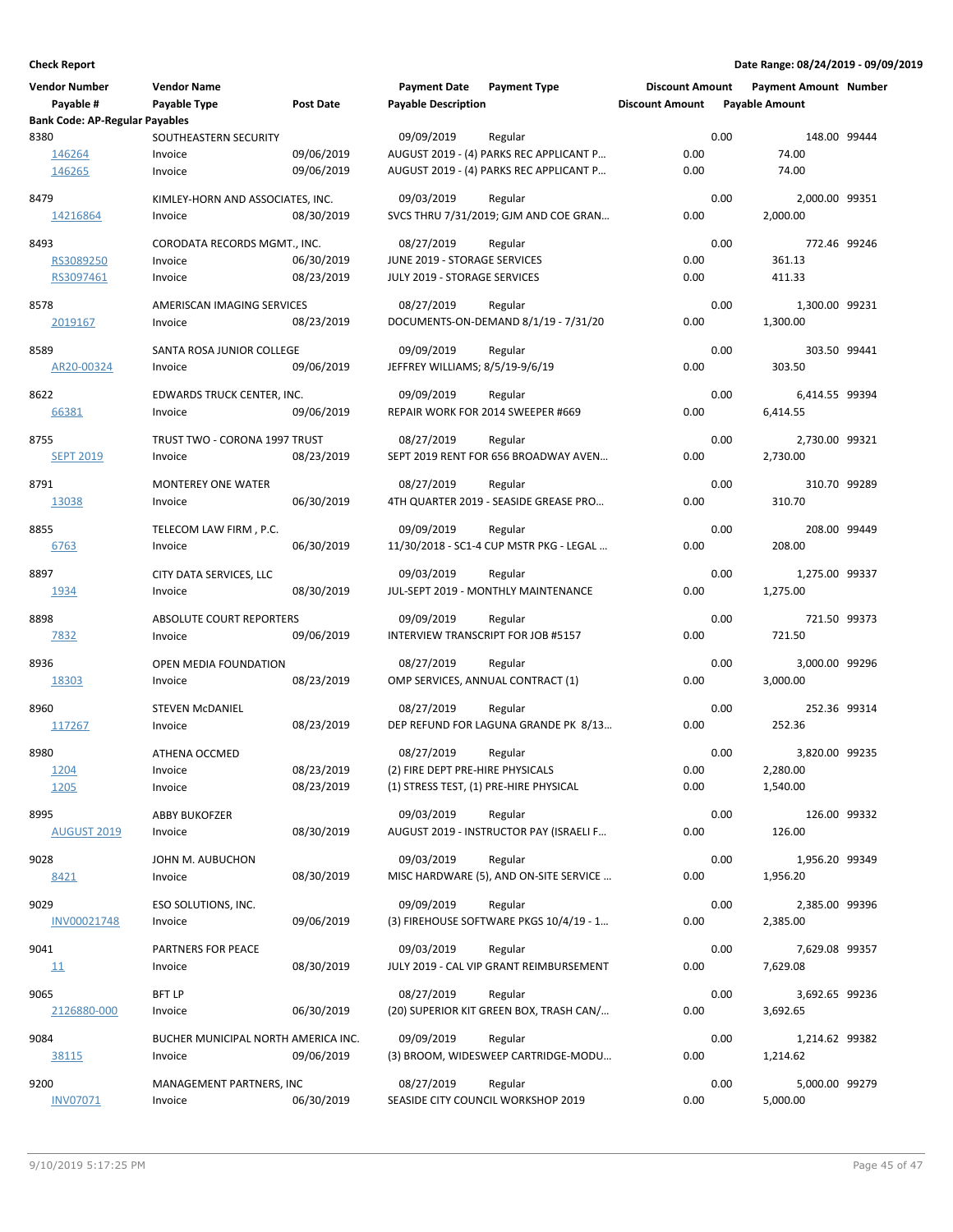| Vendor Number       | <b>Vendor Name</b>                                  |                  | <b>Payment Date</b>        | <b>Payment Type</b>                       | <b>Discount Amount</b> |      | <b>Payment Amount Number</b> |  |
|---------------------|-----------------------------------------------------|------------------|----------------------------|-------------------------------------------|------------------------|------|------------------------------|--|
| Payable #           | Payable Type                                        | <b>Post Date</b> | <b>Payable Description</b> |                                           | <b>Discount Amount</b> |      | <b>Payable Amount</b>        |  |
| 9212                | <b>WEX BANK</b>                                     |                  | 09/09/2019                 | Regular                                   |                        | 0.00 | 182.15 99458                 |  |
| 60878124            | Invoice                                             | 09/06/2019       |                            | JULY 2019 - POLICE DEPT FUEL PURCHASES    | 0.00                   |      | 182.15                       |  |
| 9270                | 101 TRAILER SALES                                   |                  | 09/09/2019                 | Regular                                   |                        | 0.00 | 4,250.00 99372               |  |
| 26590               | Invoice                                             | 09/06/2019       |                            | (1) 77x12' TILT TRAILER, SPARE, 7000 GVWR | 0.00                   |      | 4,250.00                     |  |
| 9272                | <b>TWSTR Inc</b>                                    |                  | 09/09/2019                 | Regular                                   |                        | 0.00 | 798.37 99452                 |  |
| 500397              | Invoice                                             | 09/06/2019       |                            | 2006 CHEVY SILVRDO - REMOVE REAR DRIVE    | 0.00                   |      | 798.37                       |  |
| 9273                | STUDIO/GANG/ARCHITECTS                              |                  | 08/27/2019                 | Regular                                   |                        | 0.00 | 132,704.03 99315             |  |
| 3212                | Invoice                                             | 06/30/2019       |                            | THRU 5/31/19 - SEASIDE CIVIC CAMPUS FEA   | 0.00                   |      | 132,704.03                   |  |
| 9274                | <b>HUGO RICARDO LEMUS</b>                           |                  | 08/27/2019                 | Regular                                   |                        | 0.00 | 1,000.00 99270               |  |
| <b>PERMIT #6718</b> | Invoice                                             | 08/23/2019       |                            | ENCROACHMENT BOND RELEASE FOR 1295        | 0.00                   |      | 1,000.00                     |  |
| 9275                | AMERICAN LEGION LADIES AUXILLARY                    |                  | 08/27/2019                 | Regular                                   |                        | 0.00 | 100.00 99228                 |  |
| <b>FW DEPOSIT</b>   | Invoice                                             | 08/23/2019       |                            | 2019 FIREWORKS BOOTH DEPOSIT / FW PE      | 0.00                   |      | 100.00                       |  |
| 9276                | COMMISSION ON ACCREDITATION FOR LAW ENF( 09/03/2019 |                  |                            | Regular                                   |                        | 0.00 | 11,450.00 99339              |  |
| <b>INV31654</b>     | Invoice                                             | 08/30/2019       |                            | (1) ACCREDITATION FEE (A. PRIDGEN)        | 0.00                   |      | 11,450.00                    |  |
| 9277                | JACQUELINE MARQUEZ                                  |                  | 09/03/2019                 | Regular                                   |                        | 0.00 | 126.18 99348                 |  |
| 117789              | Invoice                                             | 08/27/2019       |                            | DEPOSIT REFUND - SOPER PARK 8/17/2019     | 0.00                   |      | 126.18                       |  |
| 9278                | <b>MONTEREY FAIRGROUNDS INN</b>                     |                  | 09/03/2019                 | Regular                                   |                        | 0.00 | 804.03 99354                 |  |
| $6/22 - 6/24/19$    | Invoice                                             | 06/30/2019       |                            | CYNTHIA WILLS STAY 6/22/19 - 6/24/19 RM   | 0.00                   |      | 804.03                       |  |
| 9280                | SANTA CRUZ COMPOST CO. INC.                         |                  | 09/09/2019                 | Regyar<br>0.00                            | 207,607.44             | 0.00 | 2,204.07 99440               |  |
| 47128               | Invoice                                             | 09/06/2019       |                            | (46 CY) SHREDDED REDWOOD - CUTINO PARK    | 0.00                   |      | 2,204.07                     |  |
| 9281                | <b>EASY DRAINS PLUMBING</b>                         |                  | 09/09/2019                 | Regular                                   |                        | 0.00 | 1,000.00 99392               |  |
| <b>PERMIT #6724</b> | Invoice                                             | 09/06/2019       |                            | ENCROACHMENT BOND RELEASE FOR 1604        | 0.00                   |      | 1,000.00                     |  |
| 9284                | RIVERSIDE INN LLC                                   |                  | 09/09/2019                 | Regular                                   |                        | 0.00 | 2,257.45 99438               |  |
| 10/8/19-10/9/19     | Invoice                                             | 09/06/2019       |                            | (11) SINGLE, (4) DOUBLE OCC ROOMS 10/8/   | 0.00                   |      | 2,257.45                     |  |
| 9285                | PROQUEST LP                                         |                  | 09/09/2019                 | Regular                                   |                        | 0.00 | 2,291.54 99436               |  |
| 70577099            | Invoice                                             | 09/06/2019       |                            | (1) CRIMINOLOGY COLLECTION SOFTWARE       | 0.00                   |      | 2,291.54                     |  |
| 9286                | RELX INC.                                           |                  | 09/09/2019                 | <b>Bank Draft</b>                         |                        | 0.00 | 3,180.00 99410               |  |
| 3092220435          | Invoice                                             | 09/06/2019       |                            | SUBSCRIPTION CONTENT FEATURE 9/1/19-8     | 0.00                   |      | 3,180.00                     |  |

|                       | Payable | Payment  |                 |            |
|-----------------------|---------|----------|-----------------|------------|
| <b>Payment Type</b>   | Count   | Count    | <b>Discount</b> | Payment    |
| <b>Regular Checks</b> | 37      | 34       | 0.00            | 204.427.44 |
| <b>Manual Checks</b>  | 0       | 0        | 0.00            | 0.00       |
| <b>Voided Checks</b>  | 0       | 0        | 0.00            | 0.00       |
| <b>Bank Drafts</b>    | 1       |          | 0.00            | 3,180.00   |
| EFT's                 | 0       | $\Omega$ | 0.00            | 0.00       |